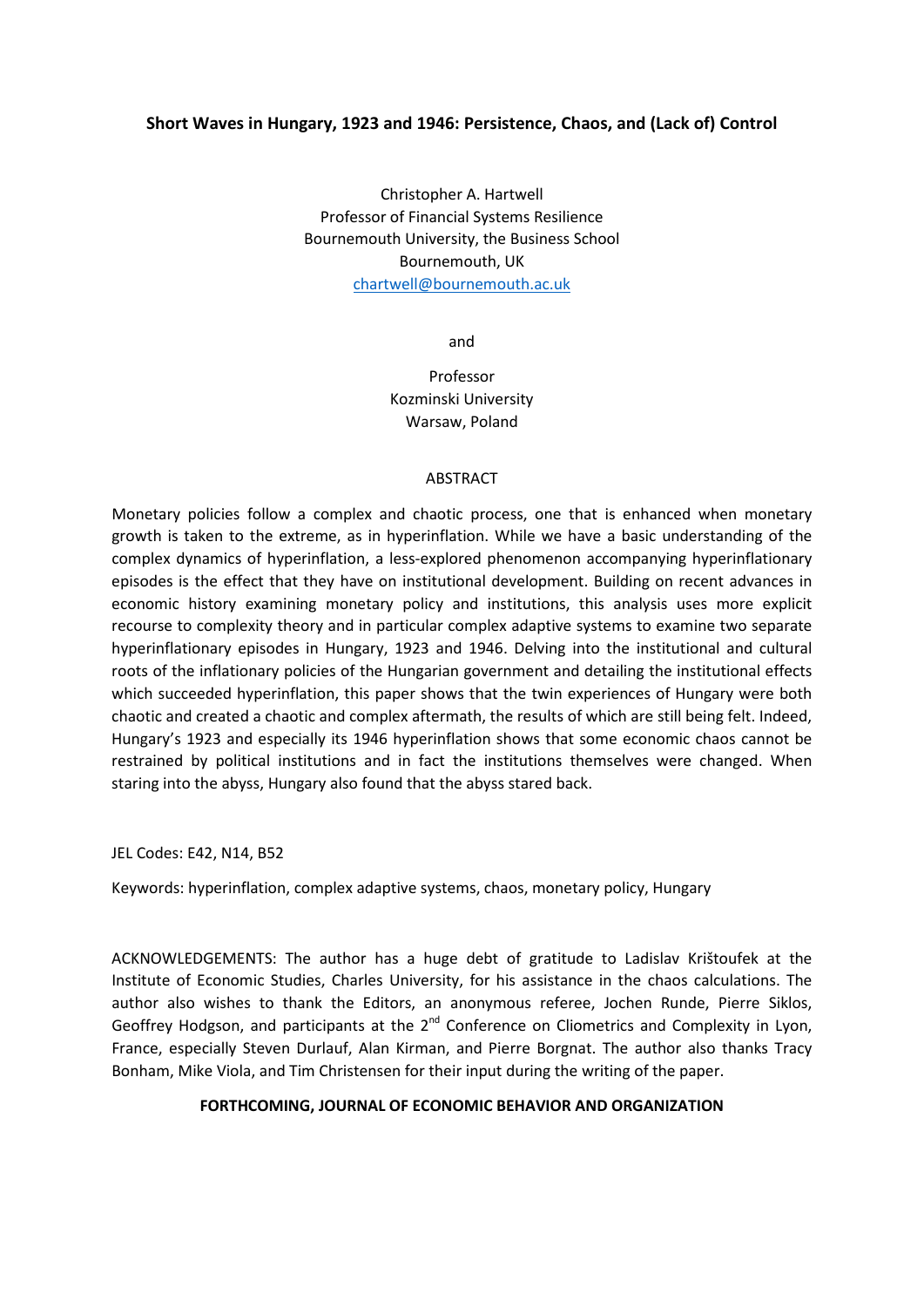### **1. Introduction**

Monetary policy, and especially the targeting of a country's inflation rate, is a deliberate policy choice which economic policymakers tend to be in consensus on. However, inflation as a phenomenon, especially when it has escalated rapidly via monetary creation, can take on a life of its own, as the unshackling of inflationary pressures can result in hyperinflation. While there are several theories regarding the "rational" aspects of hyperinflation and how it arises via expectations and learning, the phenomenon of hyperinflation is little understood in relation to its effect on an economic system. This is especially true if one seeks to explain how seemingly unthinkable thresholds are breached, how economic agents cope in such an environment, and how hyperinflation is resolved in the short run versus its impact in the long run.

This paper asserts that hyperinflationary episodes, and indeed, much of monetary policy, can be understood best in a framework of complex adaptive systems (CAS). As with other CAS, hyperinflation is characterized by institutional feedbacks, chaos, and non-linear dynamics combining to create multiple and shifting equilibria. More importantly than the closed feedback loop occurring between inflation, money-printing, and expectations, however, is the fact that the phenomenon of hyperinflation does not operate within a limit cycle; in reality, the actions of the monetary authority can create chaos and upend the entire economic system (Albin and Foley 1998). While Berry and Kim (1997) spoke of long wave rhythms of prices punctuated by short-term oscillations, with crises occurring at long-wave peaks, hyperinflations appear to occur outside of longer-term trends and form a short-wave oscillation so violent that it creates new paths for the economy which experiences it. The consequences of hyperinflation are thus as unforeseen in the medium-term as they are predictable in the short-term (Durlauf 2012), threatening fragile governance systems (Duit and Galaz 2008), reshaping institutional structures, and reordering existing economic relationships. In extreme cases, an entire institutional system (including both political and economic institutions) can be rendered irrelevant and replaced by a new one.

To apply these tenets of complexity economics to hyperinflation, this paper uses the two episodes of Hungarian hyperinflation in the  $20<sup>th</sup>$  century, the first comparatively mild episode in 1923 and the more severe one of 1946, the worst hyperinflationary episode in history. While apologists have noted that the use of hyperinflation was not an accident but merely a "cleansing" and (successful) deliberate choice of the government (especially in relation to the 1946 hyperinflation, see Grossman and Horváth 2000), the longer-term effects on Hungary's political and economic institutions appears to disprove this assertion. Hungary was a new and independent state in 1918, *tabula rasa* in terms of its formal institutions, and the path for its institutional evolution was by no means set. With the first hyperinflation, there was an acceleration of state involvement in the economy and a deterioration of economic institutions, while the second hyperinflation effectively destroyed the rule of law in the country: inflation rates equivalent to prices doubling every 15.6 hours at the height of the hyperinflation meant that even the macroeconomic stabilization created immense disruptions to the country and left indeterminate multiple equilibria for basic macroeconomic variables (Paal 2000a). Seen through a CAS lens, the real effects unleashed were not even visible in short-term macroeconomic stabilization but in long-term governance destabilization (White 2017). Hungary's slide into communism in 1947 was a direct result of institutional reorientation started 24 years earlier, and the effects have lingered well beyond the take-over of Soviet-backed communists.

Building on recent advances in economic history examining monetary policy and institutions (Hartwell 2018), this analysis uses more explicit recourse to complexity theory and in particular complex adaptive systems to look at the Hungarian hyperinflationary episodes as a short wave that led to a much different longer-term rhythm. Delving into the institutional and cultural roots of the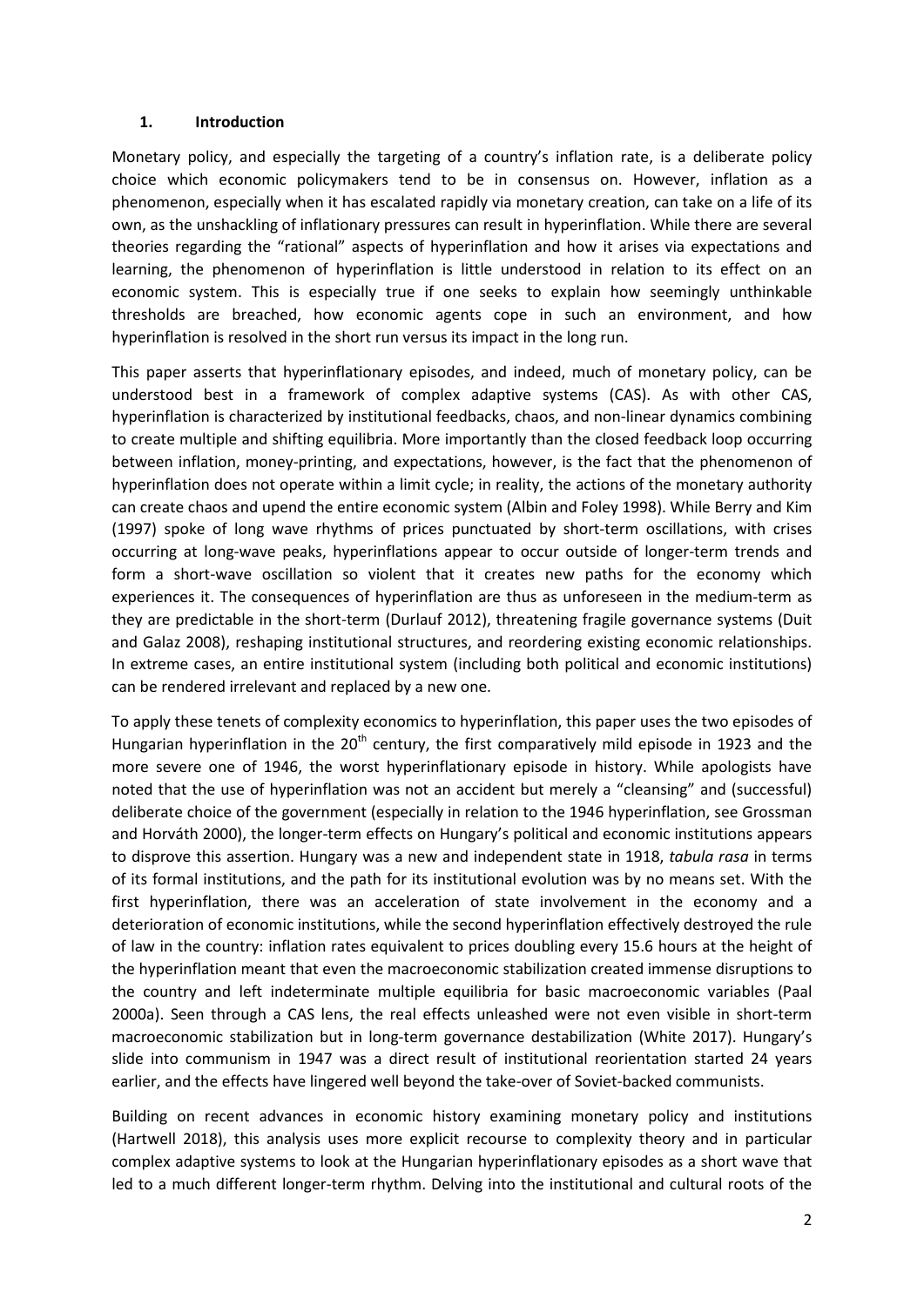inflationary policy (i.e. the endogeneity of money), exploring the chaotic nature of the hyperinflation, and detailing the institutional effects which succeeded the crises, this paper shows that the demonstrably chaotic experience of Hungary in 1923 and in particular in 1946 had a much different effect than anticipated. Indeed, Rosser (1996:100) claims that, even in a chaotic environment, governments may create a stabilizing force through inertial tendencies, above all by the restraining power of institutions; the experience of hyperinflation in Hungary shows that some economic chaos cannot be restrained by political institutions, and in fact the political institutions themselves were changed. When staring into the abyss, Hungary also found that the abyss stared back.

# **2. Complexity Dynamics, Monetary Policy, and Institutional Development**

## *2.1 Complex Money, More Complex Hyperinflation*

The study of complexity theory and its application to economics has gathered steam in recent years, with contributions such as Rosser (1999), Durlauf (2005), and Arthur (2014) introducing and expanding upon the dynamics inherent in complex adaptive systems. As Duit and Galaz (2008) have summarized, complex adaptive systems are comprised of self-organizing and evolving agents who act on the basis of locally-available information; this inability to necessarily access global information, as well as the absence of an all-informed global controller (Rossler 1999), can result in multiple temporary equilibria and a tendency towards out-of-equilibrium dynamics. Moreover, as a distinctive feature of economic systems, the reality of "cross-cutting hierarchical organization" with many "tangled interactions" from other agents can engender limited systemic predictability unlike that found in nature (Arthur *et al.* 1997:4).

Several papers have applied these tenets to various facets of economic systems, with a comparatively smaller literature, clustered in the 1980s and 1990s, focusing on the complexities of macroeconomics and the complex properties of macroeconomic aggregates (highlights include Stutzer [1980], Leijonhufvud [1993], Day [1994], Colander [1996], and, more recently, Brock and Durlauf [2006]). Within this subset of complexity research, money and monetary policy has stood out for special treatment as a complex adaptive framework. The classic study of complex money is Barnett and Chen (1988), who examine Divisia monetary aggregates in the United States and determine that they contain clear evidence of mathematical chaos. Follow-on research from this work such as DeCoster and Mitchell (1991) and Serletis (1995) confirmed the presence of chaotic behavior in monetary aggregates and in the velocity of money, while DeCoster and Mitchell (1992) showed how such complex behavior in money led directly to an increase in chaos in most nominal variables of the economy.

Given the chaotic nature of money in its aggregate form, it is perhaps less surprising that monetary policy has also been characterized by chaotic and complex behavior.<sup>[1](#page-2-0)</sup> Soliman (1996:148), using the idea of basins of attraction, shows that "small disturbances may result in a qualitative change in the response of the [monetary] system," with "the long-term behavior of the system… dependent upon the initial conditions." Dwyer (1992), speaking of stabilization policies more generally, noted in a simple example that not every rule or policy may lead to chaotic behavior, but enough can so that monetary stabilization is fraught with difficulties.

<span id="page-2-0"></span> $1$  Indeed, each of the monetary aggregates surveyed in the work noted above are themselves a product of previous iterations of monetary policy.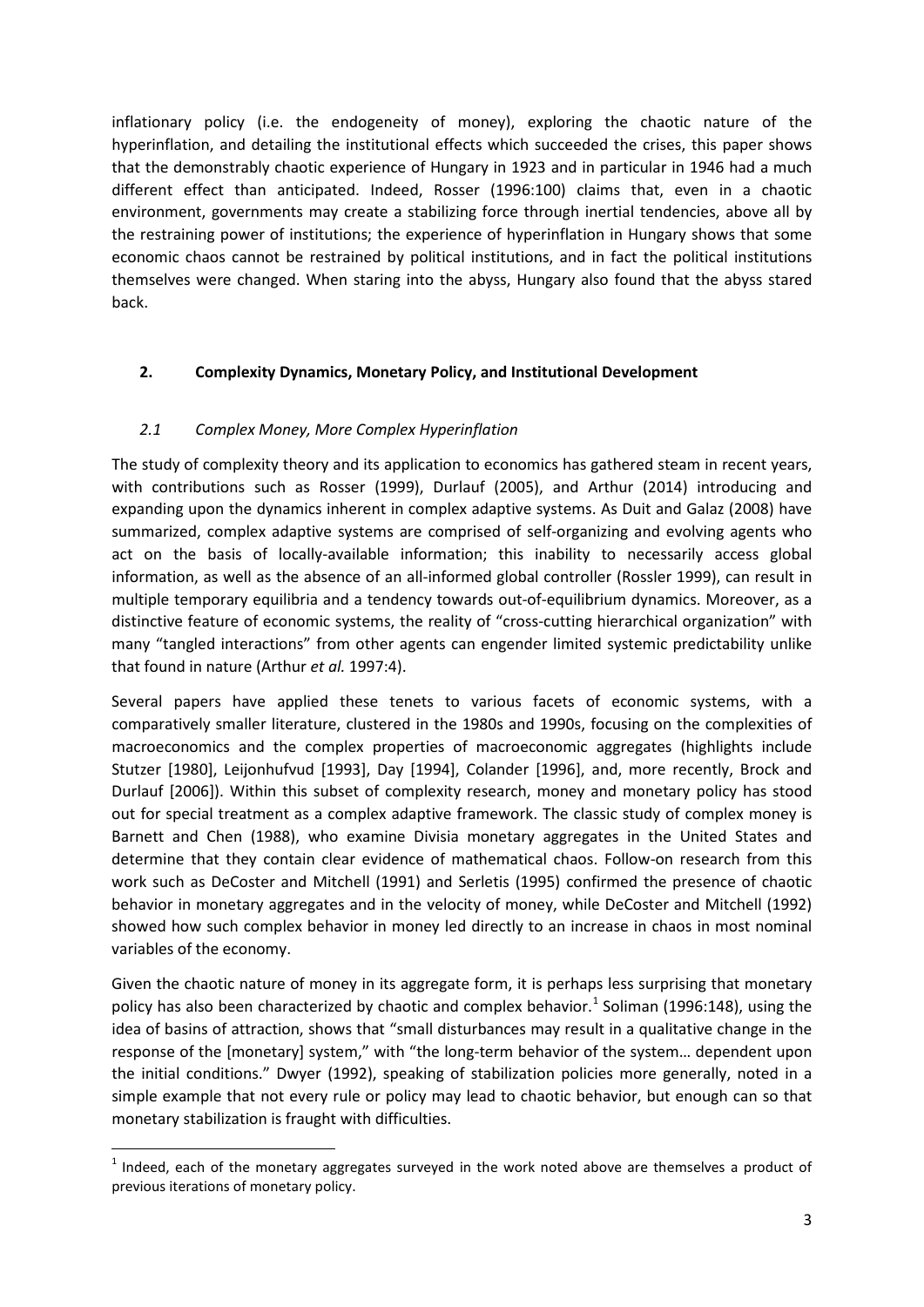A key reason why monetary policy inherently displays chaotic attributes was noted by Friedman (1953, 1961): incomplete information and variable lags can result in policy coming into effect at a point substantially different from the one in which the policy was formulated. As Solomon and Solomon (1991) show in the context of a nonlinear model of money in the United States, lags are one of the key elements which introduce instability and chaos into money supply aggregates (making them correspondingly harder to control). And Kelsey (1988), attempting to model chaos in business cycles, notes that there even though there are models in which monetary policy may be "effective" in achieving some vague outcomes, the chaos of the underlying system would make achieving an "optimal" policy nearly impossible (see also Ramsey 1990). More recently, Mohseni *et al.* (2015) examine chaotic behavior under various standard monetary policy rules and find that a forward-looking Taylor rule relying on rational expectations induces the most complex behavior.

Given that money exhibits complex and dynamic attributes and especially with regard to "normal" monetary policy, it can be surmised that the complexity and chaos of monetary aggregates and monetary policy multiplies in environments where monetary policy is used to the extreme (Marcet and Sargent 1989). Hyperinflation has been shown repeatedly in various data series and theoretical models to be characterized by large amounts of chaos and complexity. The classic treatment of nonlinearity in hyperinflation comes from Sargent and Wallace (1973), who show that printing money may be a globally-stable solution for a government but one which has locally non-stationary behavior containing inflation turbulence (as noted in Peel and Yadav [1995]). Building on this model, Burmeister and Wall (1982, 1987) show that the money supply process in Weimar Germany was endogenous, resulting in diverging expectations (which may have been rational for the individual actor) and bubble-like behavior.

The issue of diverging expectations was taken up in the next generation of hyperinflation models, which introduced bounded rationality in order to understand hyperinflationary dynamics; papers such as Barucci (2001), Marcet and Nicolini (2003), and Adam *et al.* (2006) relaxed assumptions of rationality in order to explore learning behavior in hyperinflationary environments but still found complex behavior. Adam *et al.* (2006:2743), in particular, touches implicitly upon the chaotic qualities of hyperinflation, noting that if there is limited information globally about other agents in the system, forecasting and expectation-formation becomes highly stochastic. This result comports both with real-world empirics of hyperinflationary paths and with economic intuition regarding the (lack of) universal availability of knowledge to economic agents at even the local level (Hayek 1945).

As Rao (2011) notes, this inability to access information makes hyperinflation a self-generating phenomenon, one that can generate chaotic behavior at even low levels of government spending and one which has a threshold beyond which hyperinflation explodes rather than dampens, gravitating towards a new attractor. Shown mathematically by Sornette *et al.* (2003:498), market prices converge to expected prices unless changes in market prices become exceedingly large, leading to amplified expectations and "super-exponential growth" of prices. However, this chaotic behavior is more than just the explosion of prices seen as hyperinflation continues, as Mizuno *et al.*  (2002) prove. Specifically, they examine hyperinflationary paths in several real-world examples at both the macroscopic and microscopic level: seen from a macroscopic view, inflation dynamics may appear to follow a smooth path towards infinity, even at the double-exponential function, but at the microscopic level, there are still large fluctuations in prices, including movements downward, while in the midst of a hyperinflationary episode. With price expectations in a hyperinflationary episode highly dependent on local movements (Hercowitz 1981), any new information may create highly variable swings in different directions and towards new oscillations (Rao 2011).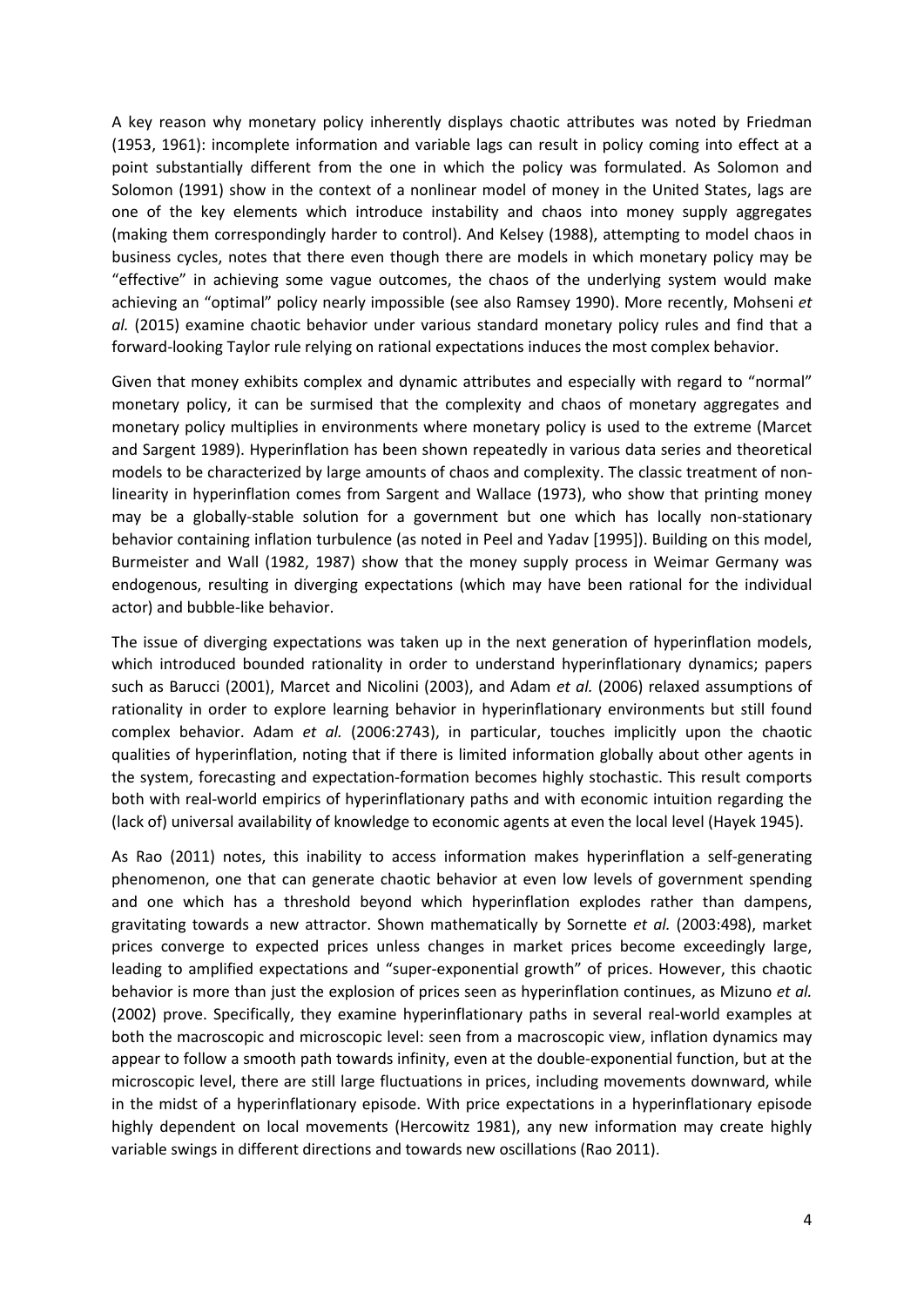### *2.2 Institutions and Complexity*

In addition to the list of traits associated with complexity, Durlauf (2005:F226) adds an additional characteristic which is of vast importance in understanding an economic ecosystem, namely nonergodicity, where "a shock at one point in time affects the long-run state of the system." This particular trait of complex adaptive systems appears to characterize many macroeconomic aggregates such as money (and the phenomenon of hyperinflation), but perhaps is even better suited to understanding the building blocks of an economy, its institutions.

Institutions are also characterized by complex adaptive behavior, path dependence, and, particularly, a high sensitivity to initial conditions (Hartwell 2017). But an association of institutions with CAS may not, at first glance, appear intuitive. At the local level, institutions are path-dependent but highly constrained, exhibiting high levels of inertia; indeed, what makes an institution an institution is its semi-permanence. Thus, as a practical matter, any institutional evolution is limited to small steps unless there is a revolution or regime change, a phase transition which requires large amounts of external energy to break an institution off of its prior path. The implication of this reality is that, over a short timeframe or seen from the perspective of probabilities of change, institutions at any given point have a low probability of sudden shifts in their composition, their intended goal, or their situation within an institutional structure. And given the low probability of structural change at any one point, it is more likely that an institution at any local point will only undergo tiny, perhaps imperceptible, changes that are better described as evolution.

However, when seen from a global perspective, institutions can and do evolve in any number of ways, including becoming more specialized and heterogenous; with time as an additional dimension, the interaction between environmental factors, policy, and other institutions can put specific institutions on long-term paths that are highly divergent (and unpredicted) from their local "solution." Using the words of Arthur (2014:6), "the economy is permanently in disruptive motion as agents explore, learn, and adapt. These disruptions… can get magnified into larger phenomena." One manifestation of this "larger phenomena" is precisely institutional change, as the jostling about of the economy at the global and macroeconomic level, pushed by macroeconomic policies, can project back to the local level. As noted, the probability of institutional change at every point in an institution's existence is miniscule but the probability is *not* zero. Thus, the myriad of institutional paths available over time are susceptible to being accessed at any one point precisely due to the effects of other institutions and their policies, so that while a regime break may not be observed in any discrete local solution, they do exist within one particular local solution. Put another way, macroeconomic policies may force a shift in the path of an institution that would not have existed previously in the "normal" interaction between an institution and its system.

Not all institutions will react in the same fashion, however, and institutional systems have various degrees of resistance to change. Lietaer *et al.* (2010) characterizes this design of institutions in a complex system as a trade-off between efficiency and resilience, with moves towards resilience requiring more flexibility (and hence less efficiency) and vice versa. Where institutions have moved towards efficiency almost exclusively, they can be characterized by too little diversity which allows for flexibility, an institutional analog to monoculture in ecology. On the other hand, very resilient institutions, those which are precisely the type to survive a crisis, could be amongst the least efficient or more pernicious (Dahlberg [2015] uses the example of terrorist or crime networks). Moreover, while markets are characterized by specialization and heterogeneity in terms of aggregate behavior (Kirman 2009), institutions may actually become more homogenous over time as they compete for scarce resources (a trend named "institutional isomorphism" by Dimaggio and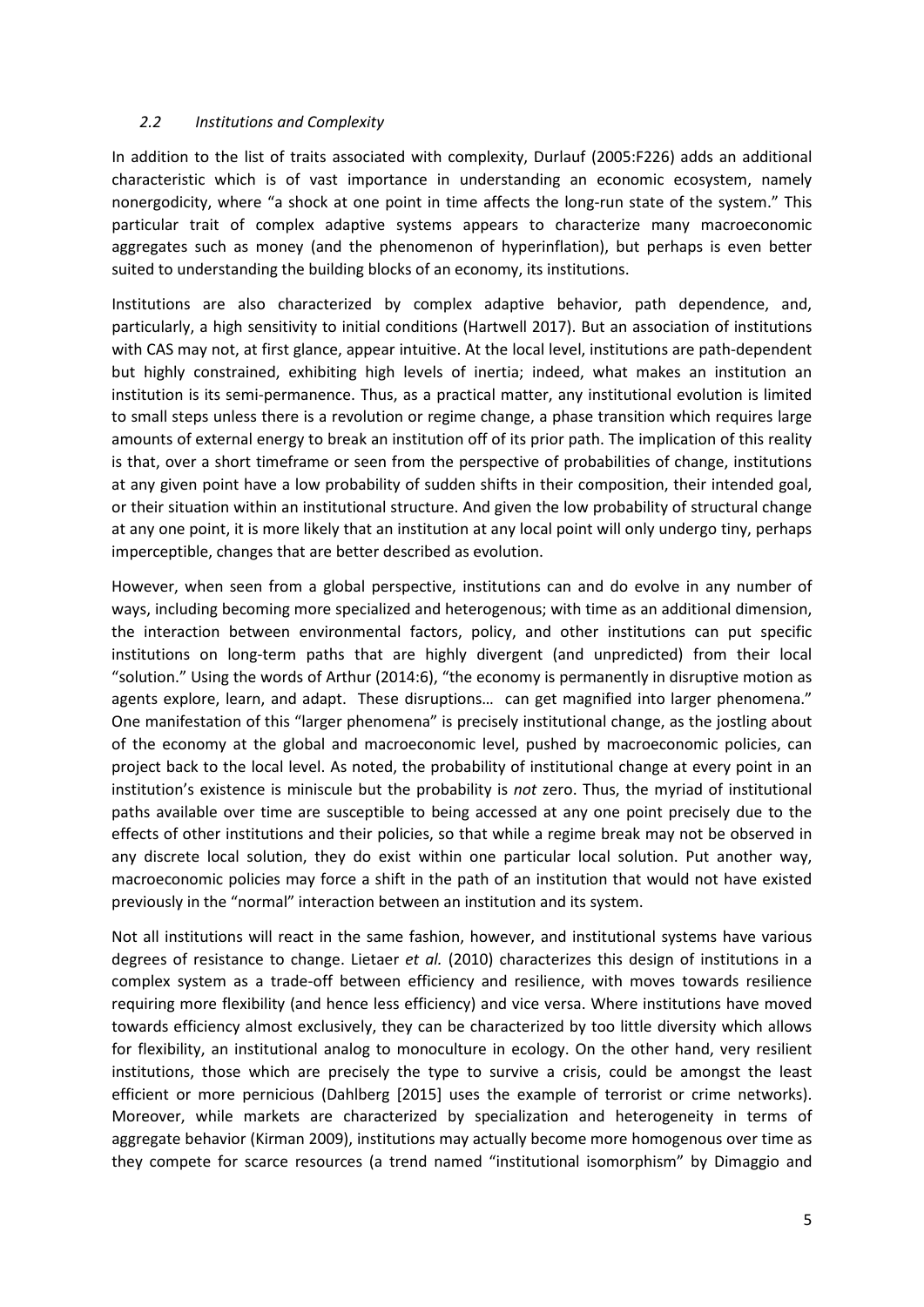Powell [1991]). The institutional path which is taken by an economy depends on the particular institution and on the particular shock, as not all shocks are created equal.

# *2.3 Institutions and Hyperinflation*

The central question of this paper is to see how one shock, namely the chaos of hyperinflation, affects the economic system in which monetary institutions are embedded. Within the institutional system of any society, institutions perform various actions, including constraining, facilitating, generating information, and restricting access (and one institution can combine several of these attributes at any one time). Institutions do not exist in a vacuum, and as Colander (1996) notes, an institutional system often involves stabilizing institutions, institutions which help to restrict harmful human action and ensure the stability of the overall system at any point in time. Finally, a subset of these stabilizing institutions are the institutions that arise to support the needs of other institutions, creating a process model that specify course of action "for all points in the set of feasible outcomes" (Shubik 1997:264).

Money, properly conceived of as a social institution unto itself (Davis 2017), relies on just such a web of stabilizing institutions to function as a medium of exchange and a store of value (Marmefelt 2015). Given that hyperinflation inspires a higher order of chaotic effects in macroeconomic aggregates, it stands to reason that its corresponding effect on various other institutions (including those on which money depends) within an economy can be drastic.<sup>[2](#page-5-0)</sup> Indeed, Leijonhufvud (1997:333) notes that "inflation destroys institutional arrangements and routines on which people depend in order to come close to optimizing (in some objective instrumental sense)." Part of this reality derives from the fact, noted above, that institutional systems are forged of interdependent linkages reliant on shared heuristics and convergent expectations in a society: as Lewin (2016) correctly asserts, institutions, as the rules of the game that everyone has accepted, are shaped by shared assumptions, social mores, and understanding of the role of reward and penalty. Institutions are defined by their acceptance (in the political science literature, "legitimacy"), and this acceptance is the key to their effectiveness.

Hyperinflation violates these assumptions with regard to a crucial class of institutions, governance (political) institutions. In nearly all societies, there is an unspoken assumption that, while these institutions may be faulty, and people driven by political means, governance institutions still play a stabilizing role in the economy. Under such an assumption, governance institutions (and the people who run them) would not deliberately induce chaos into the economy or, if they were going to, the necessary checks and restraints would be in place to stop such an eventuality. But hyperinflation challenges that shared assumption, as a government chasing seignorage, focused on closing its budget deficit, acts as a destabilizing force on the entire economy on purpose.

The effects of this destabilization then spread to other institutions within a country, first to those institutions affiliated with the spread of money and then further outward. In fact, the effects of hyperinflation on institutions can be classified as one of three changes:

- Time Horizons;
- Strategy; and
- Allocation of Power Amongst Institutions

<span id="page-5-0"></span> $2$  Rosser and Rosser (1997) explore this thesis in the transition context, showing how inducing coordination failures can lead to a general economic collapse.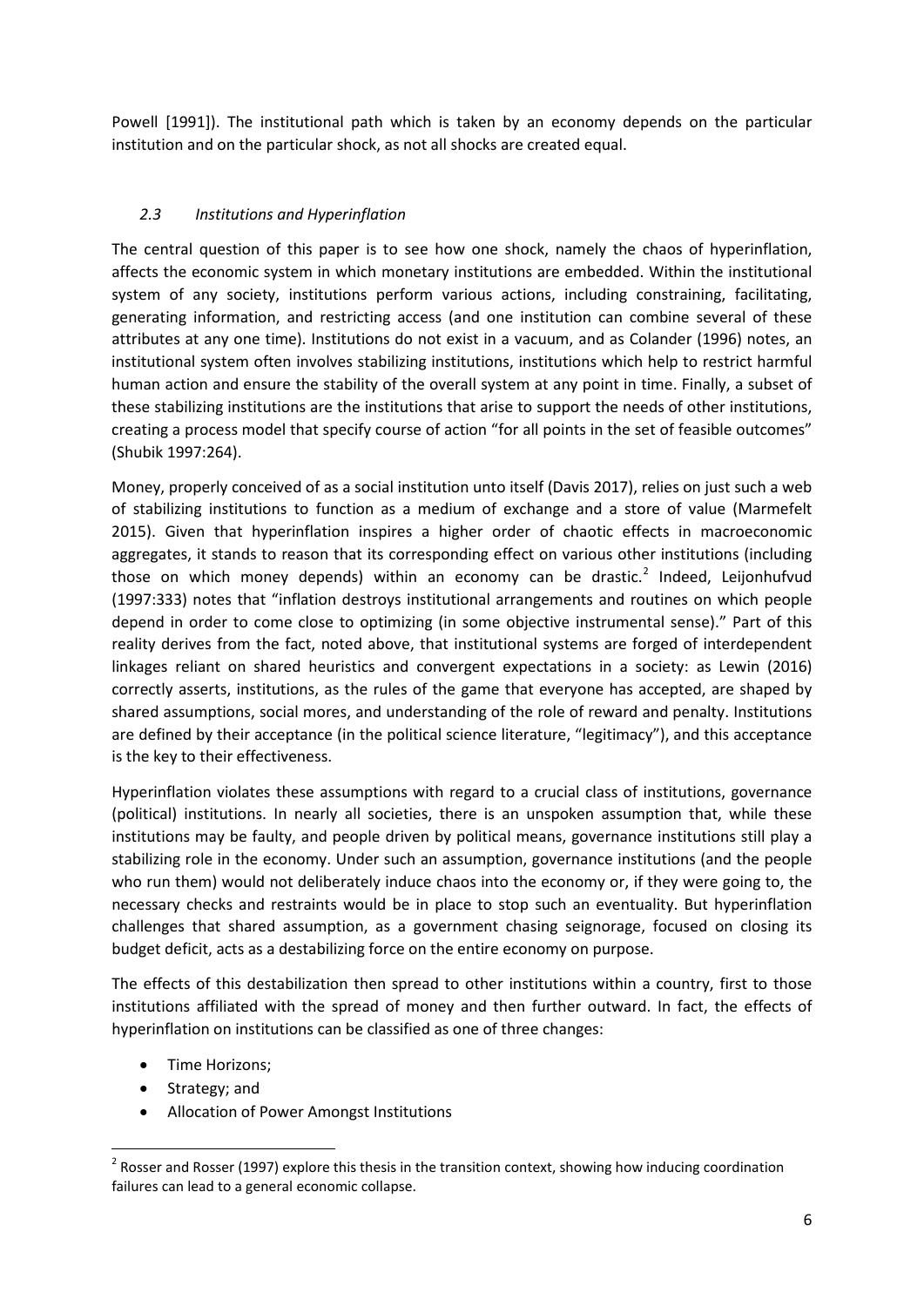*Time Horizons.* We have seen how expectations can narrow to an extremely local viewpoint, causing micro-movements in prices upward or downward even as hyperinflation is spiraling upwards out of control. In addition, time, and crucially, the *perception* of time, is also an important element of hyperinflationary effects. Under very high levels of inflation, time horizons bend and become incredibly shortened (Mizuno *et al.* 2002). Such an environment makes normal economic calculation difficult, if not impossible; indeed, if prices are doubling within one days' span of time, it is senseless to make plans for a year or even a week hence and intertemporal markets disappear (Leijonhufvud 1997). As Dornbusch (1992) notes in the context of hyperinflations from the 1980s, the economy converges to a spot market under hyperinflation, as relative prices have ceased to be useful as an informational tool and they take perceptions of space and time along with them.

As institutions are comprised of, moderated by, and created by people, and if human timespans are artificially compressed due to macroeconomic phenomena such as hyperinflation, institutions will also be forced to deal with shorter time horizons as well. And while such a compression could be handled by some institutions (property rights may remain unchanged and the judiciary may continue to enforce laws as immutable), other institutions are especially susceptible to disruption. An example of an institution vulnerable to compressed time horizons is the very sector which deals in time, the financial sector. By design, the financial sector has the role of structuring the rules of the game necessary for the utilization of fiat money, preserving markets in prices and interest rates (Shubik 1997:279). Moreover, financial institutions utilize two separate facets of time as part of their business: the first is obviously the use of interest, which represents the opportunity cost of tomorrow and provides information regarding trade-offs between consumption and investment. The second facet is, as Starr (2010) implicitly describes it, the fact that financial institutions transform short-term promises with no intrinsic value (fiat money) into illiquid capital which may persist for years into the future.

In a hyperinflationary environment, where time is substantially compressed, financial institutions are no longer able to play a stabilizing role as their time-sensitive functions are eradicated. With interest rates necessary to compensate foregone consumption approaching infinity, banks are hard-pressed to offer such rates to depositors, who are forced to find opportunities only within minute-to-minute differences in valuation (Shubik 1971). Similarly, transforming short-term claims to longer-term capital goods assumes that there is a time beyond the hyperinflation that firms are willing to purchase capital for (an assumption which is obvious outside of the hyperinflationary system but less obvious within it). As Leijonhufvud (1997:323) accurately describes it, hyperinflation causes "the strangulation of financial intermediation," a reality which has amplifies the effects of hyperinflation and removes an institution which could smooth prices from day to day. Even a brief burst of hyperinflation thus has deleterious effects on a country's financial sector (Bittencourt 2011).

*Strategy.* Beyond financial institutions, other institutions may be influenced in their operations or approach to other institutions, an approach which I have condensed here into the term "strategy." In a landmark piece of complexity scholarship, Lindgren (1991) demonstrated that a prisoner's dilemma game could reach several different equilibria based on knowledge of past moves and deeper interactions among participants; put another way, acquisition of information regarding the behavior of other agents in the game meant that deeper strategies were employed by participants, dominated simpler ones used at the outset.

Such a result is contingent on the information being available, and in Lindgren's simulation, where only two people were involved in the game, the transaction costs to obtaining this information were essentially zero (the information was perceived in real-time). In a hyperinflationary environment,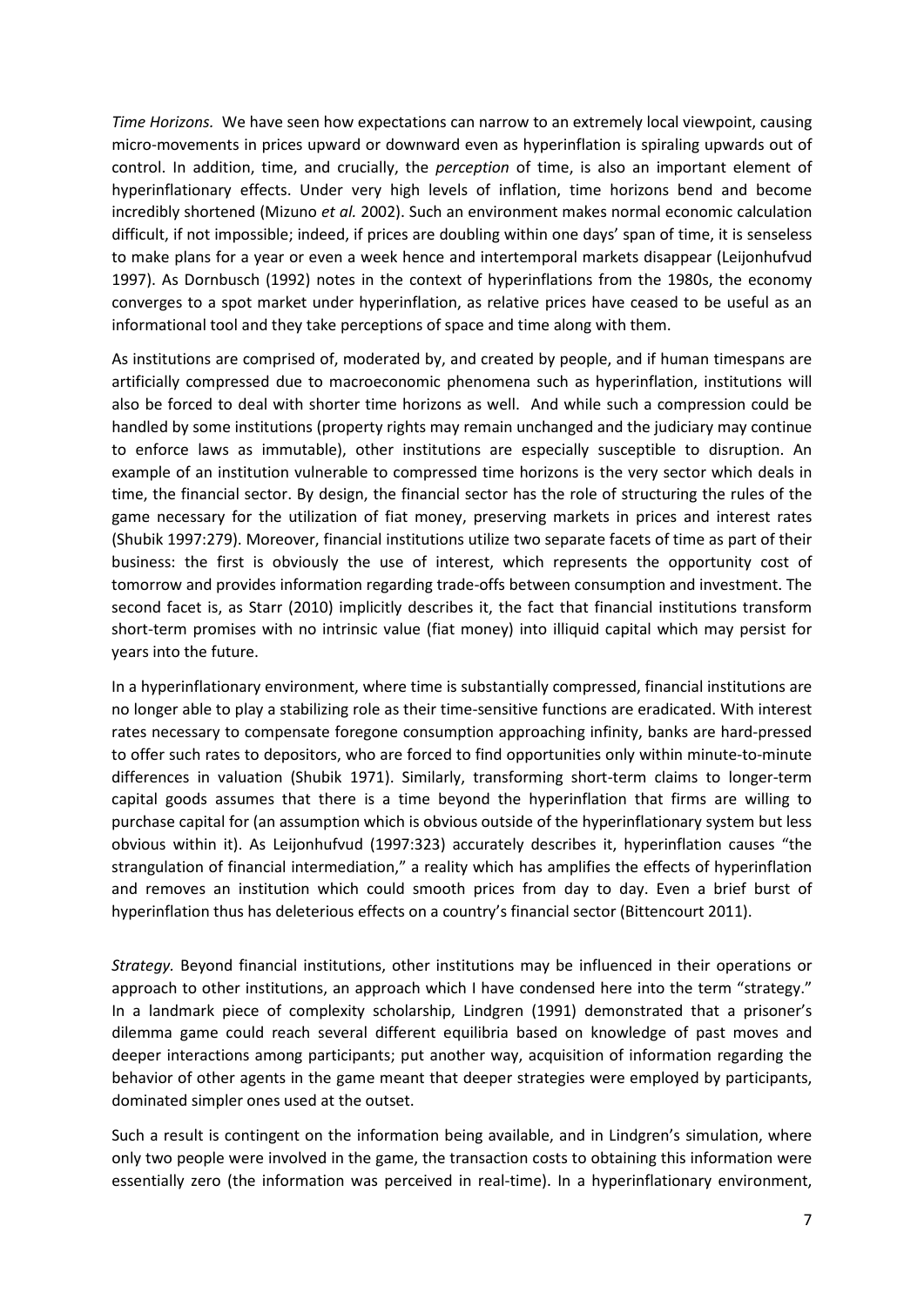however, information is much scarcer to obtain in the time frame needed to act upon it (information depreciates very quickly), and one of the main disseminators of information (the financial sector) is inoperable. The increased complexity of relations caused by the act of monetary policy profligacy thus necessarily leads to a simplification of strategy throughout the economy, a wave effect which ripples out from the hyperinflation and into institutions. Indeed, given that most institutions are designed to mitigate informational asymmetries and lower uncertainty or transaction costs, they can serve this function only by also enabling simplified strategies, relying on rules and simple heuristics.

While there is ample evidence in a bounded rationality framework that simple strategies may be effective (Martin and Moon 1992), the most effective strategies are those which are adaptable across a variety of environments (Payne and Bettman 2002). It is probable that the simple strategies which arise to be able to survive a hyperinflationary environment have little transferability across different institutional moments, meaning that institutions have become simpler and less effective – in the formulation of Lietaer *et al.* (2010), the move towards efficiency in a highly-constrained environment means a corresponding (and incredibly large) drop in resilience. By adapting to the circumstances of hyperinflation, institutions have become less able to handle a return to "normalcy," in effect specializing themselves out of existence in an attempt to survive a crisis.

*Allocation of Power.* Finally, there are potentially more pernicious institutional effects beyond the obvious effect on the financial sector and on individual institutions, and which can extend to the entire institutional system. Monetary profligacy, by destroying the price system, forces a reliance on non-market transactions, and the largest purveyor of non-market transactions in an economy are the very same governance institutions which created the hyperinflation. With a crisis generated through creation of money, governance institutions are likely to jettison constraints and aggrandize power to themselves at the expense of the now-weakened market (Koyama and Johnson 2015).

This hypothesis is not idle conjecture: Hartwell (2018) shows that the effects of sustained monetary recklessness in interwar Poland eroded the rule of law and associated political institutions, leading directly to the establishment of a proto-fascist state with zero restraints on the executive. Other authors have made the link between hyperinflation in Germany and the rise of fascism, showing that the crisis in Weimar led directly to greater state intervention and an entrenched state apparatus ready to be overtaken by charismatic leaders (Overy 1996). Even the more recent Bolivian hyperinflation of the 1980s resulted in greater state intervention, although this came at the expense of erstwhile allies in the labour movement rather than the market writ large (Pastor Jr. 1991).

In each of these instances (and in many others), the state's involvement in the economy increased as a result of the hyperinflation and the resulting "stabilization," extending the power of the executive and shifting the balance of power within the previously-balanced institutional system.<sup>[3](#page-7-0)</sup> Whereas, prior to hyperinflation, the institutional arrangements within a country may have exhibited some sort of quasi-equilibrium or, to utilize complexity analysis, self-oscillation within a limit cycle, hyperinflation has the power to break the limit cycle and force new institutional arrangements within the country's phase space.

These effects, from monetary profligacy to hyperinflation to unmooring institutional change, are likely to be less linear in their effect depending upon the institution; that is, the strangling of the financial sector is a direct linear result of hyperinflation, but erosion of rule of law and other

<span id="page-7-0"></span> $3$  One need not castigate such changes as unfailingly "neoliberal" or "statist," although in practice they tend to be much more statist. The point is merely that the balance within an institutional system is altered, perhaps irrevocably, by hyperinflation.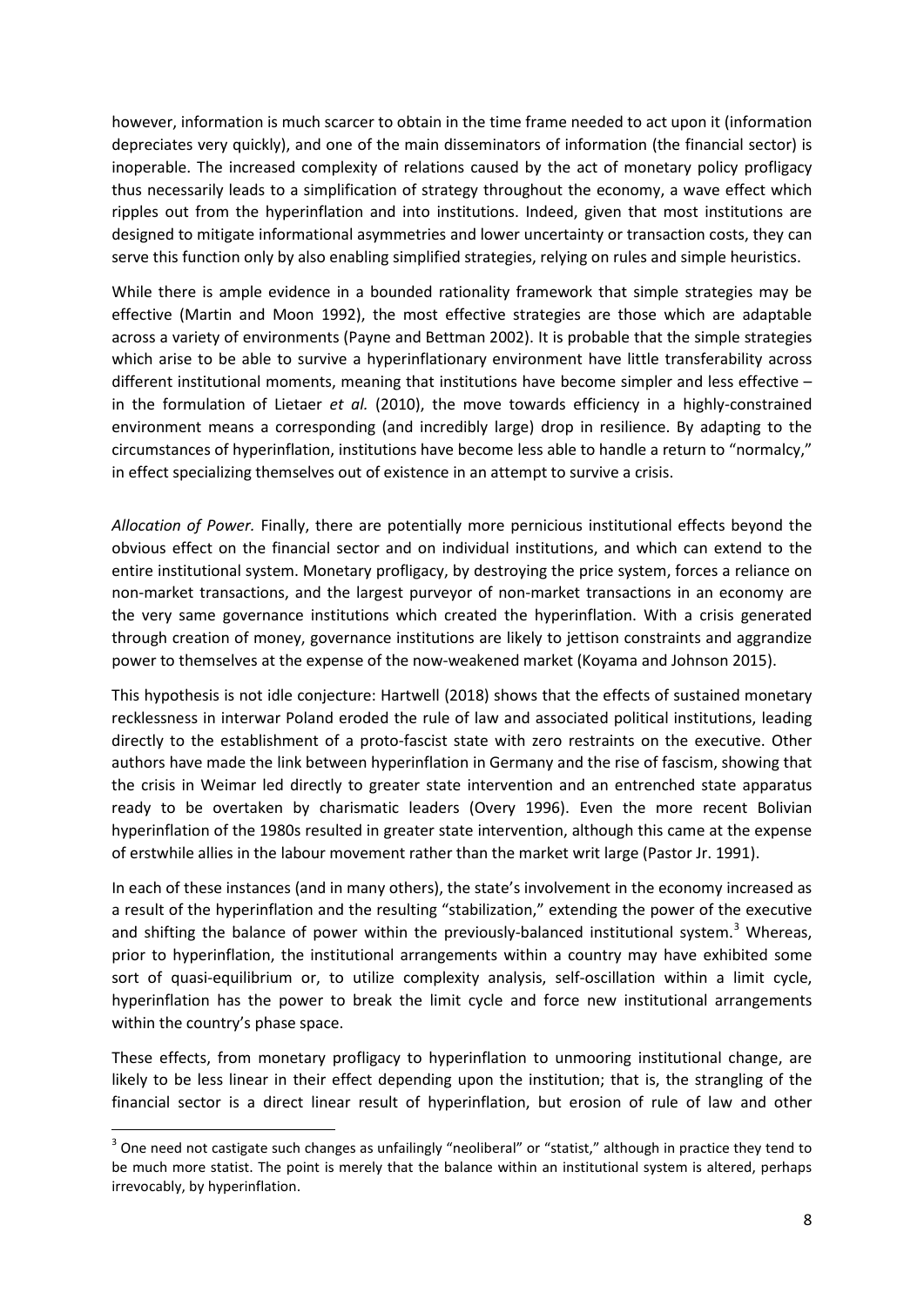institutions may be more subject to chaotic and complex shifts. As the application of complexity shows us, in an environment which is already complex and subject to non-linearity, it is difficult to say for certain what effects may come about at the system level and how intense these effects might be (and what the timing of these effects will be as well). But what is certain about the change in institutions that hyperinflation induces is that they cannot be controlled by the agents who unleashed the hyperinflation in the first place.

The very phenomenon of hyperinflation itself is characterized by this uncontrollable nature, a point made by George and Oxley (1999:536), who note that hyperinflation cannot be influenced by control of the money supply but instead creates rational equilibria of infinite inflation that has "no inbuilt tendency to burst" in isolation from other institutions. As Akhmet *et al.* (2014:97) note, "the complex nature of economic systems implied by the presence of chaos may suggest that the evolution of economic variables is not only unpredictable, but also uncontrollable."

But although Akhmet *et al.* (2014) provide a method for identification of sources of chaos in macroeconomics and assert that chaos can be modified with slight changes to parameters controlled by government, such a simplistic solution cannot hold in a world of stubborn institutions and where governance itself is changing. Leijonhufvud (1997:323) dramatically describes how "the inability to finance the public sector turns into inability to govern" as a result of hyperinflation. As we have seen, this characterization of governance institutions may be too extreme, as they steadily aggrandize power during a hyperinflation (even if it apparently slipped away in the run-up to the monetary crisis). A better interpretation of this assertion is that governance becomes less effective in influencing long-term institutional paths at the exact same time that it obtains newfound powers to influence short-term macroeconomic aggregates.

Institutions, as a rule, have their own internal logic and path dependence, and while they can be "built" or influenced by outside sources, they also display a degree of independence from other institutions. Moreover, not all institutions have the same degree of influence in a system, and the shifting nature of economic relationships may mean shifting power dynamics in which institutions are influencing and which are influenced. Particular institutions thus subjected to hyperinflation may subsume other institutions, evolve to become more specialized in what they already do (e.g. private property institutions becoming hypervigilant on protection of property and less on its transfer), disappear entirely, or, in the case of some institutions, reorient themselves in a position accepting of the new allocation of power within the entire institutional system. With the shock to the system, however, the exact make-up of the institutional system after hyperinflation can never be perfectly foreseen: government may appear to have lost control of monetary policy during a hyperinflation only to regain it during stabilization, but control of the longer-term aspects of institutional change is less likely to be influenced by the best laid plans of politicians.

## **3. Hungary, 1923 and 1946**

## *3.1 A Tale of Two Hyperinflations*

In order to illustrate a practical application of this theory, we now turn to the two hyperinflations of Hungary in the  $20<sup>th</sup>$  century, in 1923 and the largest hyperinflation in history, the hyperinflation of 1946. The facts of both of these hyperinflations are well-known and well-studied but bear some repeating in order to understand the nonlinear nature of the monetary explosion and, in particular, the effect it had on institutional development.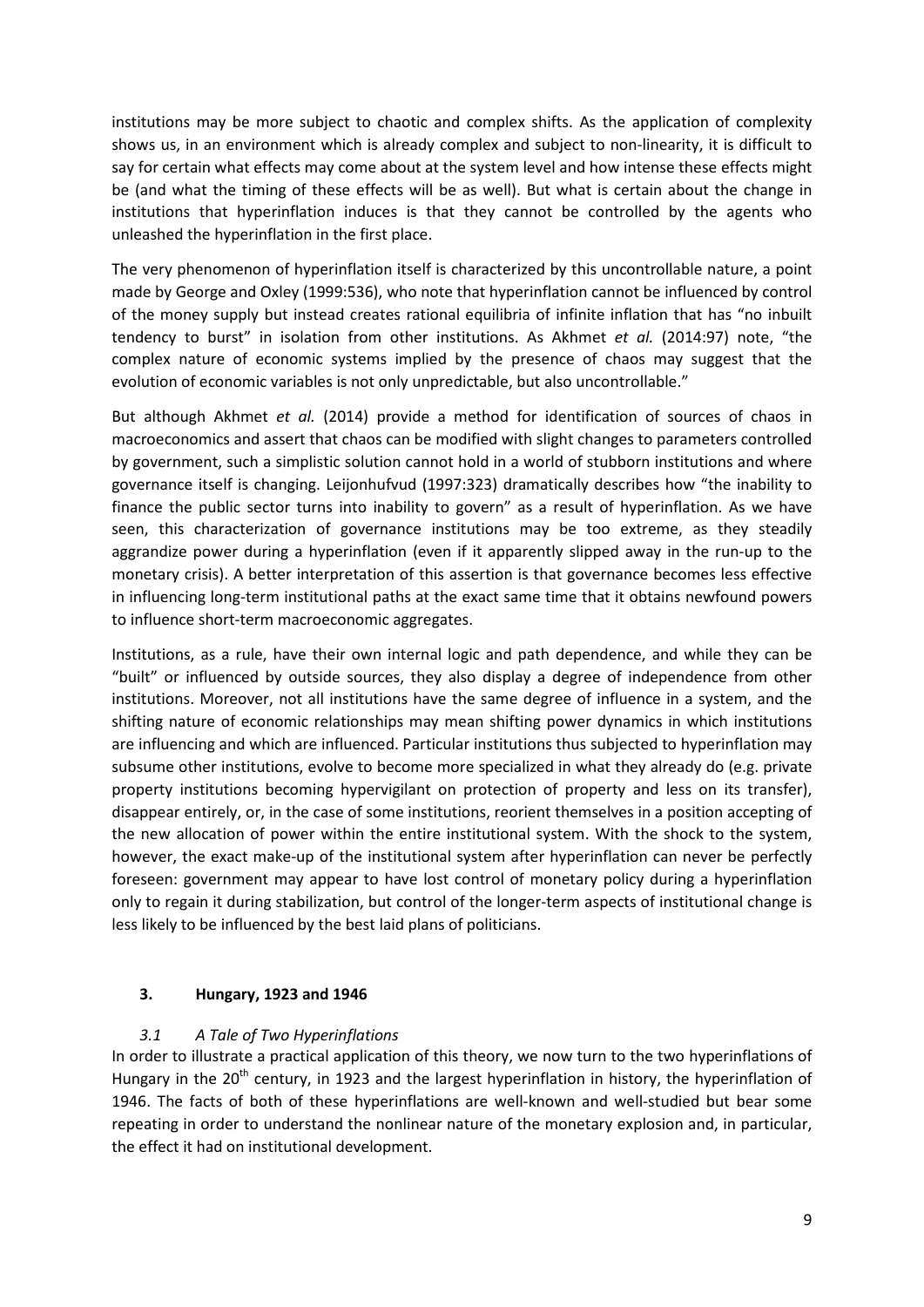Hungary had seen sustained institutional volatility from its independence but within a narrow band of oscillations, at least with regard to its governance institutions. After a brief experiment with communism, Admiral Miklos Horthy was appointed regent of the newly-independent country by the National Assembly in 1920, where he was to remain until 1944. Weathering communist insurrection, external strife and disputes with Austria over borders, dealing with the loss of much of its pre-war territory and a far-weakened industrial base, enduring two abortive coups by former emperor Charles IV, and continuously threatening its neighbors (who then allied against the country), Hungary was a weak administrative state in search of some form of economic strength (Lopez and Mitchener 2018). Failing to find this strength in domestic coalitions and consensus and lacking an environment in which effective economic institutions could develop, Hungary applied to join the League of Nations in 1922 and was unanimously approved (Peterecz 2013).

As one of the key economic institutions concerned with the flow of money, Hungary's central bank followed a similar path to other monetary authorities in Central Europe. Originally constituted on Hungary's own volition as the Royal Hungarian State Bank in 1921, taking over the duties from the Habsburg-era Austro-Hungarian Bank, the State Bank had no degree of policy independence and was used by the government to finance its deficits in the early 1920s. Like many countries throughout Europe, the Hungarian budget was strained by various subsidies and fiscal transfers unaccounted for by "normal" monetary policymaking; publicly-owned enterprises operated at a continual and sizeable loss, revenue administration was practically non-existent, and reparations imposed by the victorious Allies continued to drain the budget (James 1992). Predictably, this approach of monetary finance of the state budget resulted in Hungary's first hyperinflation: although the hyperinflation is officially dated from 1923 to 1924, where money grew 28% per month and prices increased 33% per month from April 1923 to March 1924 (Vegh 1992), prices were already on a steep increase starting from April 1922 (Sargent 1983). It was only with the creation of the Hungarian National Bank (MNB) in 1924, with a mandate for some form of policy independence (and at the behest of the League of Nations, see de Cecco [1997] and Peterecz [2013]), and with a concomitant infusion of money via the League's "Financial Reconstruction Plan," that the first hyperinflation was halted.

As part of the country's monetary reforms, a new currency (the *pengő*) was introduced in 1925 and Hungary entered the interwar gold exchange standard in a bid to jump-start the economy. A surge in foreign investment followed and the country's economic base began to rebuild, with industrial production indices moving upward slowly (increasing 4% from 1927 to 1929, according to statistics from Mitchell [1992]). However, despite the success in bringing inflation down to more "normal" levels after the currency reform and especially while on the gold standard (Figure 1), the Hungarian government began to expand its involvement in the economy, including instituting protectionist tariffs on industrial imports and once again going on a borrowing binge (Cartledge 2006). Indeed, the Hungarian government continued to rely on fiscal policy to move the economy ahead, incurring debts of over US\$700 million by end-1930, with the bulk of this money going to "unproductive expenditures" (Feinstein *et al.* 2008).[4](#page-9-0)

The Hungarian government also increased the fragility of the economic system by guaranteeing the financial sector, meaning banks, which had substantial exposure to the agricultural sector, were also dependent on state largess in the event of an economic downturn. This downturn came in 1931 as

<span id="page-9-0"></span> $4$  The largest such measure was a rebate scheme on wheat, meant to support prices in the event of worldwide conditions shifting, instituted in June 1930 and increased substantially in 1931 (Lynsky 1934). The rebate scheme incurred massive fiscal liabilities, the scale of which was unknown to the government itself until late 1931 (see James 1992) but it continued unabated in supplying capital to the dying flour mill industry (Pogány 2015).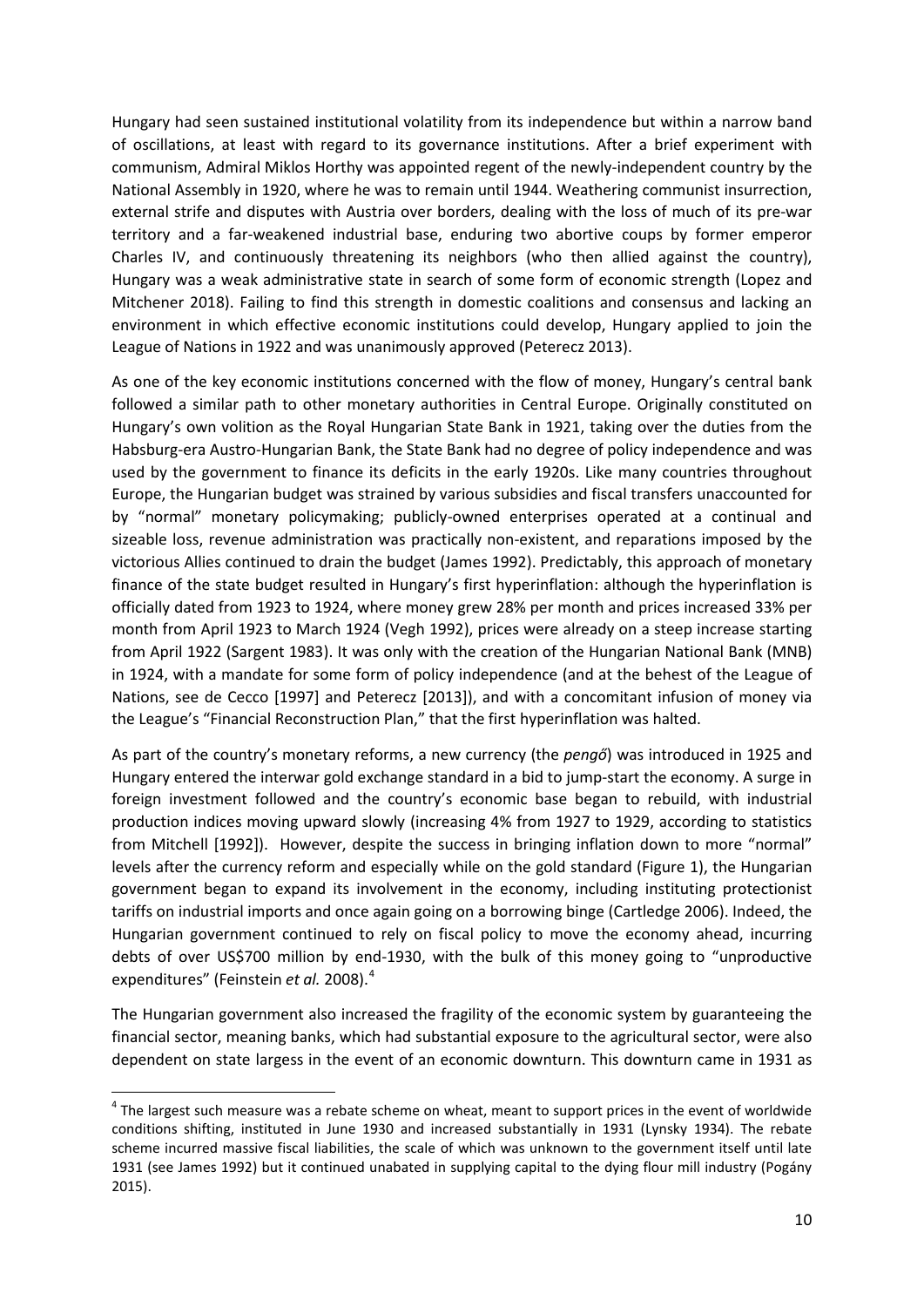part of the global depression, and Hungary left the gold standard, imposed exchange controls, and saw a general financial crisis in the country (Macher 2015). Thereafter, Hungarian monetary authorities kept a very easy monetary stance in place throughout the rest of the interwar period, similar in essence to Japan, Germany, and Italy (Simmons 1996), while responding externally with additional trade restrictions and the institution of a clearing system with Germany (and eventually Italy), bypassing markets for planning (Berend 2001).





*Source:* Global Financial Database

Politically, Hungary remained a "closed anocracy" (as noted in the Polity IV rating system), a mixture of democratic and authoritarian political institutions and with political competitors drawn from the country's elite (with very little chance for entry from outsiders). As Wolf (2010) noted, Hungary saw an increase in "political tribalism," but had an average cabinet duration of 1.5 years (ironically better than any other country in Europe apart from Sweden and the Netherlands). Whereas the governance institutions of Hungary were by no means open and free, they had settled down into a quasi-stable equilibrium. The authoritarian impulses that had emerged at Hungarian independence and which had been accelerated by the hyperinflation in 1923-24 were inching closer towards fascism in the 1930s, but, as Cartledge (2006:362-363) notes, the "ultimate goal remained the creation of a unitary fascist state in Hungary but [the government] was prepared to move towards it gradually." It would take external intervention for this gradual evolution to be pushed aside, and, as the decade wore on, Hungary came to be politically dominated by Germany (Siklos 1990). In terms of its economic evolution, Hungarian economic institutions also became dependent on the foreign powers of the Axis and transformed so that they worked substantially on a non-market basis.

The destruction of the Second World War, and the fact that the last two years of the war saw intense fighting between Germany and the Soviet Union on Hungarian soil, put Hungary back to the situation it faced in 1918: a destroyed industrial base, no incumbent governing institutions, and nascent economic institutions modeled on international examples. Perhaps the only source of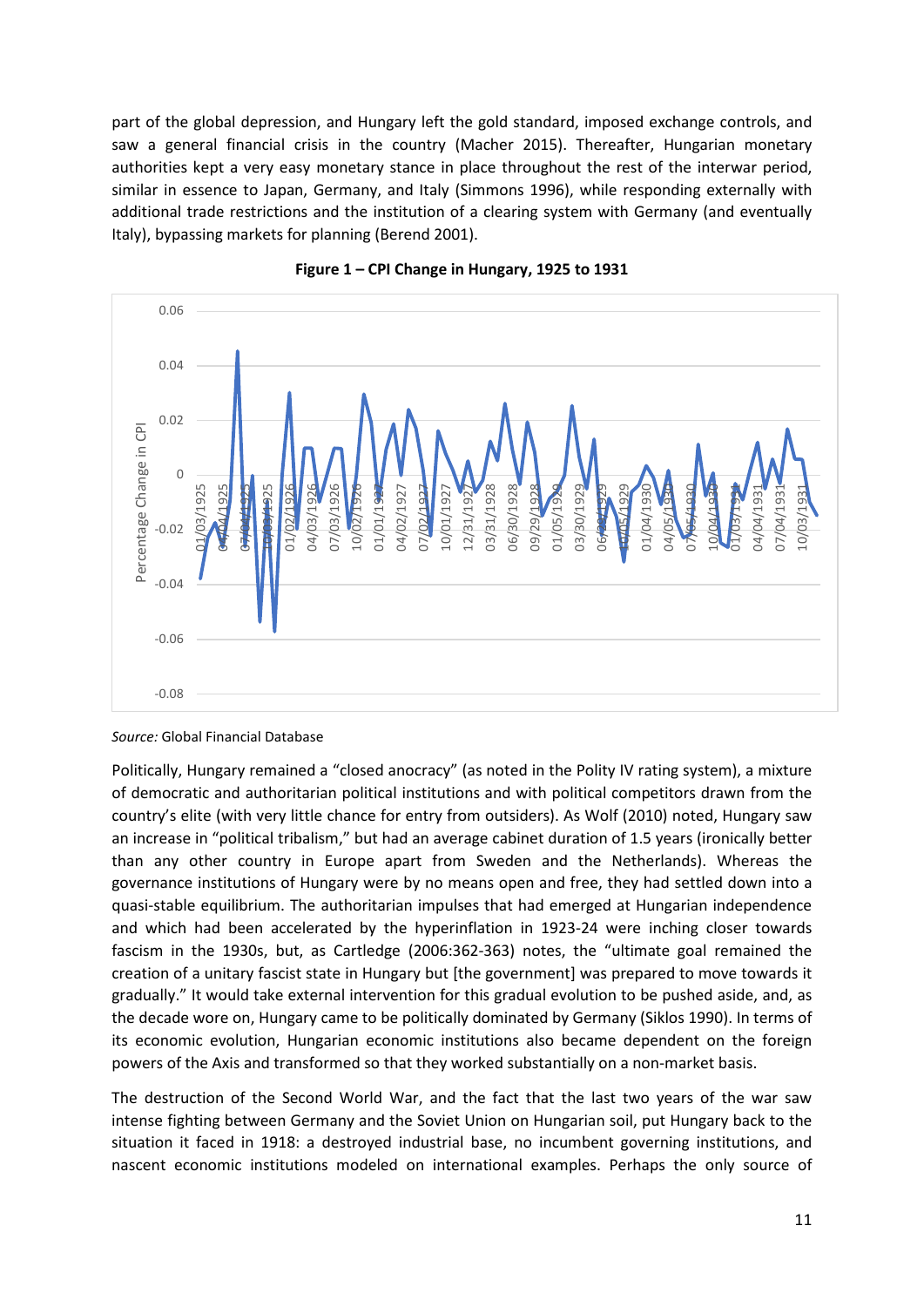continuity in Hungary's institutional make-up was its monetary institutions, as the Hungarian National Bank began to increase the money supply almost immediately upon the end of hostilities.<sup>[5](#page-11-0)</sup> As Ecker-Racz (1946) detailed at the time, the amount of money in Hungarian treasury bills was approximately 5 billion *pengő* throughout July and August 1945, jumping to 15 billion by September  $3^{rd}$ , 20 billion by October 5<sup>th</sup>, 50 billion by October  $30^{th}$ , 80 billion by November 10<sup>th</sup>, 200 billion by November 19<sup>th</sup>, and 400 billion by the end of the year. According to Siklos (1990), the Hungarian government could only cover 6.5% of its expenditures by the end of 1945 by incoming revenue, and thus there was once again a reliance on seignorage to finance government spending.<sup>[6](#page-11-1)</sup>

With the coming of 1946, the inflationary crisis, already underway, saw double-exponential growth (Mizuno *et al.* 2002). Part of the reason for the acceleration was due to the government's policy (again) of protecting the financial sector, indexing bank deposits (the so-called the Tax Pengő) to inflation and thus making seignorage gains lower than they would be while concurrently raising inflationary levels (Bomberger and Makinen 1980). In fact, as inflation grew, the popularity of the inflation-indexed accounts grew as a hedge against the rampant inflation, exacerbating the lack of seignorage obtained by the government and pushing inflation rates higher *by design* (Bomberger and Makinen 1983). As Paal (2000b) noted, there was unilateral Granger causality in the data from inflation to money growth, a fact which can be explained by the demand for indexed deposits and subsequent monetary policy; Paal also notes that this creation of an alternative liability by the same issuing authorities effectively created parallel currencies within the economy, one with higher rates of return and the other constantly depreciating.

The hyperinflation persisted throughout 1946 (see Figure 2), eventually reaching *monthly* inflation rates of 28 million percent in June 1946 and an unthinkable 12,952 trillion percent in July 1946 (Siklos 1991a). At one point in July 1946, prices doubled every 15.6 hours (Nogaro 1948), making normal economic calculation impossible, much less investment, while overall real money balances declined even as nominal money demand increased for indexed accounts (Caves *et al.* 2006). Indeed, Siklos (1991a) notes that the hyperinflation itself could not be taken as a homogenous event, attributing the changes in shifting demand for money and money growth as validation of the Lucas critique regarding expectations. And Paal (2000a) notes that plans for a stabilization were made as early as February 1946, the plans were publicized, and discussion of the plans occurred throughout the summer – most importantly, the date of the stabilization's commencement was formally set for August. Regardless, inflation reached stratospheric heights even after there was widespread expectation of stabilization.

The stabilization itself was comprised of a large number of measures, including the introduction of (another) new currency, the *forint*, the reintroduction of Article 50 of the Hungarian Central Bank charter (guaranteeing central bank independence), temporary imposition of a 100 percent reserve requirements for commercial banks, a sweeping reform of the tax system, and a reduction in the number of civil servants (Bomberger and Makinen 1983). Even after the stabilization, the money supply grew by 221 percent from August 31, 1946 to December 31, 1946, but price increases were much more muted, mainly because the Hungarian government had a strict limit on debt issuance until August 1947 (Siklos 1991a). With regard to other macroeconomic aggregates, Bomberger and

<span id="page-11-0"></span> <sup>5</sup> Bomberger and Makinen (1983) relate a story told them by Arthur Karasz, a former official of the MNB, that when he returned to the bombed-out MNB building, they realized that they did not even have the money to pay for the ink to print currency and the Nazis had taken the plates back to Berlin. The Hungarian government actually had to borrow foreign exchange in order to begin the hyperinflation.

<span id="page-11-1"></span> $6$  Also noted in Bomberger and Makinen (1983), although perhaps a bit revisionist, is that many MNB officials had knowledge of the hyperinflation to come but were powerless to stop it.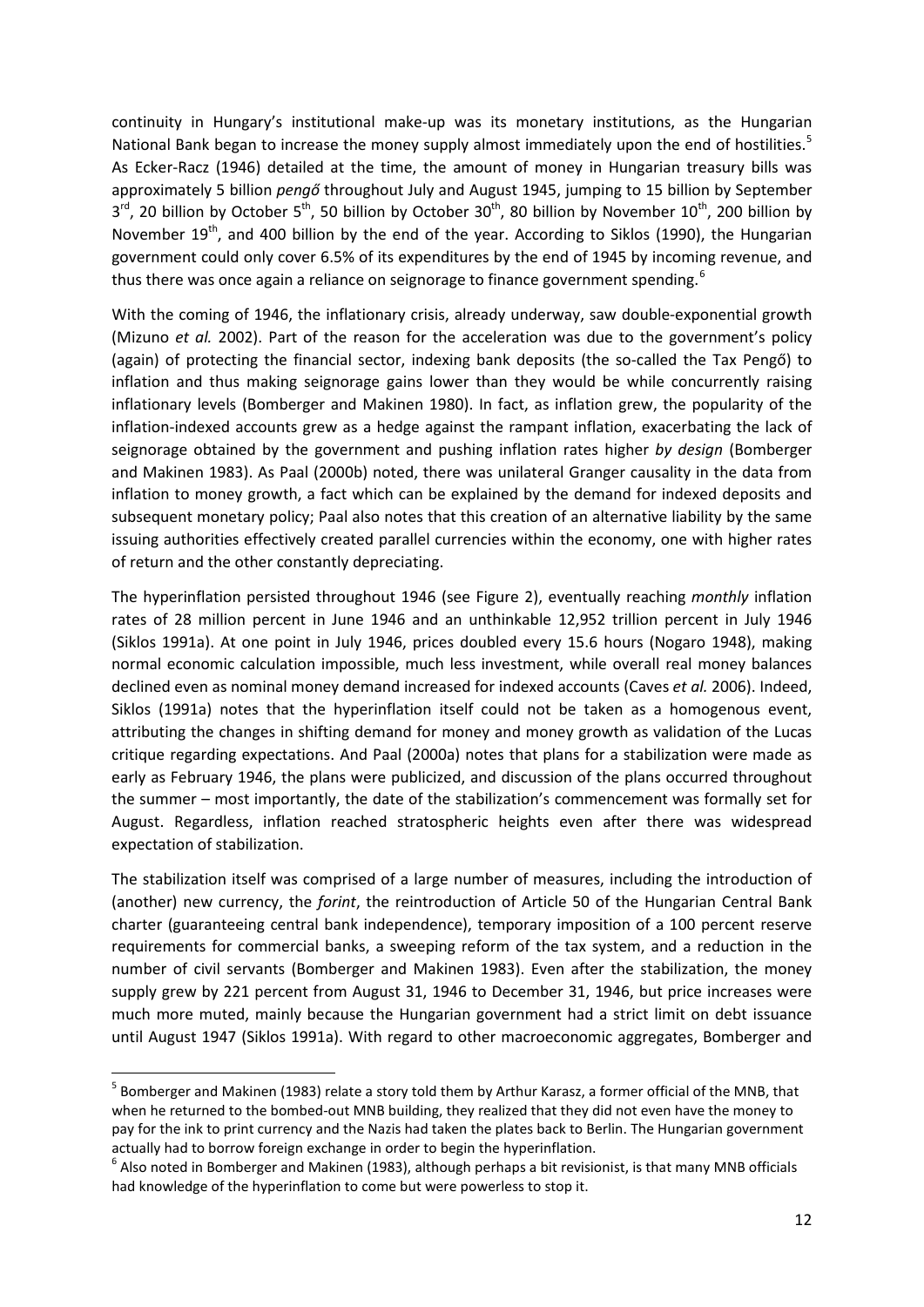Makinen (1983:803) note that "evidence on the effect of stabilization on output and employment is spotty and unclear," as unemployment rose dramatically in the wake of the hyperinflation and national income also spiked; however, given the reconstruction from the war, it is unclear if the increase in output was related to the recovery or the stabilization package.

# *3.2 Were the Hyperinflations Chaotic?*

The extant literature examining Hungarian monetary gyrations from a complexity perspective have come mainly from physics and have been concentrated on the chaotic nature of (primarily) the 1946 hyperinflation. For example, the already-cited Mizuno *et al.* (2002) study showed how the price increases in Hungary in 1946 both fit a double-exponential path but that price changes at the microscopic level were highly erratic and unstable even during the march to hyperinflation. Sornette *et al.* (2003:495) provide an extension to Mizuno *et al.* (2002) by examining Hungary 1946 (among other hyperinflations), and in doing so prove one of the tenets of a chaotic series – that it must be bounded – by noting that "a super-exponential growing inflation is unsustainable…. [and] the double-exponential law is nothing but a discrete-time approximation of a general power law growth endowed with a *finite-time singularity* at some critical time  $t_c$ " (emphasis mine).

Indeed, the bounded nature of the Hungarian (and other) hyperinflations was confirmed by Szybisz and Szybisz (2017), who devised an extended nonlinear feedback model (ENLF) that predicted a critical mass for the Hungarian hyperinflation based on the stress that the economy would take (following on from their earlier work on Greece and Yugoslavia, see Szybisz and Szybisz [2009]). While a strict focus on only the time-series of monetary aggregates or prices would appear to be unbounded in a hyperinflation, the reliance on external conditions within the economy (and, crucially, other institutions) would have *forced* a bounding of money growth and inflation; as Marcet and Sargent (1989:135) showed in hyperinflations more generally, explosive growth of money near an upper bound of government deficits would have the entire monetary system "oscillate in a way typical of certain second-order, unstable difference equations."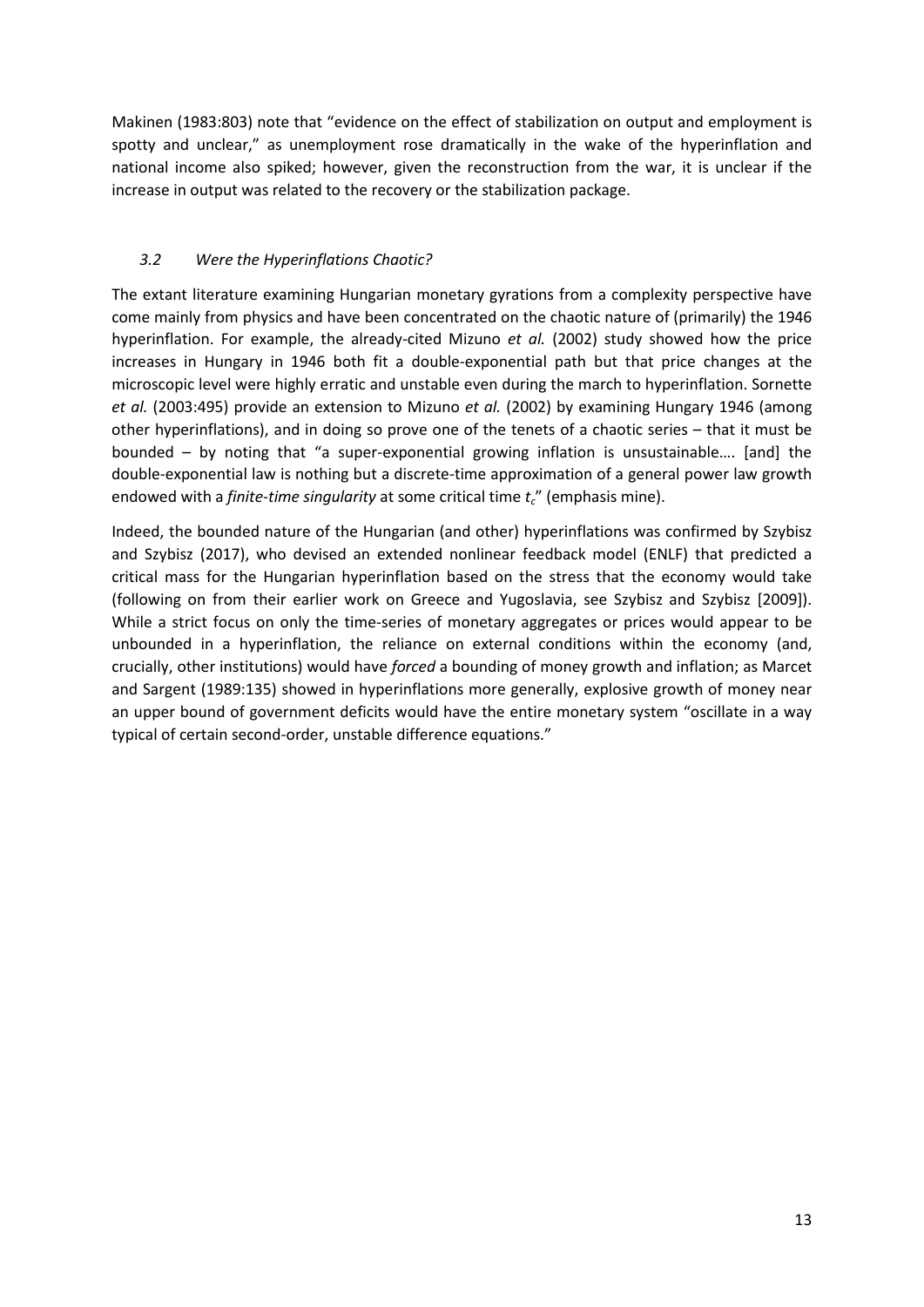

### Figure 2 – Percentage Change of Money in Circulation in Hungary, 1920-1949

*Source:* Author's calculations based on data from the Global Financial Database.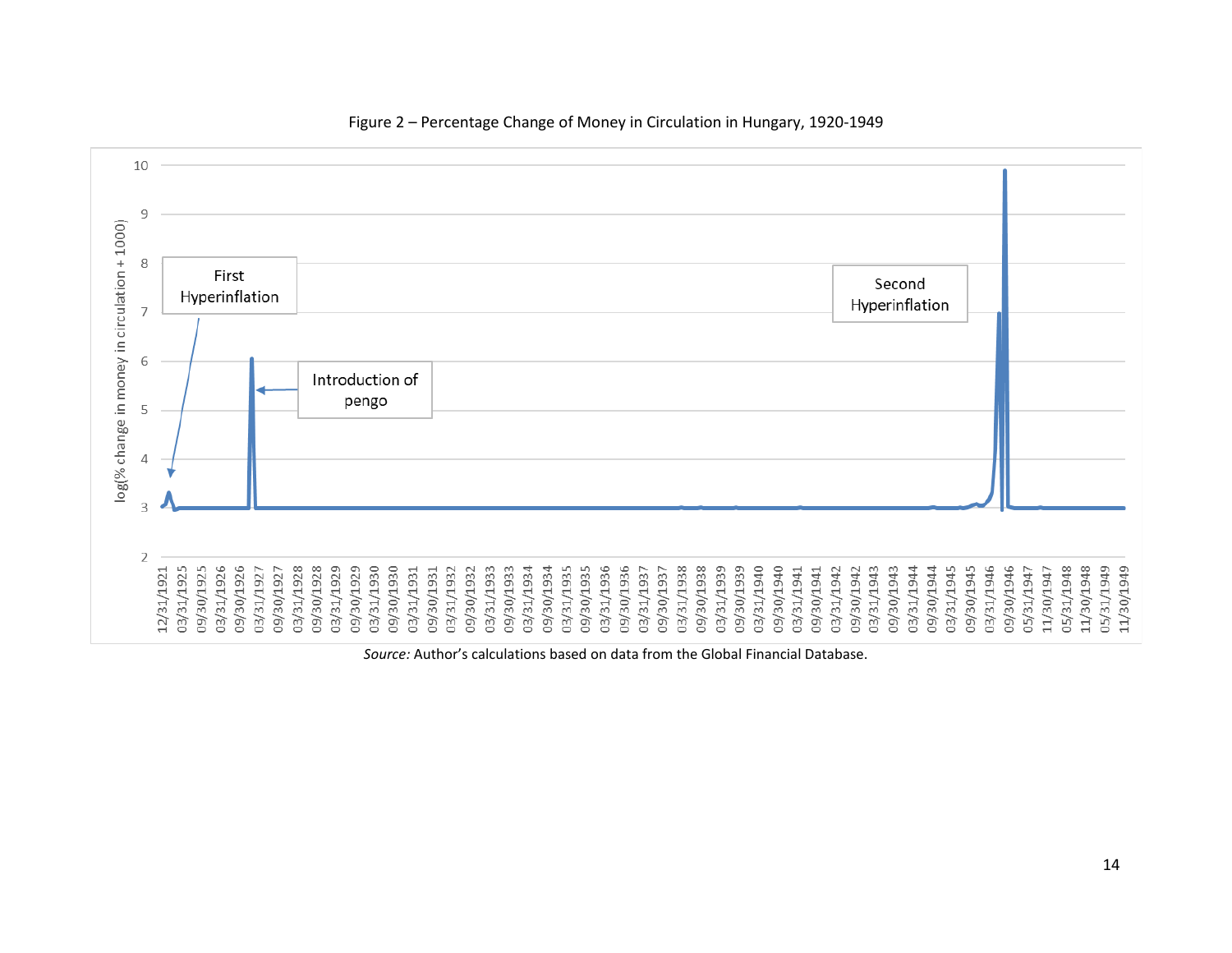But despite the vast amount of modelling done on the chaotic attributes of the second Hungarian hyperinflation, however, little work has been done in testing empirically the chaotic nature of either the first or the second hyperinflation. I attempt to rectify this omission here by formally testing for nonlinear and chaotic behavior on several series of Hungarian monetary and exchange rate data during the two episodes of hyperinflation, including:

- Levels of and change in the monthly exchange rate (Hungarian *korona* versus the Swiss franc) from January 1914 to December 1926;
- Levels of and change in the monthly exchange rate index of Hungarian currency movements from January 1914 to December 1925;
- Percentage change in bills in circulation, monthly, from December 1922 to December 1938
- Level (in logs) and growth of the daily "Cost of Living Index" (as shown in Siklos 1990), from January 1 to July 24, 1946;
- Level and change in the daily exchange rate (pengő to US dollar), from October 22, 1945 to May 14, 1946; and
- Level (in logs) and growth of the daily index of prices denominated in tax pengő, January 1 through July 29, 1946.

The provenance of the data and more detail on how it is calculated is shown in the Data Appendix.

The first test to be used is the BDS test of Brock *et al.* (1987 and 1996), often used for testing nonlinearity in time-series data. The BDS procedure is based on the Grassberger and Procaccia (1983) correlation integral, with the integral measuring the fraction of two data-point pairs which lie within the tolerance distance *ε* for any chosen embedding dimension *m;* as Kočenda (2001:340) notes, "by using pairs of *m*-histories that too often cluster together within a specific distance *ε*, the BDS test is able to reveal hidden patterns that should not occur in truly randomly distributed data." In other words, the BDS test statistic measures the statistical significance of these correlation dimension calculations, with the null hypothesis of the test that the data are independently and identically distributed and rejection of the null implying nonlinearity in the series. For our purposes, the BDS test has been shown to have a higher power for tests of stochastic or chaotic independence than other statistical techniques (Brooks 1996). [7](#page-14-0) As counseled by Brock *et al.* (1991), the *m-*dimensions are used for our examination are in a range from 2 to 5 and *ε* is set at intervals of 0.5 standard deviations of the filtered series ranging from 0.5 to 2.0. [8](#page-14-1) Additionally, as the time-series of this data is generally fairly short (*n* between 100 and 600 observations), bootstrapped standard errors are used to generate the confidence intervals.

The BDS test results on each of the aforementioned series are shown in Table 1 for the 1923 hyperinflation (and, in the case of the currency series, its aftermath) and Table 2 for the 1946 hyperinflation. As can be seen, there is very strong evidence of non-linearity in both episodes, with the exchange rate levels, changes in exchange rate levels, and changes in the exchange rate index all significant at the 1% level for epsilons ranging from 0.5 to 1.5 standard deviations; only for epsilons of 1.0 and 1.5 is the currency in circulation metric significant only at the 5% level, while at an epsilon of 2 standard deviations the significance also comes down slightly for the change in the exchange rate levels

<span id="page-14-0"></span> $<sup>7</sup>$  The mathematics behind the BDS test have been lain out amply elsewhere in the literature and need not be</sup> repeated here.

<span id="page-14-1"></span><sup>8</sup> Brock *et al.* (1991) advise using an epsilon between 0.5 and 2 standard deviations of the filtered data, which is why that is utilized here.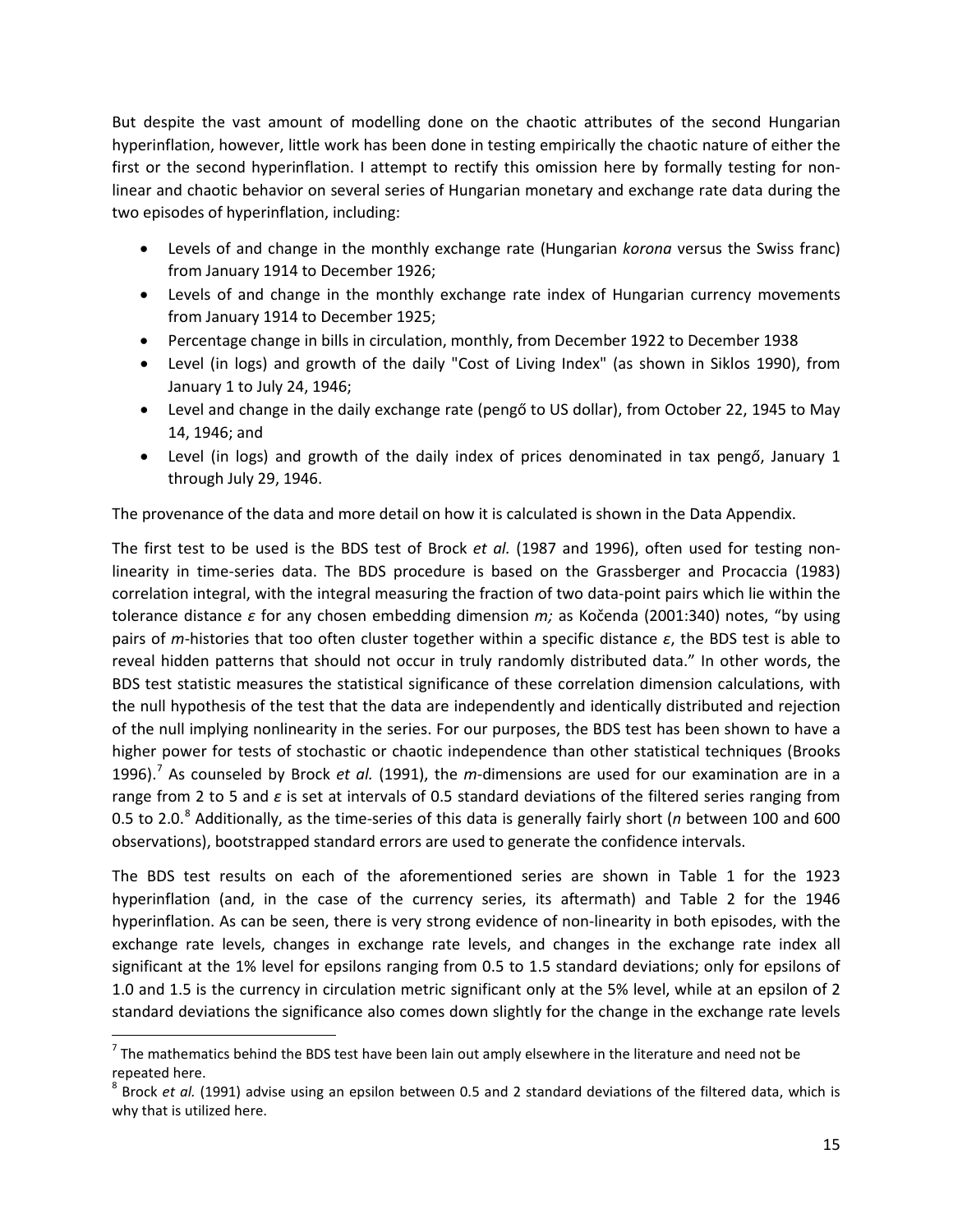and in the change in the index, but at no point and at no *m-*dimension is the null accepted. Even stronger results hold for the 1946 hyperinflation, with exchange rates and two separate price indexes rejecting the null at the 1% level through all epsilon choices. The only outlier in the 1946 data is for the changes in the cost of living index, which shows strong non-linearity until two standard deviations are used, and then the null cannot be rejected. However, despite this one aberration, it appears that the null of linearity can be safely rejected for nearly all of the series from the Hungarian hyperinflations under examination.

### [Tables 1 and 2 here]

These results of the BDS test can, as Bartlett and Serletis (2000:711) note, be used "to produce indirect evidence about nonlinear dependence [whether chaotic (i.e., nonlinear deterministic) or stochastic], which is necessary but not sufficient for chaos." Thus, I also turn to one of the most common approaches for detecting chaos, namely the calculation of Lyapunov exponents (as shown in Wolf *et al.*  1985). This approach defines the Lyapunov spectrum within a one-dimensional space in terms of the length of the ellipsoidal principal axis of the series, denoted *pi(t)*:

$$
(1) \lambda = \lim_{t \to \infty} \frac{1}{t} \log_2 \frac{p_i(t)}{p_i(0)}
$$

The presence of positive Lyapunov exponents calculated from Equation 1 is taken as evidence of complex and chaotic effects, as such motion cannot be said to occur with a bounded attractor; as Wolf *et al.* (1985:287) note, "Each positive exponent reflects a 'direction' in which the system experiences the repeated stretching and folding that decorrelates nearby states on the attractor. Therefore, the longterm behavior of an initial condition that is specified with any uncertainty cannot be predicted; this is chaos."

For this paper, Lyapunov exponents are calculated on daily data for the cost of living index and exchange rates from 1945 to 1946, while monthly data is used for currency in circulation from 1921 to 1925: from these series, a maximal Lyapunov exponent (MLE) is extracted, with positive MLEs used to suggest chaotic behavior. Given that there is much debate in the literature on the reliability of these exponents being derived from economic data, in order to ascertain the statistical significance of the calculated exponents, bootstrapped confidence intervals in the vein of Fernández-Rodríguez *et al.* (2005) are also computed around these MLEs. In particular, the amplitude adjusted Fourier transform (AAFT) surrogate method of Theiler *et al.* (1992) is used, where the original data series is ranked and transformed into a Gaussian series via sorting but with preservation of the original amplitude distribution (Maiwald *et al.*  2008). MLEs are then estimated on the surrogate series created by the Gaussian transformation and bootstrapped over a thousand iterations, with the results forming a distribution of the Lyapunov exponent under the null of no chaos (again with the same distributional properties and linear autocorrelation structure as the original series). This bootstrapping exercise thus creates confidence intervals which allow for testing the original exponent derived from the actual data against the null of no chaos, allowing us to ascertain how strong the significance of the original finding is.

The results of this exercise are shown in Table 3. For the 1923 hyperinflation, using monthly data on exchange rates, all series show positive Lyapunov exponents; the change in the exchange rate index and the level of the exchange rate have marginal significance, both at the 11% level, while the changes in the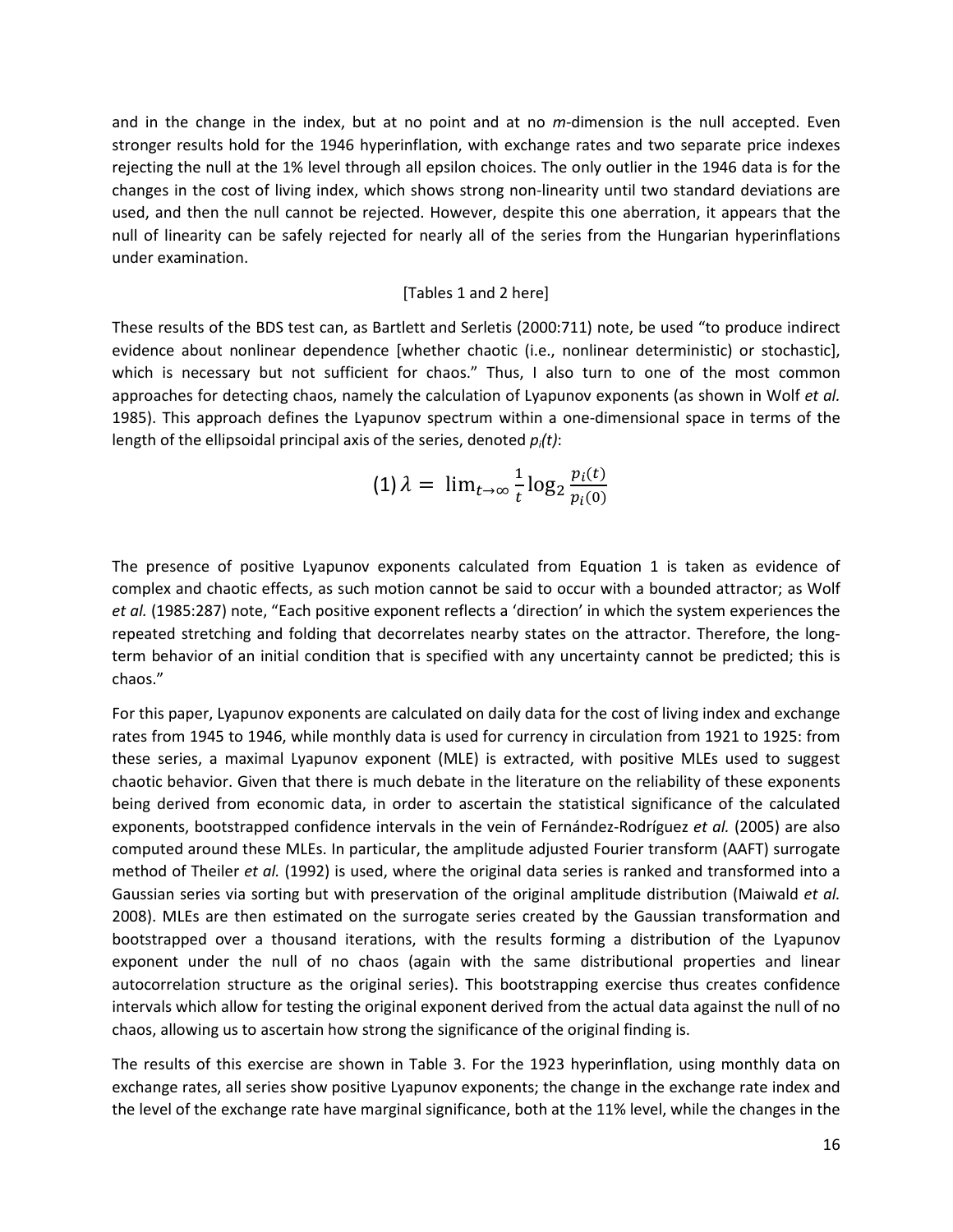exchange rate show substantial proof of chaotic dynamics. Similarly, using the actual number of bills in circulation from 1922 to 1938, we see very strong evidence of chaotic effects, significant at the 2% level. Keeping in mind that this data is only available on a monthly basis, it is likely that evidence of chaos would be even more prevalent at a daily frequency (work is ongoing on attempting to identify if this data exists). Turning to 1946, there are also positive Lyapunov exponents for each series under examination, but the price indices – perhaps through measurement error, lags in information, or underlying stability – show little significant evidence of chaotic dynamics. As with 1923, the exchange rate (a series more in tune with forward-looking expectations and sentiment) provides substantial backing for the chaotic nature of the hyperinflation, with the Lyapunov exponent significant at the 3% level.

Given this examination, it appears we may conclude that chaotic effects were present in the Hungarian hyperinflation, although standard macroeconomic measurements such as the CPI may not have been sensitive enough (or had enough information) to capture them. In particular, the exchange rate, as a measure of forward expectations, appears to be much more sensitive to chaos and this was reflected in the results. At the same time, focusing on the amount of money in circulation also revealed strong chaotic effects.

## *3.3 The Aftermath: The Path Unwinds*

While establishing that the hyperinflations in Hungary was chaotic is an important step forward, it is not the main purpose of this paper, as we are more interested in understanding the chaotic effects unleashed on institutions. The Hungarian hyperinflations have thus far been noted as little more than a historical curiosity and, by economists, as a case study of how hyperinflation can affect unemployment (Sargent 1983), money balances (Anderson *et al.* 1988), money demand (Engsted 1998; Paal 2000b), and eventually, how hyperinflations can be stabilized (Siklos 1991a). The conventional wisdom regarding the hyperinflation is that, while it had some unique circumstances contributing to its onset (Bomberger and Makinen 1980) it had little long-lasting macroeconomic effects (Sargent 1983) and that the stabilization was a complete success (Bomberger and Makinen 1983). Indeed, according to Grossman and Horváth (2000), the hyperinflation was even necessary to wring out the massive distortions in the Hungarian economy from the war years: calling the destruction to the economy wrought by war a "massive supply shock," they argue that it was this shock which sparked the hyperinflation and that government policy was deliberately set to harness inflationary revenue that could not be obtained by other means. At the same, they argue that the inflation was also meant to induce entrepreneurs to invest in productive activities by lowering the real cost of capital and real wages.

Not all economists agree about the short-term effects of the hyperinflation, however, nor about the success of the stabilization. Siklos (1990), without explicitly using the term, shows the chaotic nature of the money-price nexus during the hyperinflation and how the hyperinflation created several equilibria depending upon the expectations created by the Hungarian government at that moment in time. Similarly, Siklos (1991b), focusing on an attempted fiscal reform in the middle of the hyperinflation, makes the point that, after six months of insanity, Hungarians were "immunized" against governmental reforms and were prepared for any stabilization to fail. Paal (2000a) also makes a convincing case that the stabilization was itself destabilizing to macroeconomic aggregates, as it created multiple equilibria,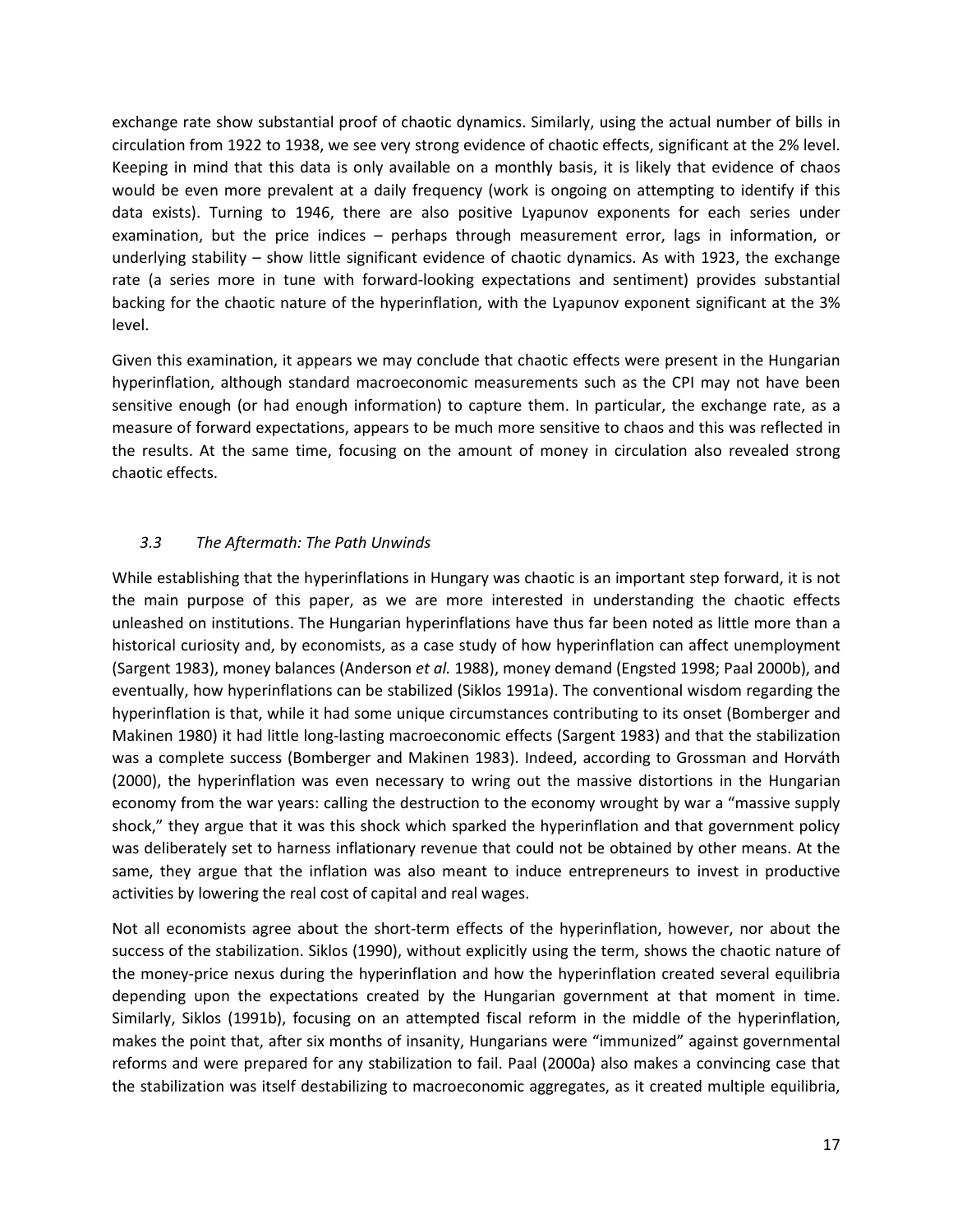clouded information dissemination mechanisms (i.e. prices), and, most damningly, actually exacerbated the hyperinflation, making it far more severe than it should have been at the moment.

While the experience of Hungary's hyperinflations did incalculable damage to the economy of the country, more importantly for our purposes, they created a distinct and harmful institutional path which was a direct result of the monetary chaos and distinct from the country's previous institutional trends. Perhaps Hungary's institutional path was perhaps not as unconstrained as other economic systems, as the reality of post-World War II Europe and the looming shadow of Stalin's Soviet Union (coupled with communist takeovers throughout Central and Eastern Europe) made Hungary's institutional choices limited. But while the governance institutions of Hungary had never been marked by a liberal bent, the extent of the authoritarian leanings within the government appeared to have settled from the Horthy years and persisted throughout the war. In fact, it was only with the coup of the Arrow Cross party in October 1944 that Hungarian governance institutions became brazenly authoritarian, a trend which was set to continue as the ideology of fascism gave way to its sister ideology, communism (Figure 3).

![](_page_17_Figure_2.jpeg)

**Figure 3 – Polity IV "polity2" Indicator for Hungary, 1918-1963**

Despite the war and the fascist interregnum, Hungary's institutional make-up and its institutional path for the long-term were not predetermined, especially with regard to its economic institutions. The Polity IV rating, done on an annual basis and shown in Figure 3, obscures the reality of institutional changes occurring month to month. A more nuanced measure, the Max Range "regime value" (Rånge and Sandberg 2017), better shows the positive conditions that Hungary faced in 1[9](#page-17-0)45 (Figure 4).<sup>9</sup> In the first

<span id="page-17-0"></span> $9$  The Max Range regime value contains within it four sub-variables, including regime type, accountability structure, executive strength, and whether a regime is "normal" or "interim." Each is coded from 0 to 25, meaning the entire index ranges from 0 to 100. The interpretation of the index is that higher numbers represent more democratic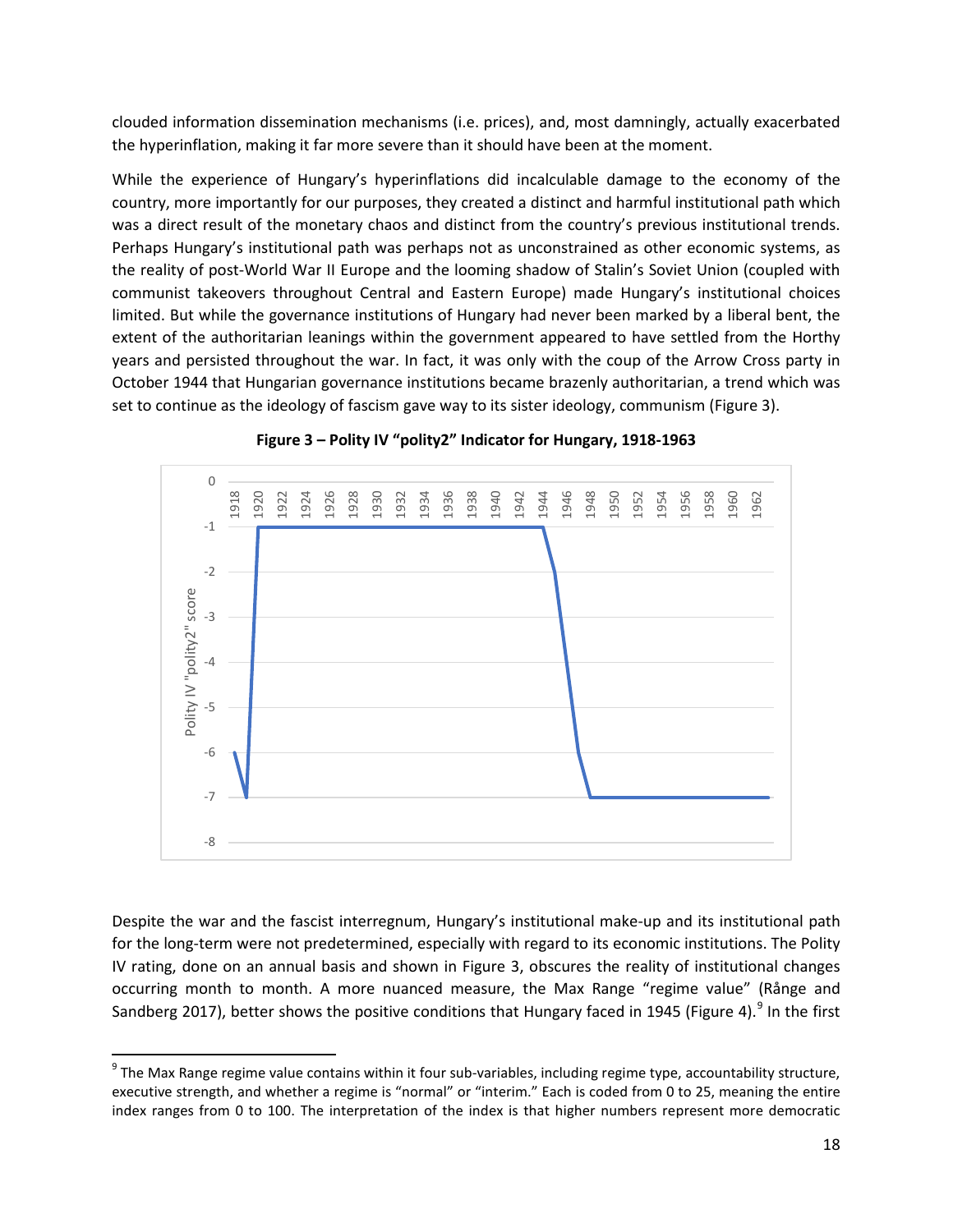instance, the country saw a relatively free and fair election which gave a majority to the independent Smallholder's Party, a party which espoused traditional Hungarian values and commanded broad support in its economic policies the ruined country. Moreover, while Hungary's sovereignty (as an Axis power) was limited in the immediate post-war era, its economic institutions were independent and indigenous, and even the Central Bank was granted by statute a degree of nominal independence from the government (although, as Bomberger and Makinen [1980] correctly note, the Article guaranteeing this independence was suspended during the war, it was reinstated as part of the 1946 stabilization reforms).

The first hyperinflation may have nudged Hungary towards authoritarian governance, but it was the second hyperinflation that put it over the edge. Indeed, the relatively confined orbit in which Hungarian institutions (political and economic) were ensconced in for the interwar and early war period was broken wide open in the post-war era by the hyperinflation. In the first instance, the strangulation of the financial sector paved the way for communist ideology, predicated as it was on the belief that financial intermediation was an accounting problem to be solved and not a tool for transforming savings. Paal (2000a:600) also notes that a key plank of the post-hyperinflation Hungarian stabilization was to expressly limit the amount of credit which banks could issue, a policy which not only retarded the recovery of the financial sector but resulted in "indeterminacy of the initial post-stabilization real interest rate." In other words, the price system was broken by the hyperinflation, and even in its wake intertemporal markets were held in check by the ongoing "stabilization" by political institutions.

![](_page_18_Figure_2.jpeg)

**Figure 4 – The Max Range "Regime Value" Indicator in Hungary, 1918-1949**

*Source:* Data from Rånge and Sandberg 2017. Shaded areas are hyperinflationary episodes.

access, encapsulating the checks and balances within a system, particular institutional arrangements, and political competition.

 $\overline{\phantom{a}}$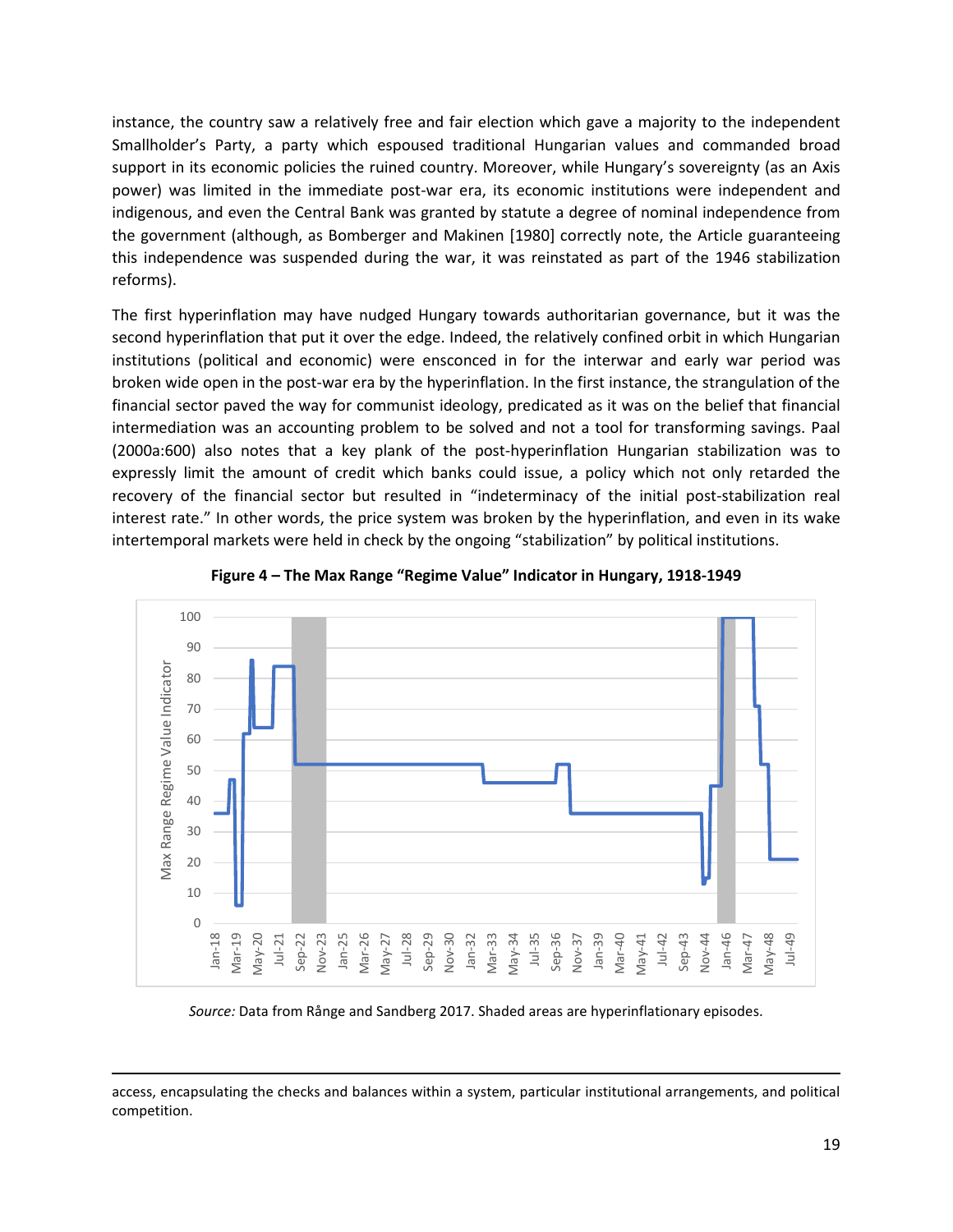This trend, of greater control of the economy by political institutions, was to continue and accelerate in the period after the hyperinflation. Paal (2000a:608), while not explicitly concerned with the institutional effects of the hyperinflation, makes this exact point, noting that "the economic policies followed during the stabilization also implied an ever-increasing government involvement in the economy." The coal mines of Hungary were nationalized at the end of June 1946, after the stabilization had been decided upon but before it was in place, and the end of 1946 saw nationalizations of the main industrial concerns with agitation for nationalization of the entire financial sector (Kenez 2006). Bomberger and Makinen (1980) also explicitly call our attention to the fact that the hyperinflation was supported by the Communist Party with a deeper goal, namely the destruction of the Hungarian middle class; this would be a necessary precursor to establishing an authoritarian left-wing government dominated by Moscow as well as a way to decimate many important economic institutions (such as private property). Such a shift in fundamental institutions was completed by 1950, following the Communist coup accomplished via the parliamentary elections of 1947.

### **4. Conclusions**

This paper has examined the complexity of monetary policy but does so by situating monetary institutions and their actions within a broader institutional milieu. Using the examples of the Hungarian hyperinflations of 1923 and 1946, I have demonstrated how chaotic monetary policy, and especially hyperinflation, led directly to a shift of institutional paths. Whereas the Hungarian institutional system had been quietly authoritarian and with a modicum of state planning in the interwar period, the second hyperinflation broke the remaining economic institutions dedicated to a market economy and brought them under the control of the state. Seen from a complex adaptive perspective, the Communist takeover in Hungary was a shock to the institutional system, but one that had already been enabled by Hungary's democratic leaders years earlier.

The ramifications of this examination should be apparent, with an application to monetary policy similar to the insights of the original Lucas critique. In a world of quantitative easing and zero interest rates, unconventional monetary policy and more powerful central banks, the effects on the rest of the institutional system of a country can be dramatic. As happened in Europe in the 1930s or, as shown in this paper, in Hungary in 1946, there is a possibility that monetary policy at the extreme bound can unhinge the institutional paths of political institutions and shift their future functioning. Indeed, as I have hinted at, the Hungarian institutional path was not altered merely towards the communist takeover in 1947 but has changed the country over the longer-term. Echoes of the Hungarian hyperinflation from 1946 can be felt in today's modern Hungary, as populist leader Viktor Orbán has once again aggrandized power to the executive and slowly pulled it away from the market. Given that institutional effects have been shown in the literature to persist over decades or even centuries (Grosfeld and Zhuravskaya 2015), it is not surprising that the institutional path Hungary was put on as a result of 1945-46 continues.

The policy lessons that emerge from a complexity approach to the institutional effects of hyperinflation are also rather radical, as they envisage creating another attractor apart from the pole of state intervention. As part of their analysis of monetary institutions (and using the continuum of efficient to resilient noted above), Lietaer *et al.* (2010) assert that national monetary systems, built on a monopoly of fiat money controlled by the government, are inherently brittle and have sacrificed resilience for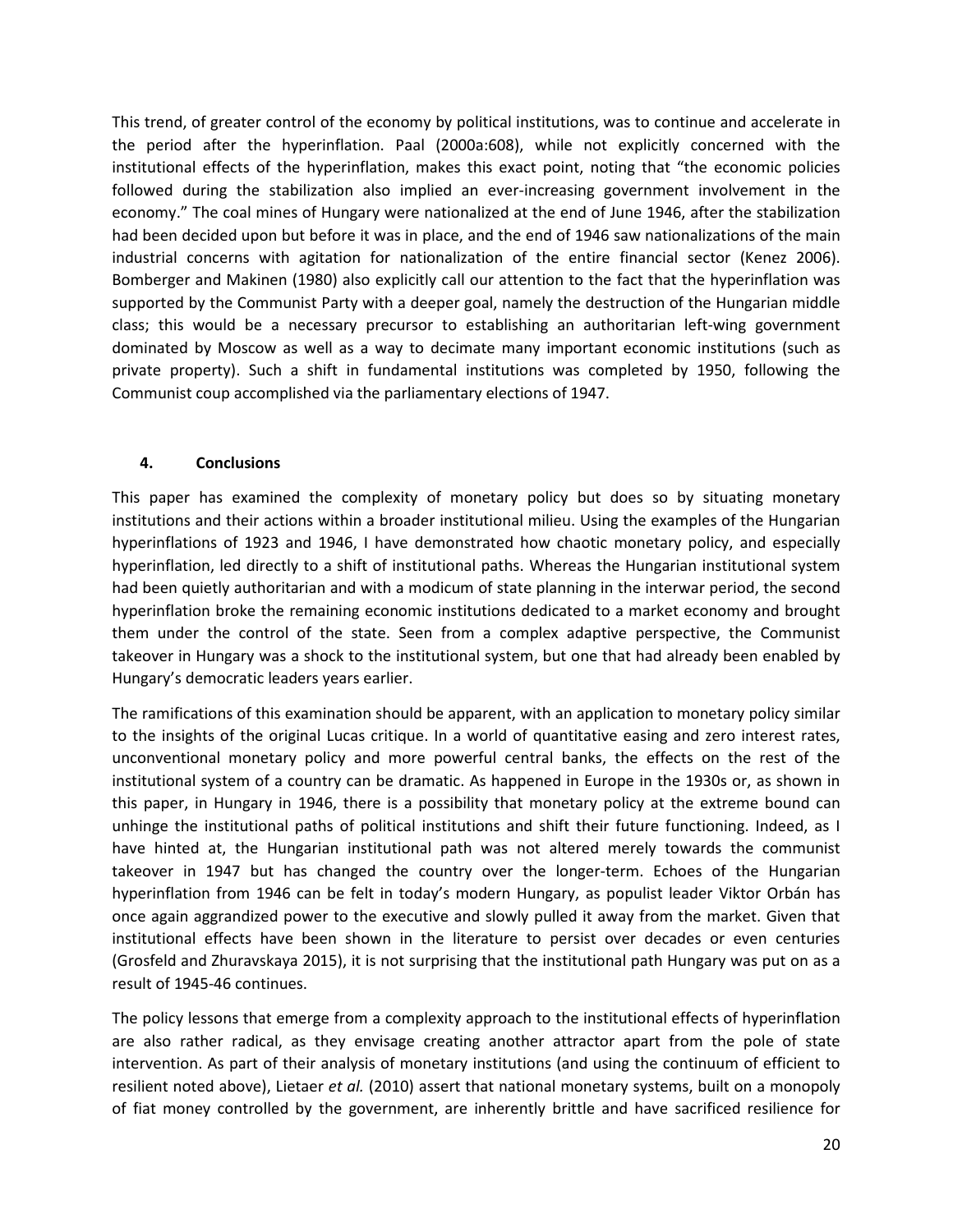efficiency. They suggest that competing (private) currencies help to improve the resilience of monetary systems, making them less prone to manipulation and preventing an institutional transfer of power as happened in Hungary. While merely a theoretical conjecture, such a reform would have decreased the ability of monetary policy to impact the entire institutional system of Hungary. Seen with a complexity lens, this is a reform which merits further examination, if only from the point of view of systemic stability.

### **REFERENCES**

Adam, K., Evans, G. W., & Honkapohja, S. (2006). Are hyperinflation paths learnable? *Journal of Economic Dynamics and Control*, *30*(12), 2725-2748.

Akhmet, M., Akhmetova, Z., & Fen, M. O. (2014). Chaos in economic models with exogenous shocks. *Journal of Economic Behavior & Organization*, *106*, 95-108.

Albin, P. S., & Foley, D. K. (1998). *Barriers and bounds to rationality: Essays on economic complexity and dynamics in interactive systems*. Princeton, NJ: Princeton University Press.

Anderson, R. B., Bomberger, W. A., & Makinen, G. E. (1988). The Demand for Money, the" Reform Effect," and the Money Supply Process in Hyperinflation: The Evidence from Greece and Hungary II Reexamined. *Journal of Money, Credit and Banking*, *20*(4), 653-672.

Arthur, W. B. (2014). *Complexity and the Economy*. Oxford: Oxford University Press.

Arthur, W.B., Durlauf, S., and Lane, D. (1997). Introduction. In Arthur, W.B., Durlauf, S., and Lane, D. (eds)., The *Economy as an Evolving Complex System II, Santa Fe Institute Studies in the Sciences of Complexity Vol. XXVII*. New York: Addison-Wesley, pp. 1-14.

Barnett, W. A. & Chen, P. (1988). The Aggregation-Theoretic Monetary Aggregates Are Chaotic and Have Strange Attractors: An Econometric Application of Mathematical Chaos. In W. Barnett, E. Berndt, and H. White (eds.), *Dynamic Econometric Modeling*. Cambridge: Cambridge University Press, pp.199-246.

Barnett, W. A., & Serletis, A. (2000). Martingales, nonlinearity, and chaos. *Journal of Economic Dynamics and Control*, *24*(5-7), 703-724.

Barucci, E. (2001). Fading memory learning in a class of forward-looking models with an application to hyperinflation dynamics. *Economic Modelling*, *18*(2), 233-252.

Berend, I.T. (2001). *Decades of Crisis: Central and Eastern Europe Before World War II.* Berkeley: University of California Press.

Berry, B. J., & Kim, H. (1997). Long Waves 1790–1990: Intermittency, Chaos, and Control. In Kiel, L.D., and Elliot, E. (eds.), *Chaos theory in the social sciences: Foundations and Applications.* Ann Arbor: University of Michigan Press, pp. 215-236.

Bittencourt, M. (2011). Inflation and financial development: Evidence from Brazil. *Economic Modelling*, *28*(1-2), 91-99.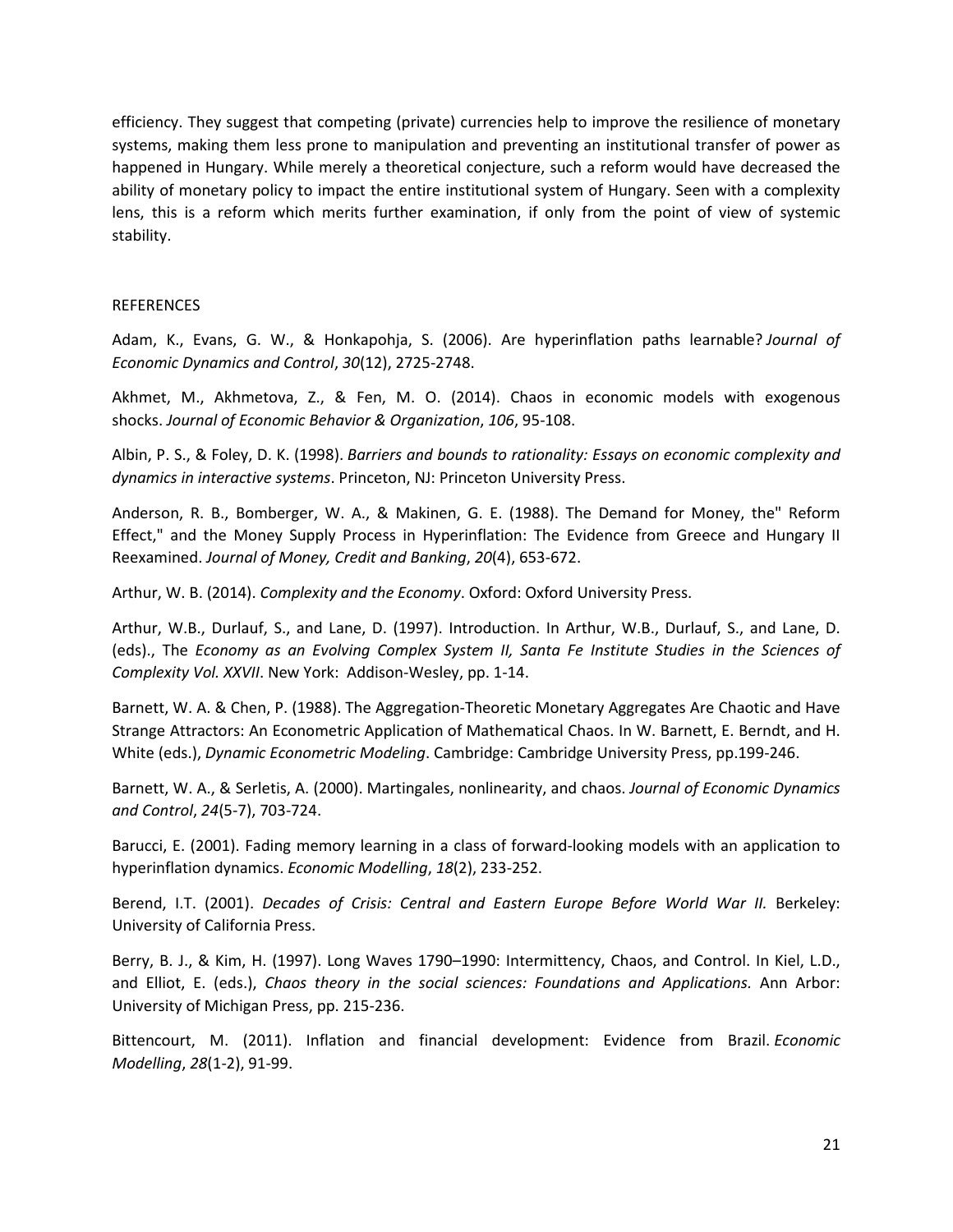Bomberger, W. A., & Makinen, G. E. (1980). Indexation, inflationary finance, and hyperinflation: the 1945-1946 Hungarian experience. *Journal of Political Economy*, *88*(3), 550-560.

(1983). The Hungarian hyperinflation and stabilization of 1945-1946. *Journal of Political Economy*, *91*(5), 801-824.

Brock, A.W. & Durlauf, S.N. (2006). Social interactions and macroeconomics. In Colander, D. (Ed.), *Post-Walrasian macroeconomics: Beyond the dynamic stochastic general equilibrium model*. New York: Cambridge University Press, pp. 97-115.

Brock, W.A., Dechert, W.D. and Scheinkman, J.A. (1987). *A Test for Independence Based on the Correlation Dimension*. Department of Economics. University of Wisconsin at Madison, University of Houston, and University of Chicago.

Brock, W. A., Hsieh, D. A., LeBaron, B. D., & Brock, W. E. (1991). *Nonlinear dynamics, chaos, and instability: statistical theory and economic evidence*. Cambridge, MA: MIT Press.

Brock, W. A., Scheinkman, J. A., Dechert, W. D., & LeBaron, B. (1996). A test for independence based on the correlation dimension. *Econometric Reviews*, *15*(3), 197-235.

Brooks, C. (1996). Testing for non-linearity in daily sterling exchange rates. *Applied Financial Economics*, *6*(4), 307-317.

Burmeister, E., & Wall, K. D. (1982). Kalman filtering estimation of unobserved rational expectations with an application to the German hyperinflation. *Journal of Econometrics*, *20*(2), 255-284.

(1987). Unobserved Rational Expectations and the German Hyperinflation with Endogenous Money Supply. *International Economic Review*, *28*(1), 15-32.

Cartledge, B. (2006). *The Will to Survive: A History of Hungary*. Middlesex, UK: Timewell Press.

Caves, R.E., Frankel, J.A., and Jones, R.W. (2006). *World Trade and Payments: An Introduction*. New York: Prentice Hall.

Colander, D. (1996). Beyond New Keynesian economics: Towards a post Walrasian macroeconomics. In R. Rotheim (Ed.), *New Keynesian Economics/Post Keynesian Alternatives* (pp. 277–287). London: Routledge.

Dahlberg, R. (2015). Resilience and complexity: Conjoining the discourses of two contested concepts. *Culture Unbound: Journal of Current Cultural Research*, *7*(3), 541-557.

Davis, A.E. (2017). *Money as a Social Institution: The Institutional Development of Capitalism*. London: Routledge.

Day, R. H. (1994). *Complex economic dynamics: an introduction to macroeconomic dynamics* (Vol. 2). Cambridge, MA: MIT Press.

De Cecco, M. (1997). Central Banking in Central and Eastern Europe. Lessons from the Interwar Years' Experience. *Rivista di storia economica*, 1(1), 75-106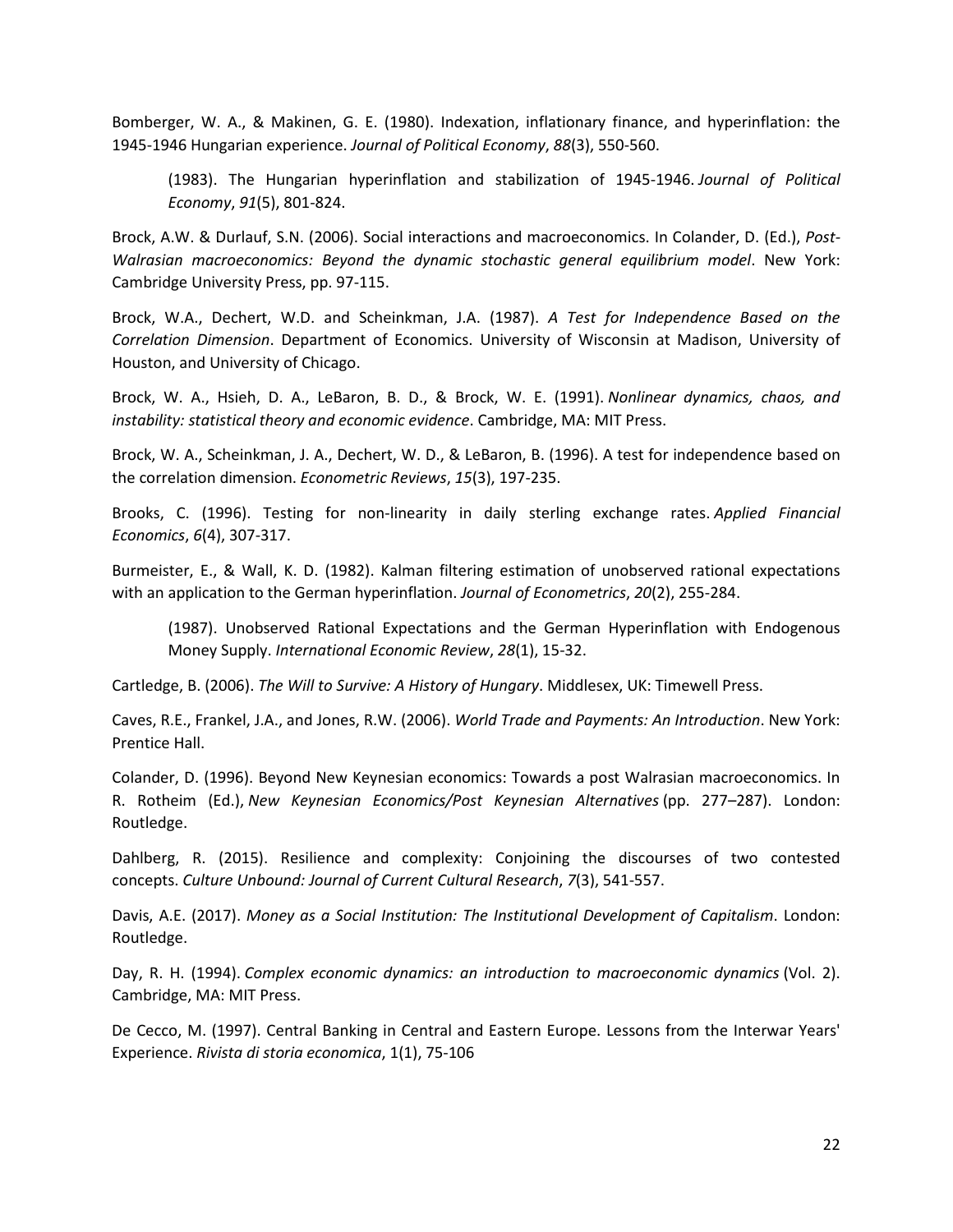DeCoster, G. P., & Mitchell, D. W. (1991). Nonlinear monetary dynamics. *Journal of Business & Economic Statistics*, *9*(4), 455-461.

(1992). Dynamic implications of chaotic monetary policy. *Journal of Macroeconomics*, *14*(2), 267-287.

DiMaggio, P. J., & Powell, W. W. (Eds.). (1991). *The New Institutionalism in Organizational Analysis* (Vol. 17). Chicago: University of Chicago Press.

Dornbusch, R. (1992). Lessons from experiences with high inflation. *The World Bank Economic Review*, *6*(1), 13-31.

Duit, A., & Galaz, V. (2008). Governance and complexity—emerging issues for governance theory. *Governance*, *21*(3), 311-335.

Durlauf, S. N. (2005). Complexity and empirical economics. *The Economic Journal*, *115*(504).

(2012). Complexity, economics, and public policy. *Politics, Philosophy & Economics*, *11*(1), 45-75.

Dwyer, G. R. (1992). Stabilization policy can lead to chaos. *Economic Inquiry*, *30*(1), 40-46.

Ecker-Racz, L. (1946). *Hungarian Economic Developments, January 1945-June 1946*. Budapest: U.S. Legation.

Engsted, T. (1998). Money demand during hyperinflation: Cointegration, rational expectations, and the importance of money demand shocks. *Journal of Macroeconomics*, *20*(3), 533-552.

Feinstein, C. H., Temin, P., & Toniolo, G. (2008). *The World Economy Between the World Wars*. Oxford: Oxford University Press.

Fernández-Rodriguez, F., Sosvilla-Rivero, S., & Andrada-Felix, J. (2005). Testing chaotic dynamics via Lyapunov exponents. *Journal of Applied Econometrics*, *20*(7), 911-930.

Friedman, M. (1953). The effects of a full-employment policy on economic stability: A formal analysis. In *Essays in Positive Economics*. Chicago: University of Chicago Press, pp. 117-132.

(1961). The lag in effect of monetary policy. *Journal of Political Economy*, *69*(5), 447-466.

George, D., & Oxley, L. (1999). Robustness and local linearisation in economic models. *Journal of Economic Surveys*, *13*(5), 529-550.

Grassberger, P., & Procaccia, I. (1983). Measuring the strangeness of strange attractors. *Physica D: Nonlinear Phenomena*, *9*(1-2), 189-208.

Grosfeld, I., & Zhuravskaya, E. (2015). Cultural vs. economic legacies of empires: Evidence from the partition of Poland. *Journal of Comparative Economics*, *43*(1), 55-75.

Grossman, P. Z., & Horváth, J. (2000). The Dynamics of Hungarian Hyperinflation 1945-46: a New Perspective. *Journal of European Economic History*, *29*(2), 405.

Hartwell, C.A. (2017). Understanding "Development": Insights from Some Aspects of Complexity Theory. *Homo Oeconomicus*, *34*(2-3), 165-190.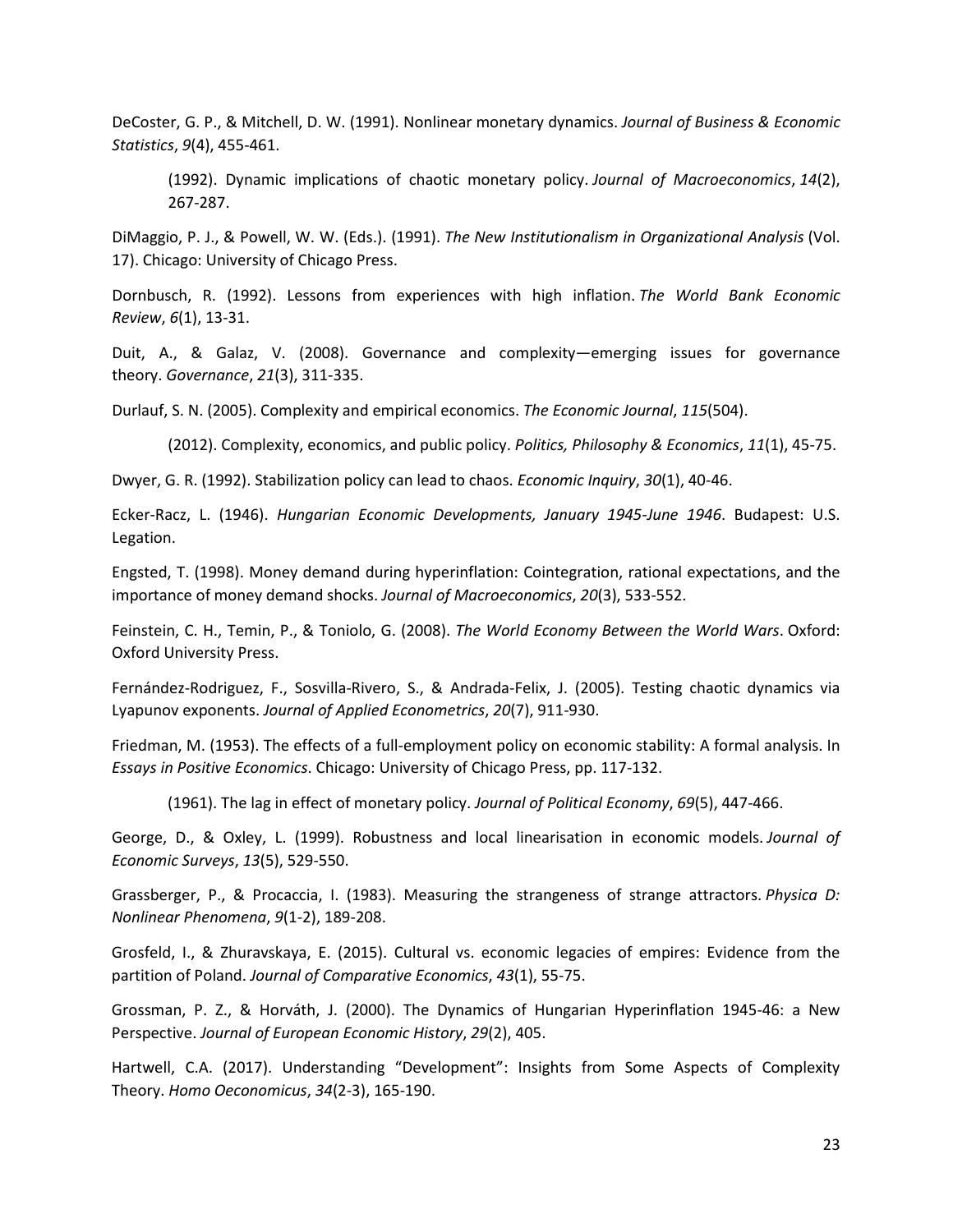(2018). The "Hierarchy of Institutions" reconsidered: Monetary policy and its effect on the rule of law in interwar Poland. *Explorations in Economic History*, [https://doi.org/10.1016/j.eeh.2018.03.001.](https://doi.org/10.1016/j.eeh.2018.03.001)

Hayek, F. A. (1945). The use of knowledge in society. *American Economic Review*, *35*(4), 519-530.

Hercowitz, Z. (1981). Money and the dispersion of relative prices. *Journal of Political Economy*, *89*(2), 328-356.

James, H. (1992). Financial flows across frontiers during the interwar depression. *The Economic History Review*, *45*(3), 594-613.

Kelsey, D. (1988). The economics of chaos or the chaos of economics. *Oxford Economic Papers*, *40*(1), 1- 31.

Kenez, P. (2006). *Hungary from the Nazis to the Soviets: The Establishment of the Communist Regime in Hungary, 1944-1948*. Cambridge: Cambridge University Press.

Kirman, A. (2009). Complexity and aggregation. In Rosser, J. B. (ed.), *Handbook of Research on Complexity*. London: Edward Elgar Publishing, pp. 171-194.

Kočenda, E. (2001). An alternative to the BDS test: integration across the correlation integral. *Econometric Reviews*, *20*(3), 337-351.

Koyama, M., & Johnson, B. (2015). Monetary stability and the rule of law. *Journal of Financial Stability*, *17*, 46-58.

Leijonhufvud, A. (1993). Towards a not-too-rational macroeconomics. *Southern Economic Journal*, 1-13.

(1997). Macroeconomics and complexity: inflation theory In Arthur, W.B., Durlauf, S., and Lane, D. (eds)., The *Economy as an Evolving Complex System II, Santa Fe Institute Studies in the Sciences of Complexity Vol. XXVII*. New York: Addison-Wesley, pp. 321-336.

Lindgren, K. (1991). Evolutionary Phenomena in Simple Dynamics. In Langton, C., Taylor, C., Farmer, J.D., and Rasmussen, S. (eds.), *Artificial Life II*. Reading, MA: Addison-Wesley, pp. 295-312.

Lopez, J. A., & Mitchener, K. J. (2018). *Uncertainty and Hyperinflation: European Inflation Dynamics after World War I* (No. w24624). National Bureau of Economic Research.

Lynsky, M. (1934). The Bounty and Processing Tax on Wheat in Hungary. *Journal of Farm Economics*, *16*(3), 387-409.

Macher, F. (2015). *Did Monetary Forces Cause the Hungarian Crises of 1931?* EHES Working papers in Economic History, no. 86, October.

Maiwald, T., Mammen, E., Nandi, S., & Timmer, J. (2008). Surrogate data—A qualitative and quantitative analysis. In Dahlhaus, R., Kurths, J., Maass, P., and Timmer, J. (eds.), *Mathematical Methods in Signal Processing and Digital Image Analysis*. Springer: Berlin, pp. 41-74.

Marcet, A., & Nicolini, J. P. (2003). Recurrent hyperinflations and learning. *American Economic Review*, *93*(5), 1476-1498.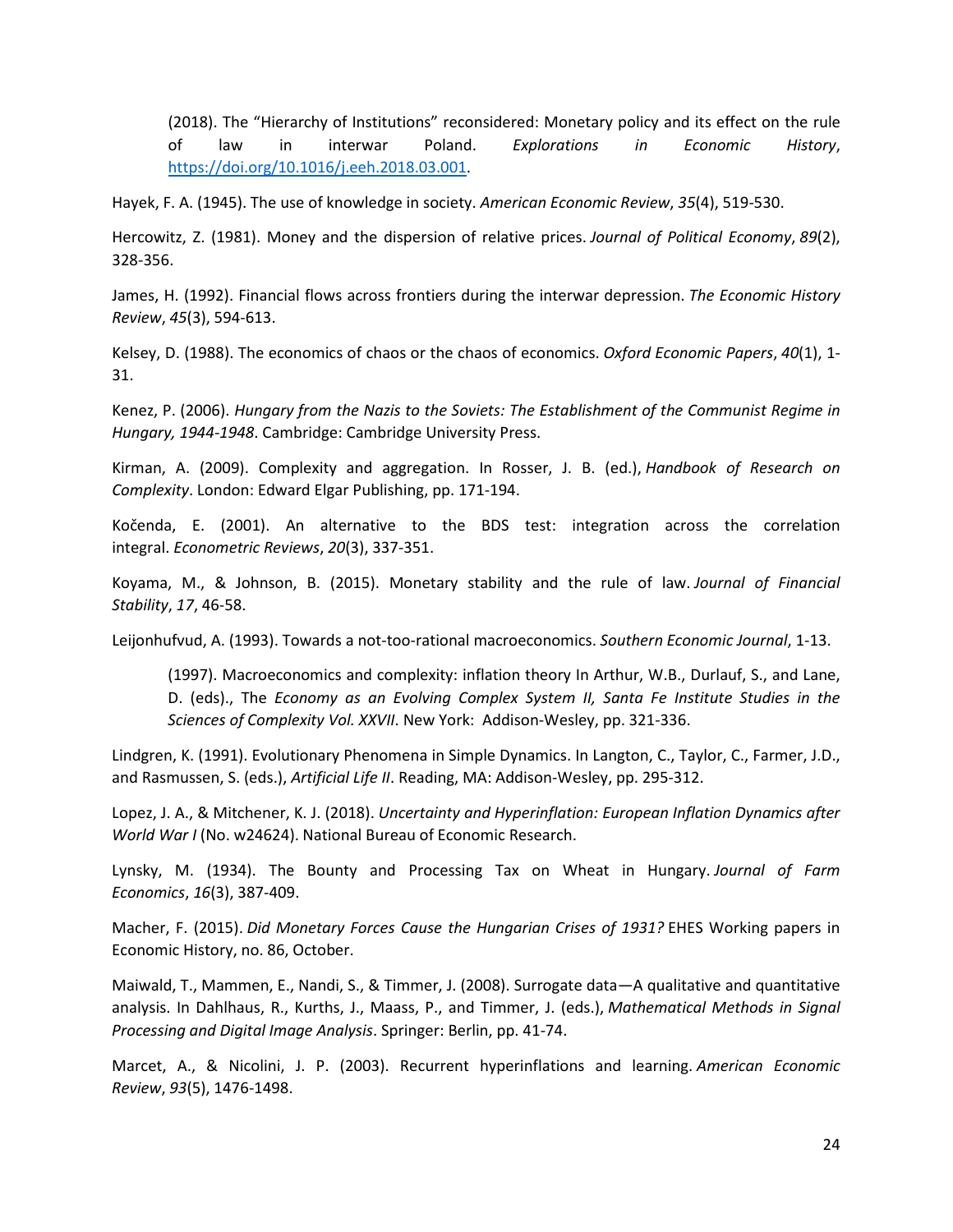Marcet, A., & Sargent, T. (1989). Least-squares learning and the dynamics of hyperinflation. In Barnett, W.A., Geweke, J., & Shell, K. (eds.), *Economic Complexity: Chaos, Sun spots, Bubbles, and Nonlinearity*. Cambridge: Cambridge University Press, pp. 119-140.

Marimon, R., McGrattan, E., & Sargent, T. J. (1990). Money as a medium of exchange in an economy with artificially intelligent agents. *Journal of Economic Dynamics and Control*, *14*(2), 329-373.

Marmefelt, T. (2015). *Interwar Monetary Fragmentation and the Gold Standard Restored: The Crisis of 1929 Compared with the Crisis of 2008*. Paper prepared for the International Conference on Large-Scale Crises: 1929 vs. 2008, Ancona, December 17-19, 2015, available at [https://www.researchgate.net/profile/Thomas\\_Marmefelt/publication/308118467\\_Interwar\\_Monetary](https://www.researchgate.net/profile/Thomas_Marmefelt/publication/308118467_Interwar_Monetary_Fragmentation_and_the_Gold_Standard_Restored_The_Crisis_of_1929_Compared_with_the_Crisis_of_2008/links/57da954d08ae72d72ea355f8/Interwar-Monetary-Fragmentation-and-the-Gold-Standard-Restored-The-Crisis-of-1929-Compared-with-the-Crisis-of-2008.pdf) LFragmentation and the Gold Standard Restored The Crisis of 1929 Compared with the Crisis of [\\_2008/links/57da954d08ae72d72ea355f8/Interwar-Monetary-Fragmentation-and-the-Gold-Standard-](https://www.researchgate.net/profile/Thomas_Marmefelt/publication/308118467_Interwar_Monetary_Fragmentation_and_the_Gold_Standard_Restored_The_Crisis_of_1929_Compared_with_the_Crisis_of_2008/links/57da954d08ae72d72ea355f8/Interwar-Monetary-Fragmentation-and-the-Gold-Standard-Restored-The-Crisis-of-1929-Compared-with-the-Crisis-of-2008.pdf)[Restored-The-Crisis-of-1929-Compared-with-the-Crisis-of-2008.pdf.](https://www.researchgate.net/profile/Thomas_Marmefelt/publication/308118467_Interwar_Monetary_Fragmentation_and_the_Gold_Standard_Restored_The_Crisis_of_1929_Compared_with_the_Crisis_of_2008/links/57da954d08ae72d72ea355f8/Interwar-Monetary-Fragmentation-and-the-Gold-Standard-Restored-The-Crisis-of-1929-Compared-with-the-Crisis-of-2008.pdf)

Martin, A., & Moon, P. (1992). Purchasing decisions, partial knowledge, and economic search experimental and simulation evidence. *Journal of Behavioral Decision Making*, *5*(4), 253-266.

Mitchell, B. R. (1992). *International Historical Statistics: Europe 1750–1988*. New York: Stockton Press.

Mizuno, T., Takayasu, M., & Takayasu, H. (2002). The mechanism of double-exponential growth in hyperinflation. *Physica A: Statistical Mechanics and its Applications*, *308*(1-4), 411-419.

Mohseni, R.M., Zhang, W., & Cao, J. (2015). Chaotic Behavior in Monetary Systems: Comparison among Different Types of Taylor Rules. *International Journal of Social, Behavioral, Educational, Economic and Management Engineering, 9*(8), 2316-2319.

Nogaro, B. (1948). Hungary's recent monetary Crisis and its Theoretical Meaning. *The American Economic Review*, *38*(4), 526-542.

Overy, R.J. (1996). *The Nazi Economic Recovery 1932-1938*. Cambridge: Cambridge University Press.

Paal, B. (2000a). Destabilizing effects of a successful stabilization: a forward-looking explanation of the second Hungarian hyperinflation. *Economic Theory*, *15*(3), 599-630.

(2000b). *Measuring the Inflation of Parallel Currencies: An Empirical Reevaluation of the Second Hungarian Hyperinflation*. Stanford Institute for Economic Policy Research (SIEPR) Discussion Paper No. 00-01, June.

Pastor Jr, M. (1991). Bolivia: Hyperinflation, stabilisation, and beyond. *The Journal of Development Studies*, *27*(2), 211-237.

Payne, J.M, & Bettman, J.R. (2002). Preferential Choice and Adaptive Strategy Use. In Gigerenzer, G., and Selten, R. (eds.), *Bounded Rationality: The Adaptive Toolbox.* Cambridge, MA*:* MIT Press, pp. 123-146.

Peel, D. A., & Yadav, P. (1995). The time series behaviour of spot exchange rates in the German hyperinflation period: (Was the process chaotic?). *Empirical Economics*, *20*(3), 455-471.

Peterecz, Z. (2013). *Jeremiah Smith Jr. and Hungary, 1924–1926: the United States, the League of Nations, and the Financial Reconstruction of Hungary*. Berlin: Walter de Gruyter.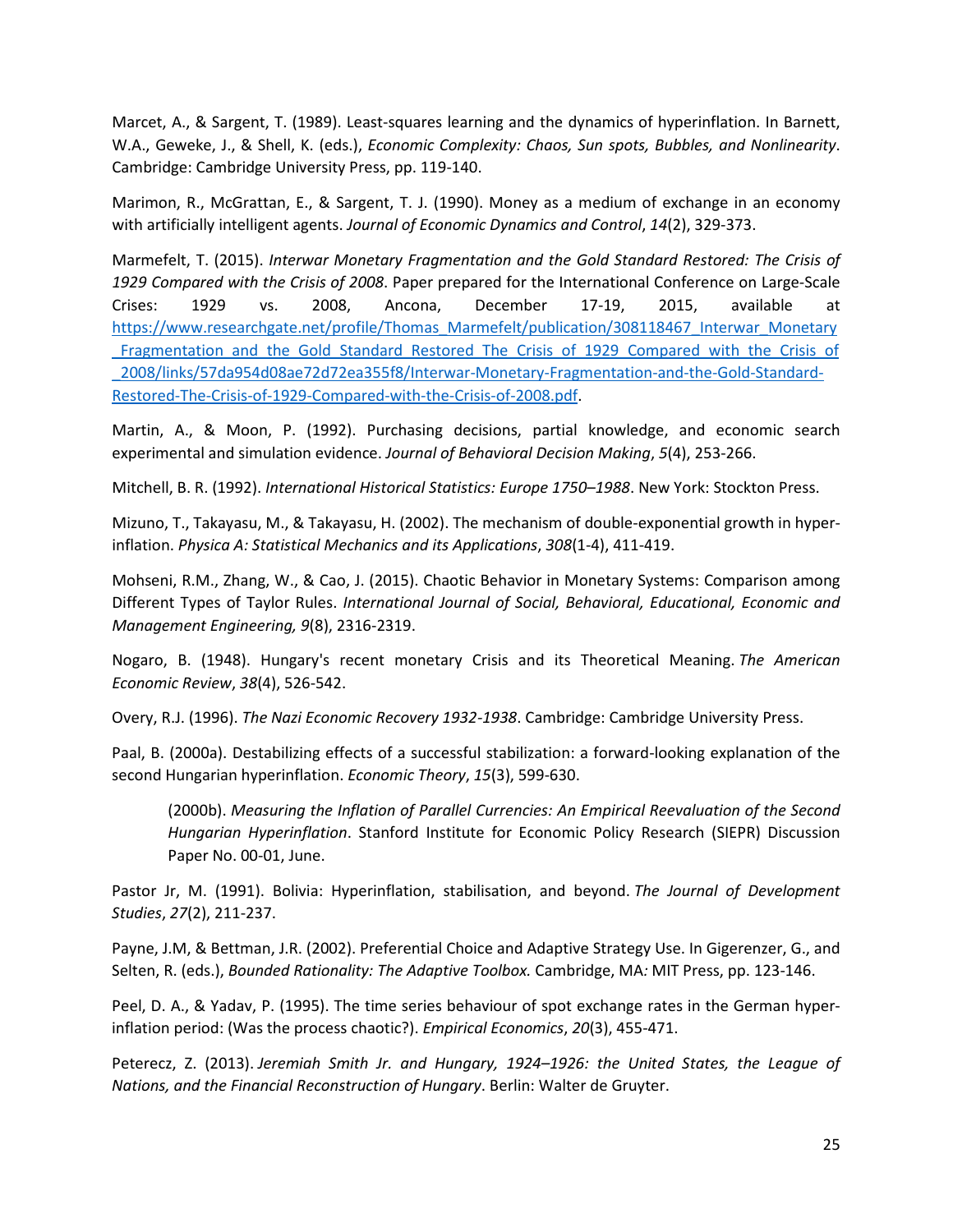Pogány, Á. (2015). Crisis Management Strategies after World War I: The Case of the Budapest Flour Mills. *The Hungarian Historical Review*, 868-899.

Ramsey J.B. (1990) Economic and Financial Data as Nonlinear Processes. I: Dwyer G.P. & Hafer R.W. (eds.), *The Stock Market: Bubbles, Volatility, and Chaos*. Dordrecht: Springer, pp. 81-134.

Rånge, M., & Sandberg, M. (2017). Political Institutions and Regimes since 1600: A New Historical Data Set. *Journal of Interdisciplinary History*, *47*(4), 495-520.

Rao, P. (2011). Chaos Models and the Monetary Dynamics of Hyperinflation. *The International Business & Economics Research Journal (Online)*, *10*(11), 109-118.

Rosser Jr, J. B. (1996). Chaos theory and post Walrasian macroeconomics. In Colander, D. (ed.), *Beyond Micro foundations: Post-Walrasian Economics.* Cambridge: Cambridge University Press, pp. 87-107.

(1999). On the complexities of complex economic dynamics. *Journal of Economic Perspectives*, *13*(4), 169-192.

Rosser Jr, J. B., & Rosser, M. V. (1997). Complex dynamics and systemic change: how things can go very wrong. *Journal of Post Keynesian Economics*, *20*(1), 103-122.

Salies, E., & Moffatt, P. (2006). Inaccurate approximations in the modeling of hyper-inflations. *Economics Bulletin*, *28*(1).

Sargent, T.J. (1983). The Ends of Four Big Inflations. In Hall, R. (ed.), *Inflation: Causes and Effects*. Chicago: University of Chicago Press, pp. 41-98.

Sargent, T. J., & Wallace, N. (1973). Rational expectations and the dynamics of hyperinflation. *International Economic Review*, 14(2), 328-350.

Serletis, A. (1995). Random walks, breaking trend functions, and the chaotic structure of the velocity of money. *Journal of Business & Economic Statistics*, *13*(4), 453-465.

Shubik, M. (1971). A theory of money and financial institutions: Fiat money and noncooperative equilibrium in a closed economy. *International Journal of Game Theory*, *1*(1), 243-268.

(1997). Time and Money. In Arthur, W.B., Durlauf, S., and Lane, D. (eds)., The *Economy as an Evolving Complex System II, Santa Fe Institute Studies in the Sciences of Complexity Vol. XXVII*. New York: Addison-Wesley, pp. 263-283.

Siklos, P.L. (1990). *War Finance, Reconstruction, Hyperinflation and Stabilization in Hungary*, 1938–48. New York: Palgrave Macmillan.

(1991a). The money growth–inflation relationship under hyperinflation: an illustration from Hungary's postwar experience. *Applied Economics*, *23*(9), 1453-1460.

(1991b). Fiscal Policy and Inflationary Expectations: The Hungarian Tax Pengö Experiment of 1946. *Journal of European Economic History*, *20*(3), 615-628.

Simmons, B. A. (1996). Rulers of the game: central bank independence during the interwar years. *International Organization*, *50*(3), 407-443.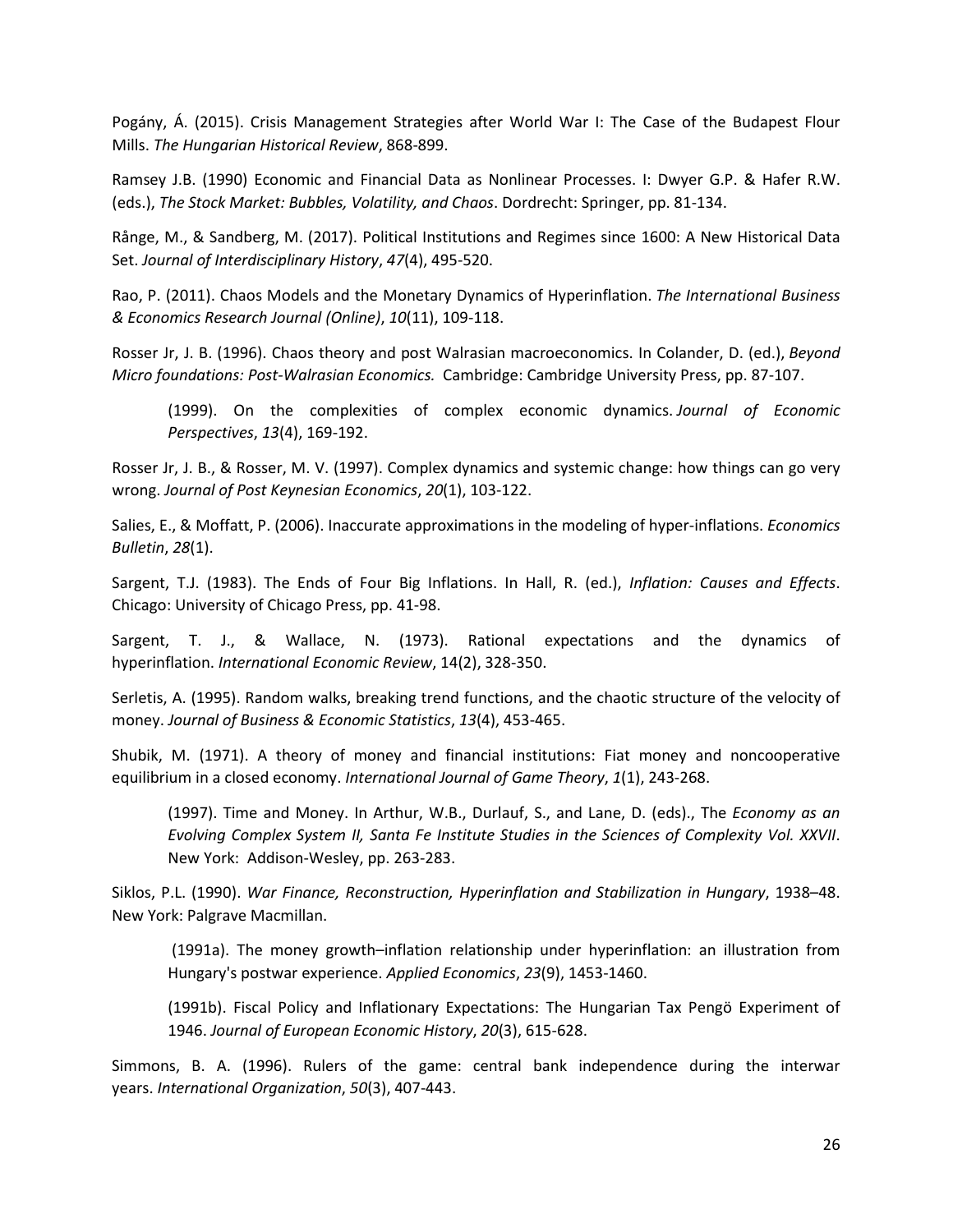Soliman, A. S. (1996). Transitions from stable equilibrium points to periodic cycles to chaos in a Philips curve system. *Journal of Macroeconomics*, *18*(1), 139-153.

Solomon, T. H., & Solomon, E. H. (1991). Money Stability and Control: The Perverse Effects of Feedback Loops. In Solomon, E.H. (ed.), *Electronic Money Flows: The Molding of a New Financial Order*. Dordrecht: Springer, pp. 89-108.

Sornette, D., Takayasu, H., & Zhou, W. X. (2003). Finite-time singularity signature of hyperinflation. *Physica A: Statistical Mechanics and its Applications*, *325*(3-4), 492-506.

Starr, R.M. (2010). Money: In Transactions and Finance. In Majumdar, M., Wills, I., Sgro, P.M., and Gowd, J.M. (eds.), *Fundamental Economics – Volume* I. Paris: Eolss Publishing, pp. 270-299.

Stutzer, M. J. (1980). Chaotic dynamics and bifurcation in a macro model. *Journal of Economic Dynamics and Control*, *2*, 353-376.

Szybisz, M. A., & Szybisz, L. (2009). Finite-time singularities in the dynamics of hyperinflation in an economy. *Physical Review E*, *80*(2), 026116.

(2017). Extended nonlinear feedback model for describing episodes of high inflation. *Physica A: Statistical Mechanics and its Applications*, *465*, 91-108.

Theiler, J., Eubank, S., Longtin, A., Galdrikian, B., & Farmer, J. D. (1992). Testing for nonlinearity in time series: the method of surrogate data. *Physica D: Nonlinear Phenomena*, *58*(1-4), 77-94.

Végh, C. A. (1992). Stopping high inflation: an analytical overview. *IMF Staff Papers*, *39*(3), 626-695.

White, W. R. (2017). Conducting Monetary Policy in a Complex, Adaptive Economy: Past Mistakes and Future Possibilities. *Credit and Capital Markets–Kredit und Kapital*, *50*(2), 213-235.

Wolf, A., Swift, J. B., Swinney, H. L., & Vastano, J. A. (1985). Determining Lyapunov exponents from a time series. *Physica D: Nonlinear Phenomena*, *16*(3), 285-317.

Wolf, N. (2010). Europe's great depression: coordination failure after the first world war. *Oxford Review of Economic Policy*, *26*(3), 339-369.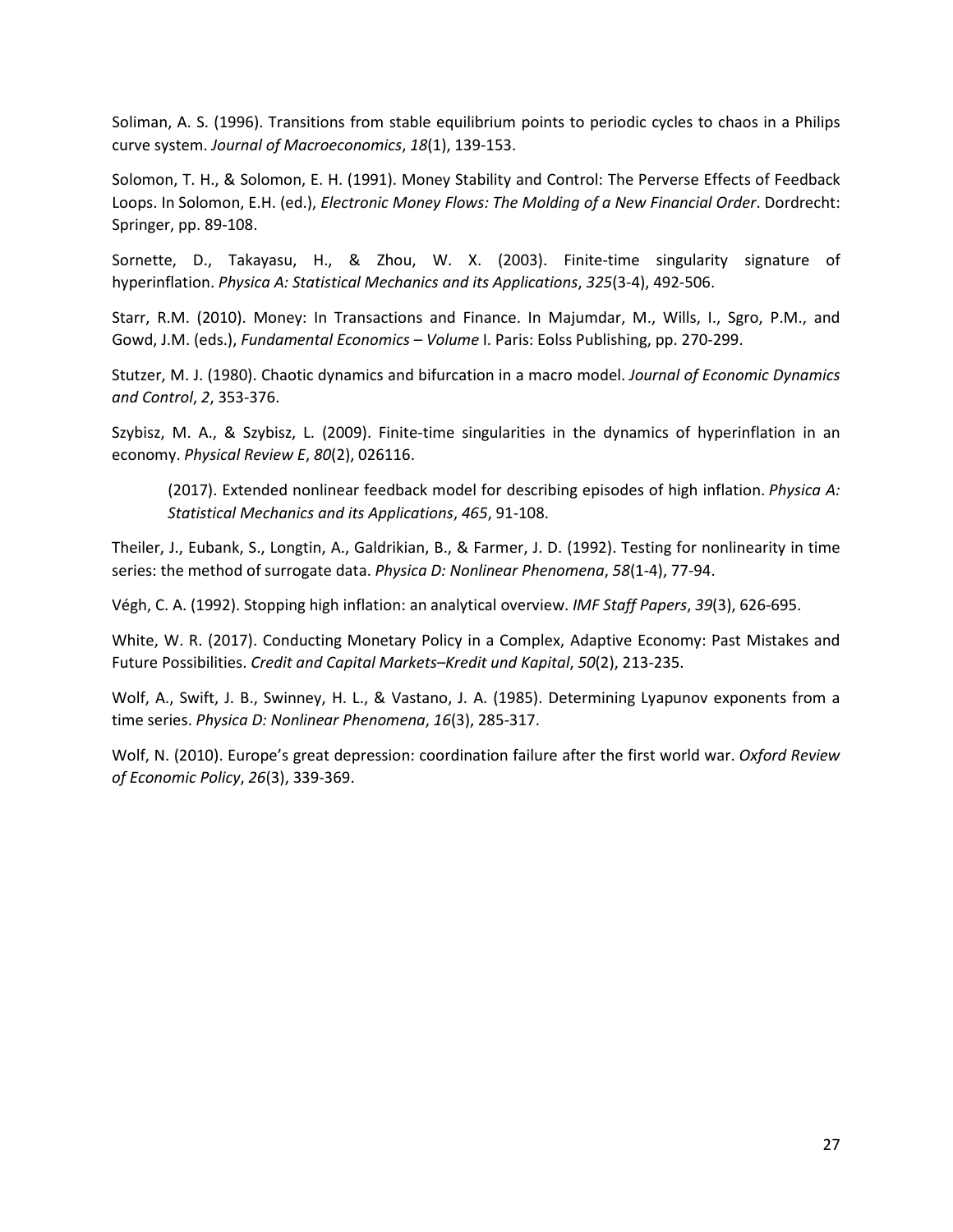## **Table 1 – Results of BDS Tests on Hungarian Monetary Variables, 1923 Hyperinflation**

|   |            | $\varepsilon = 0.5$ |                         | $\epsilon = 1.0$ |             |                                | $\epsilon$ =1.5 |             |                                | $\epsilon = 2.0$ |             |                                |
|---|------------|---------------------|-------------------------|------------------|-------------|--------------------------------|-----------------|-------------|--------------------------------|------------------|-------------|--------------------------------|
| m | <b>BDS</b> | z-statistic         | Bootstrapped<br>p-value | <b>BDS</b>       | z-statistic | <b>Bootstrapped</b><br>p-value | <b>BDS</b>      | z-statistic | <b>Bootstrapped</b><br>p-value | <b>BDS</b>       | z-statistic | <b>Bootstrapped</b><br>p-value |
| ำ | 0.079      | 9.930               | $0.000***$              | 0.085            | 9.320       | $0.000***$                     | 0.049           | 6.095       | $0.000***$                     | 0.011            | 2.434       | $0.078*$                       |
| 3 | 0.089      | 12.051              | $0.000***$              | 0.131            | 10.444      | $0.000***$                     | 0.098           | 7.104       | $0.000***$                     | 0.031            | 3.351       | $0.017**$                      |
|   | 0.079      | 15.346              | $0.000***$              | 0.152            | 11.592      | $0.000***$                     | 0.134           | 7.562       | $0.000***$                     | 0.053            | 3.874       | $0.005***$                     |
|   | 0.066      | 20.693              | $0.000***$              | 0.161            | 13.517      | $0.000***$                     | 0.158           | 7.956       | $0.000***$                     | 0.073            | 4.095       | $0.004***$                     |

### Change in Exchange Rate Index, 1922-25

Change in Exchange Rate, 1922-25

|   | $\varepsilon = 0.5$ |             |                                | $\epsilon = 1.0$ |             |                                | $\epsilon = 1.5$ |             |                                | $\epsilon = 2.0$ |             |                         |
|---|---------------------|-------------|--------------------------------|------------------|-------------|--------------------------------|------------------|-------------|--------------------------------|------------------|-------------|-------------------------|
| m | <b>BDS</b>          | z-statistic | <b>Bootstrapped</b><br>p-value | <b>BDS</b>       | z-statistic | <b>Bootstrapped</b><br>p-value | <b>BDS</b>       | z-statistic | <b>Bootstrapped</b><br>p-value | <b>BDS</b>       | z-statistic | Bootstrapped<br>p-value |
|   | 0.101               | 10.373      | $0.000***$                     | 0.046            | 6.251       | $0.000***$                     | 0.025            | 6.179       | $0.004***$                     | 0.013            | 4.173       | $0.022**$               |
|   | 0.152               | 12.154      | $0.000***$                     | 0.086            | 6.396       | $0.000***$                     | 0.047            | 5.660       | $0.002***$                     | 0.025            | 3.702       | $0.027**$               |
|   | 0.173               | 14.355      | $0.000***$                     | 0.126            | 6.805       | $0.000***$                     | 0.067            | 5.224       | $0.002***$                     | 0.037            | 3.408       | $0.030**$               |
|   | 0.185               | 18.098      | $0.000***$                     | 0.154            | 6.869       | $0.000***$                     | 0.083            | 4.773       | $0.002***$                     | 0.047            | 3.085       | $0.037**$               |

### Exchange Rate Level, 1922-25

|   | $\epsilon = 0.5$ |             |                         | $\varepsilon = 1.0$ |             |                                | $\epsilon = 1.5$ |             |                                | $\epsilon = 2.0$ |             |                                |
|---|------------------|-------------|-------------------------|---------------------|-------------|--------------------------------|------------------|-------------|--------------------------------|------------------|-------------|--------------------------------|
| m | <b>BDS</b>       | z-statistic | Bootstrapped<br>p-value | <b>BDS</b>          | z-statistic | <b>Bootstrapped</b><br>p-value | <b>BDS</b>       | z-statistic | <b>Bootstrapped</b><br>p-value | <b>BDS</b>       | z-statistic | <b>Bootstrapped</b><br>p-value |
| ำ | 0.231            | 23.256      | $0.000***$              | 0.215               | 24.627      | $0.000***$                     | 0.211            | 26.366      | $0.000***$                     | 0.206            | 25.843      | $0.000***$                     |
|   | 0.360            | 27.321      | $0.000***$              | 0.343               | 27.517      | $0.000***$                     | 0.348            | 28.682      | $0.000***$                     | 0.342            | 27.751      | $0.000***$                     |
| 4 | 0.433            | 32.950      | $0.000***$              | 0.426               | 31.959      | $0.000***$                     | 0.436            | 31.749      | $0.000***$                     | 0.432            | 30.291      | $0.000***$                     |
|   | 0.476            | 41.423      | $0.000***$              | 0.477               | 38.226      | $0.000***$                     | 0.494            | 36.234      | $0.000***$                     | 0.492            | 34.057      | $0.000***$                     |

*Note:* \*\*\* is significance at 1%, \*\* at 5%, and \* at the 10% level. Bootstrapped standard errors with 5000 replications.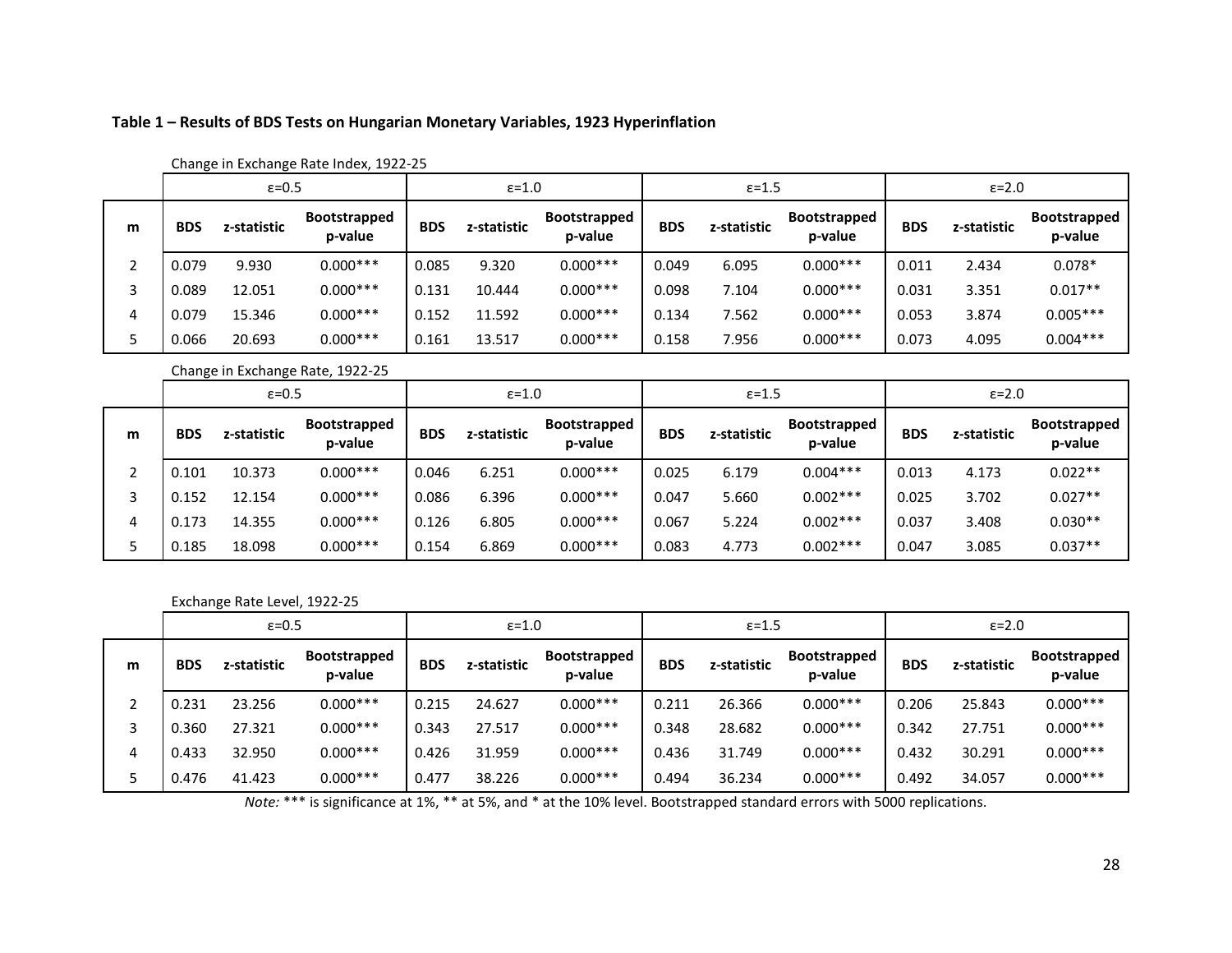# **Table 1 continued**

|          |            | $\epsilon = 0.5$ |                                |            | $\epsilon = 1.0$ |                                |            | $\epsilon = 1.5$ |                         |            | $\epsilon = 2.0$ |                                |
|----------|------------|------------------|--------------------------------|------------|------------------|--------------------------------|------------|------------------|-------------------------|------------|------------------|--------------------------------|
| m        | <b>BDS</b> | z-statistic      | <b>Bootstrapped</b><br>p-value | <b>BDS</b> | z-statistic      | <b>Bootstrapped</b><br>p-value | <b>BDS</b> | z-statistic      | Bootstrapped<br>p-value | <b>BDS</b> | z-statistic      | <b>Bootstrapped</b><br>p-value |
| <b>C</b> | 0.0239     | 3.7189           | $0.0008***$                    | 0.014      | 2.274            | $0.044**$                      | 0.011      | 2.873            | $0.041**$               | 0.012      | 4.666            | $0.009***$                     |
| 3        | 0.0427     | 5.4514           | $0.000***$                     | 0.037      | 3.432            | $0.004***$                     | 0.034      | 4.327            | $0.003***$              | 0.029      | 5.492            | $0.002***$                     |
| 4        | 0.0476     | 6.6453           | $0.000***$                     | 0.056      | 3.836            | $0.002***$                     | 0.054      | 4.477            | $0.000***$              | 0.045      | 5.343            | $0.002***$                     |
| 5        | 0.0463     | 8.0732           | $0.000***$                     | 0.073      | 4.204            | $0.000***$                     | 0.073      | 4.511            | $0.000***$              | 0.063      | 5.345            | $0.002***$                     |

### Percentage growth of bills in circulation, 1922-38

*Note:* \*\*\* is significance at 1%, \*\* at 5%, and \* at the 10% level. Bootstrapped standard errors with 5000 replications.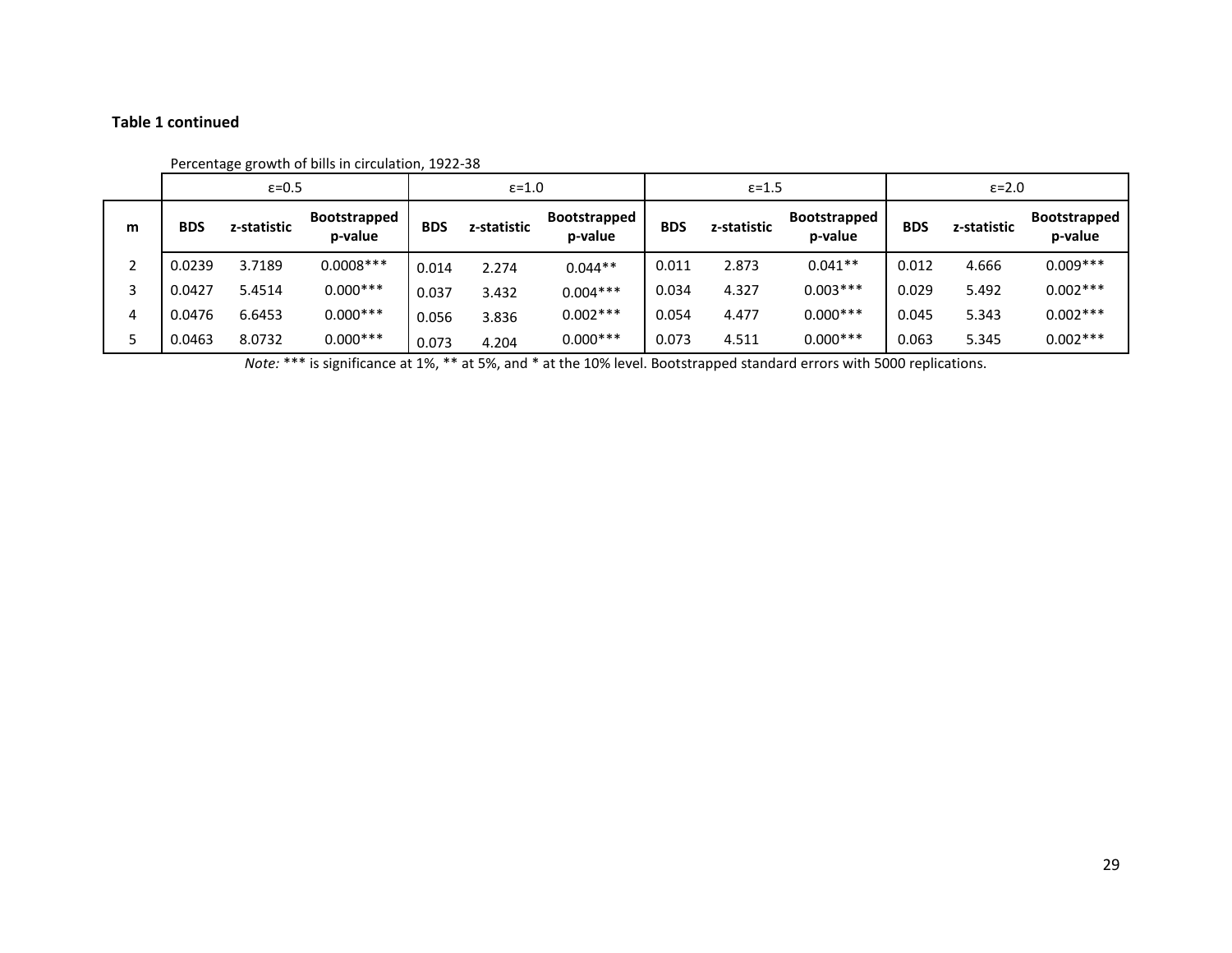|   | $\varepsilon = 0.5$ |             |                                | $\epsilon = 1.0$ |             |                                | $\epsilon$ =1.5 |             |                                | $\epsilon = 2.0$ |             |                                |
|---|---------------------|-------------|--------------------------------|------------------|-------------|--------------------------------|-----------------|-------------|--------------------------------|------------------|-------------|--------------------------------|
| m | <b>BDS</b>          | z-statistic | <b>Bootstrapped</b><br>p-value | <b>BDS</b>       | z-statistic | <b>Bootstrapped</b><br>p-value | <b>BDS</b>      | z-statistic | <b>Bootstrapped</b><br>p-value | <b>BDS</b>       | z-statistic | <b>Bootstrapped</b><br>p-value |
|   | 0.160               | 14.345      | $0.000***$                     | 0.152            | 16.223      | $0.000***$                     | 0.092           | 14.841      | $0.000***$                     | 0.000            | 0.105       | 0.418                          |
|   | 0.263               | 15.477      | $0.000***$                     | 0.260            | 16.188      | $0.000***$                     | 0.182           | 15.461      | $0.000***$                     | 0.004            | 1.194       | 0.353                          |
| 4 | 0.328               | 16.891      | $0.000***$                     | 0.336            | 16.187      | $0.000***$                     | 0.249           | 14.865      | $0.000***$                     | 0.008            | 1.344       | 0.340                          |
|   | 0.369               | 18.943      | $0.000***$                     | 0.397            | 16.902      | $0.000***$                     | 0.324           | 15.597      | $0.000***$                     | 0.020            | 2.374       | 0.216                          |

# **Table 2 – Results of BDS Tests on Hungarian Monetary Variables, 1946 Hyperinflation**

Growth of daily "Cost of Living Index" 1946

Log of daily "Cost of Living Index" 1946

|   | $\epsilon = 0.5$ |             |                                | $\epsilon = 1.0$ |             |                                | $\epsilon$ =1.5 |             |                                | $\epsilon = 2.0$ |             |                                |
|---|------------------|-------------|--------------------------------|------------------|-------------|--------------------------------|-----------------|-------------|--------------------------------|------------------|-------------|--------------------------------|
| m | <b>BDS</b>       | z-statistic | <b>Bootstrapped</b><br>p-value | <b>BDS</b>       | z-statistic | <b>Bootstrapped</b><br>p-value | <b>BDS</b>      | z-statistic | <b>Bootstrapped</b><br>p-value | <b>BDS</b>       | z-statistic | <b>Bootstrapped</b><br>p-value |
|   | 0.242            | 26.857      | $0.000***$                     | 0.203            | 20.148      | $0.000***$                     | 0.152           | 17.617      | $0.000***$                     | 0.115            | 17.031      | $0.000***$                     |
|   | 0.360            | 35.375      | $0.000***$                     | 0.338            | 21.411      | $0.000***$                     | 0.262           | 17.021      | $0.000***$                     | 0.200            | 15.527      | $0.000***$                     |
| 4 | 0.417            | 48.503      | $0.000***$                     | 0.428            | 23.151      | $0.000***$                     | 0.342           | 16.618      | $0.000***$                     | 0.262            | 14.237      | $0.000***$                     |
|   | 0.446            | 69.875      | $0.000***$                     | 0.489            | 25.806      | $0.000***$                     | 0.401           | 16.617      | $0.000***$                     | 0.306            | 13.291      | $0.000***$                     |

Change in daily exchange rate, 1945-46

|   | $\varepsilon = 0.5$ |             |                                | $\epsilon = 1.0$ |             |                                | $\epsilon$ =1.5 |             |                                | $\epsilon = 2.0$ |             |                         |
|---|---------------------|-------------|--------------------------------|------------------|-------------|--------------------------------|-----------------|-------------|--------------------------------|------------------|-------------|-------------------------|
| m | <b>BDS</b>          | z-statistic | <b>Bootstrapped</b><br>p-value | <b>BDS</b>       | z-statistic | <b>Bootstrapped</b><br>p-value | <b>BDS</b>      | z-statistic | <b>Bootstrapped</b><br>p-value | <b>BDS</b>       | z-statistic | Bootstrapped<br>p-value |
|   | 0.061               | 8.632       | $0.000***$                     | 0.028            | 6.068       | $0.001***$                     | 0.024           | 7.851       | $0.000***$                     | 0.024            | 8.635       | $0.000***$              |
|   | 0.088               | 8.319       | $0.000***$                     | 0.045            | 4.858       | $0.002***$                     | 0.046           | 7.089       | $0.001***$                     | 0.046            | 7.810       | $0.000***$              |
| 4 | 0.102               | 8.695       | $0.000***$                     | 0.071            | 5.104       | $0.000***$                     | 0.067           | 6.444       | $0.001***$                     | 0.068            | 7.076       | $0.000***$              |
|   | 0.099               | 8.652       | $0.000***$                     | 0.085            | 4.639       | $0.001***$                     | 0.087           | 5.936       | $0.001***$                     | 0.089            | 6.511       | $0.000***$              |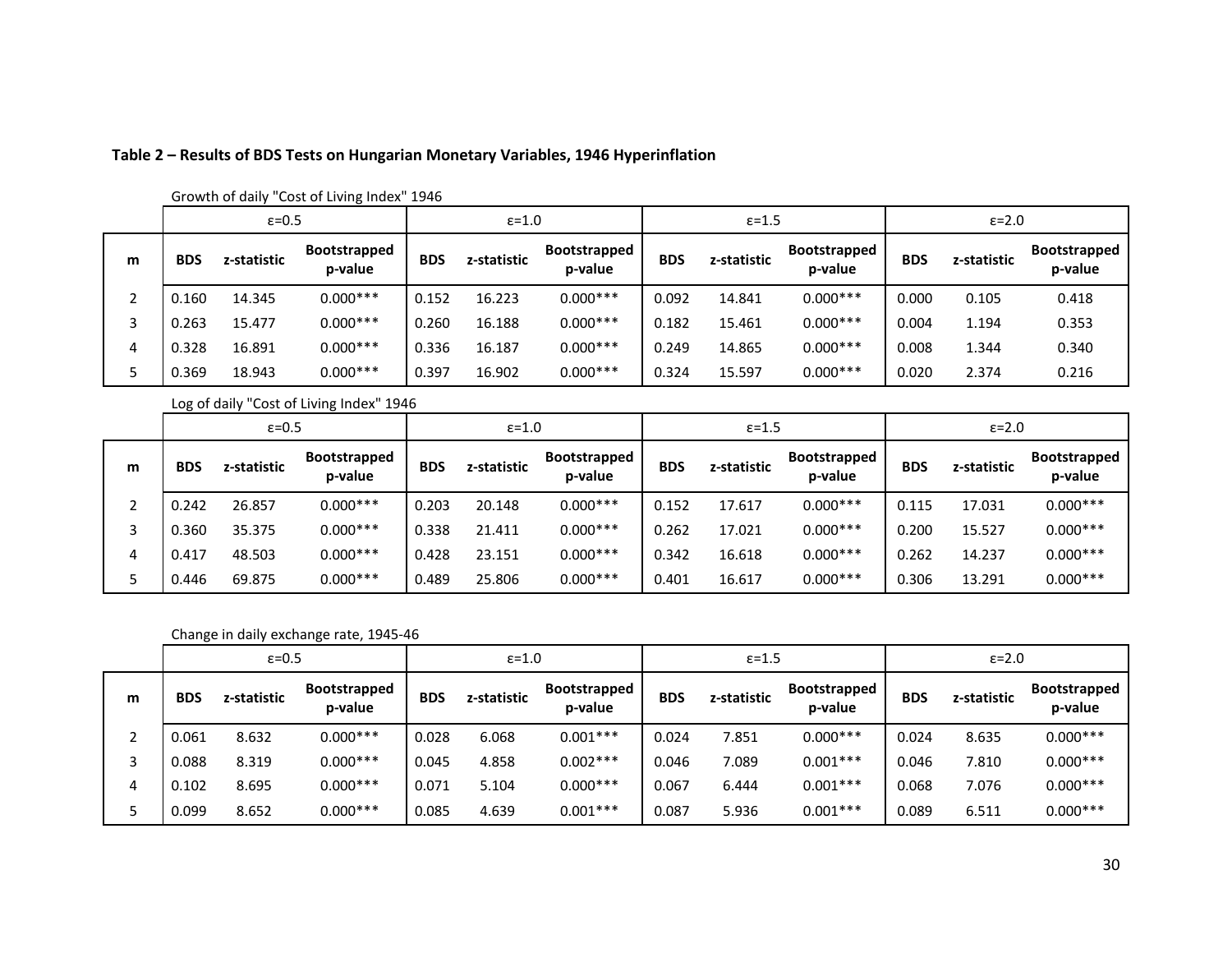### **Table 2 continued**

#### Daily exchange rate level, 1945-46

|   | $\varepsilon = 0.5$ |             |                          | $\epsilon = 1.0$ |             |                                | $\epsilon$ =1.5 |             |                                | $\epsilon = 2.0$ |             |                                |
|---|---------------------|-------------|--------------------------|------------------|-------------|--------------------------------|-----------------|-------------|--------------------------------|------------------|-------------|--------------------------------|
| m | <b>BDS</b>          | z-statistic | Bootstrapped p-<br>value | <b>BDS</b>       | z-statistic | <b>Bootstrapped</b><br>p-value | <b>BDS</b>      | z-statistic | <b>Bootstrapped</b><br>p-value | <b>BDS</b>       | z-statistic | <b>Bootstrapped</b><br>p-value |
|   | 0.145               | 12.971      | $0.000***$               | 0.099            | 11.852      | $0.000***$                     | 0.074           | 10.909      | $0.000***$                     | 0.063            | 10.578      | $0.000***$                     |
|   | 0.250               | 12.352      | $0.000***$               | 0.170            | 10.403      | $0.000***$                     | 0.123           | 8.968       | $0.000***$                     | 0.103            | 8.380       | $0.000***$                     |
| 4 | 0.326               | 11.877      | $0.000***$               | 0.218            | 9.141       | $0.000***$                     | 0.150           | 7.265       | $0.000***$                     | 0.121            | 6.434       | $0.000***$                     |
|   | 0.381               | 11.684      | $0.000***$               | 0.248            | 8.116       | $0.000***$                     | 0.158           | 5.792       | $0.000***$                     | 0.119            | 4.749       | $0.000***$                     |

Growth of the tax pengo price index, daily, 1946

|   | $\varepsilon = 0.5$ |             |                          | $\varepsilon = 1.0$ |             |                                | $\epsilon$ =1.5 |             |                                | $\epsilon = 2.0$ |             |                                |
|---|---------------------|-------------|--------------------------|---------------------|-------------|--------------------------------|-----------------|-------------|--------------------------------|------------------|-------------|--------------------------------|
| m | <b>BDS</b>          | z-statistic | Bootstrapped p-<br>value | <b>BDS</b>          | z-statistic | <b>Bootstrapped</b><br>p-value | <b>BDS</b>      | z-statistic | <b>Bootstrapped</b><br>p-value | <b>BDS</b>       | z-statistic | <b>Bootstrapped</b><br>p-value |
|   | 0.164               | 15.653      | $0.000***$               | 0.152               | 16.298      | $0.000***$                     | 0.136           | 16.906      | $0.000***$                     | 0.094            | 15.250      | $0.000***$                     |
|   | 0.268               | 19.068      | $0.000***$               | 0.254               | 16.704      | $0.000***$                     | 0.239           | 16.905      | $0.000***$                     | 0.190            | 16.342      | $0.000***$                     |
|   | 0.338               | 23.810      | $0.000***$               | 0.334               | 18.097      | $0.000***$                     | 0.321           | 17.349      | $0.000***$                     | 0.267            | 16.328      | $0.000***$                     |
|   | 0.379               | 30.161      | $0.000***$               | 0.389               | 19.764      | $0.000***$                     | 0.384           | 18.040      | $0.000***$                     | 0.338            | 16.731      | $0.000***$                     |

Log of the level of tax pengo price index, daily, 1946

|   | $\varepsilon = 0.5$ |             | $\epsilon = 1.0$                |            |             | $\epsilon$ =1.5                |            |             | $\epsilon = 2.0$        |            |             |                                |
|---|---------------------|-------------|---------------------------------|------------|-------------|--------------------------------|------------|-------------|-------------------------|------------|-------------|--------------------------------|
| m | <b>BDS</b>          | z-statistic | <b>Bootstrapped p-</b><br>value | <b>BDS</b> | z-statistic | <b>Bootstrapped</b><br>p-value | <b>BDS</b> | z-statistic | Bootstrapped<br>p-value | <b>BDS</b> | z-statistic | <b>Bootstrapped</b><br>p-value |
|   | 0.243               | 29.747      | $0.000***$                      | 0.214      | 24.103      | $0.000***$                     | 0.166      | 21.888      | $0.000***$              | 0.127      | 20.203      | $0.000***$                     |
|   | 0.360               | 39.705      | $0.000***$                      | 0.352      | 26.365      | $0.000***$                     | 0.288      | 21.783      | $0.000***$              | 0.225      | 19.008      | $0.000***$                     |
| 4 | 0.416               | 55.187      | $0.000***$                      | 0.443      | 29.341      | $0.000***$                     | 0.377      | 21.914      | $0.000***$              | 0.299      | 18.009      | $0.000***$                     |
|   | 0.444               | 80.646      | $0.000***$                      | 0.504      | 33.677      | $0.000***$                     | 0.444      | 22.595      | $0.000***$              | 0.356      | 17.436      | $0.000***$                     |

*Note:* \*\*\* is significance at 1%, \*\* at 5%, and \* at the 10% level. Bootstrapped standard errors with 5000 replications.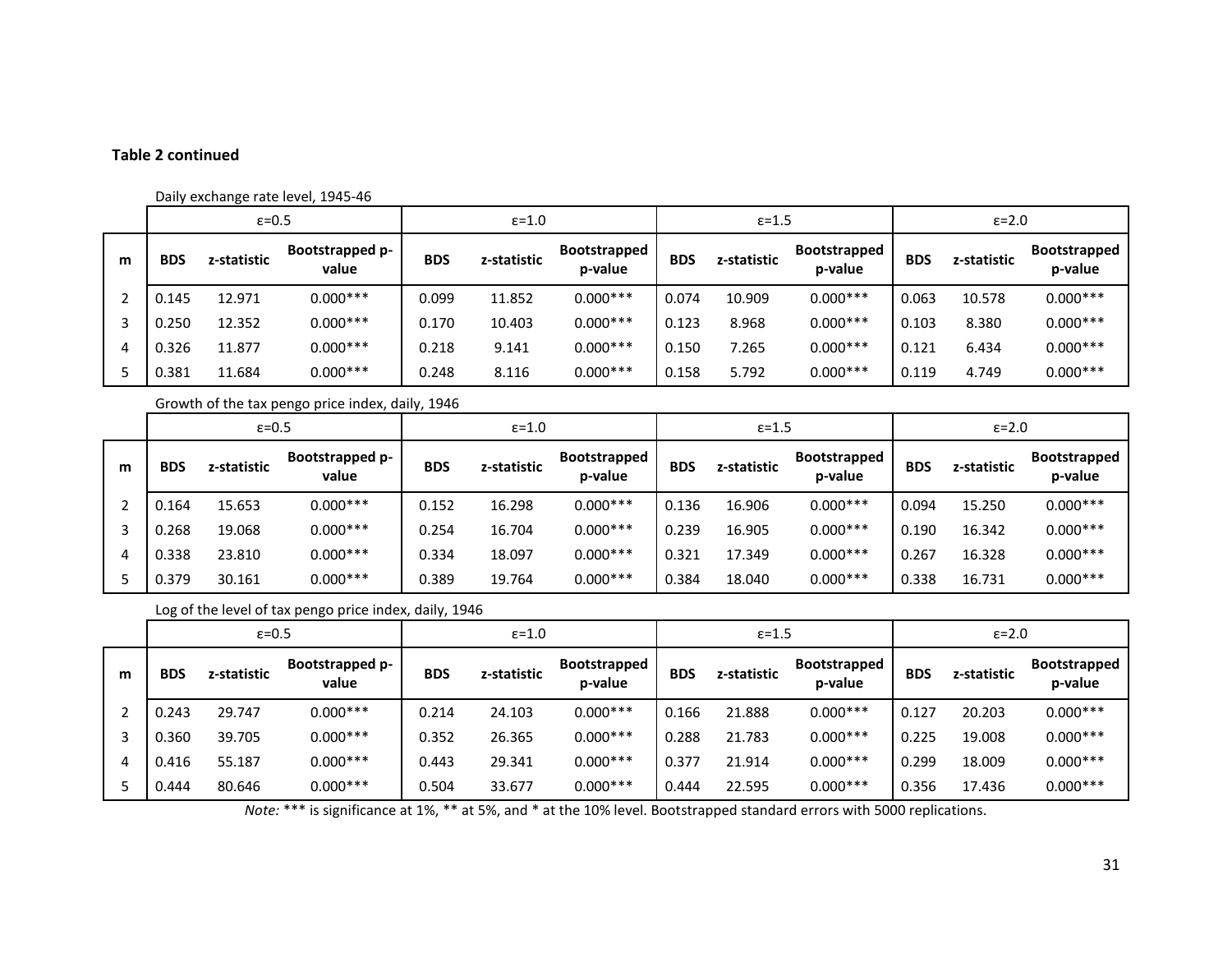# **Table 3 – Maximum Lyapunov Exponents (MLE) and Significance for Hungarian Monetary Variables**

| 1923                                                     | <b>MLE</b> | <b>Bootstrapped CV</b> | p-value    |
|----------------------------------------------------------|------------|------------------------|------------|
| Change in the Exchange Rate Index, 1922-25               | 0.019      | 0.012                  | 0.110      |
| Change in the Exchange Rate, 1922-25                     | 0.030      | 0.017                  | $0.008***$ |
| Exchange Rate Level, 1922-25                             | 0.115      | 0.145                  | 0.115      |
| Percentage growth of notes in circulation, 1922-<br>1938 | 0.012      | 0.009                  | $0.016**$  |

| 1946                                                      | <b>MLE</b> | <b>Bootstrapped CV</b> | p-value   |
|-----------------------------------------------------------|------------|------------------------|-----------|
| Growth of daily "Cost of Living Index" 1946               | 0.061      | 0.085                  | 0.120     |
| Log of daily "Cost of Living Index" 1946                  | 0.019      | 0.054                  | 0.467     |
| Change in daily exchange rate, 1945-46                    | 0.042      | 0.027                  | $0.023**$ |
| Daily exchange rate level, 1945-46                        | 0.060      | 0.098                  | 0.774     |
| Growth of the tax pengo price index, daily, 1946          | 0.019      | 0.032                  | 0.644     |
| Log of the level of tax pengo price index, daily,<br>1946 | 0.011      | 0.039                  | 0.327     |

*Note:* \*\*\* is significance at 1%, \*\* at 5%, and \* at the 10% level. Bootstrapped standard errors with 1000 replications.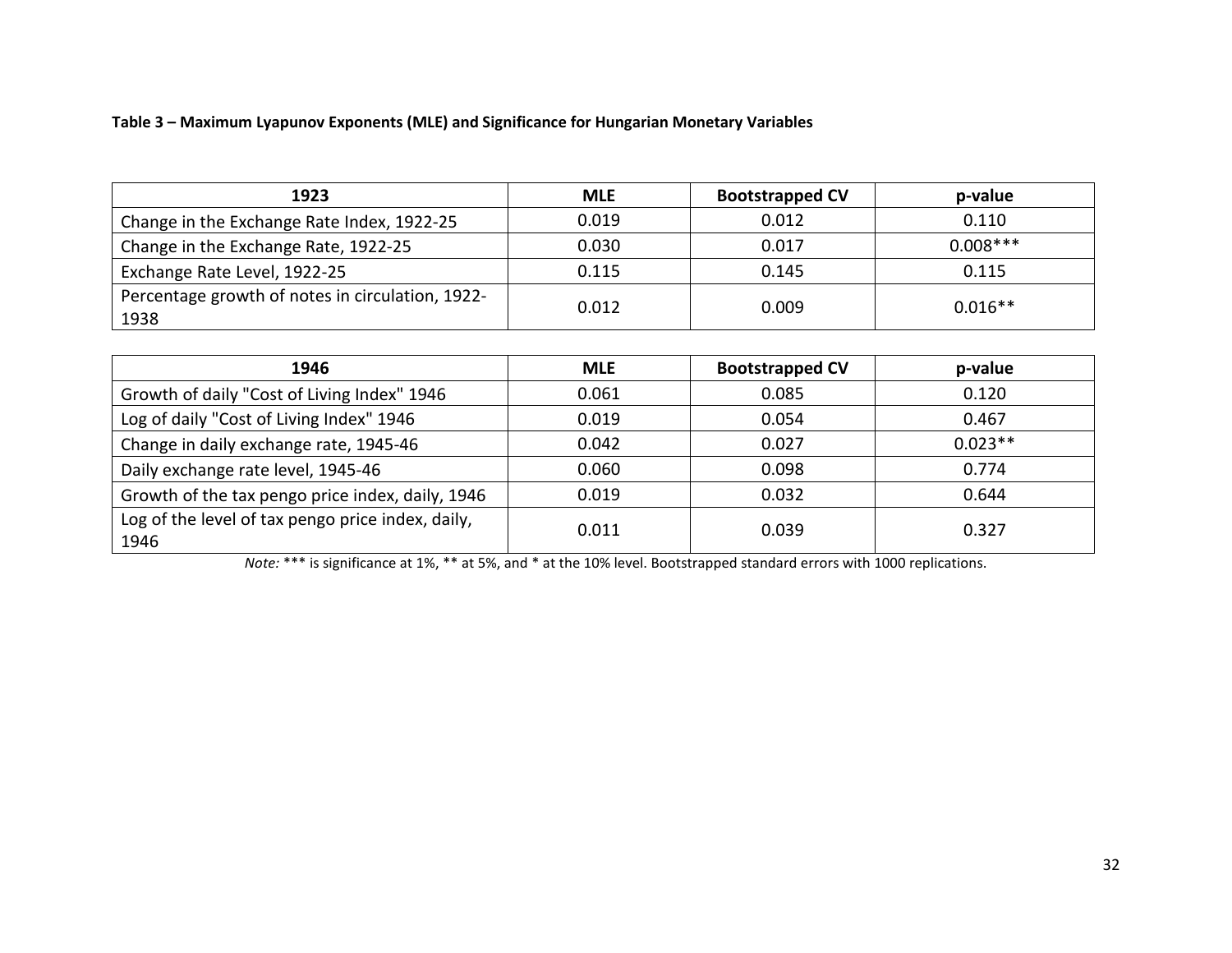### **DATA APPENDIX**

The various underlying series for the BDS and the Lyapunov exponent calculations shown in Section IV came from different sources, some secondary and some primary, some previously compiled and some never before available in electronic form.

### **1923**

*Levels of and change in the monthly exchange rate:* As stated, this metric is both the level and the change in level month-on-month of the Hungarian korona versus the Swiss franc from January 1914 to December 1926. The data was collected from various hard-copy volumes of *Magyar Statisztikai Évkönyv* (Hungarian Statistical Yearbook) published by the Hungarian National Statistical Office from 1923 to 1927 and is (to my knowledge) the first time that this data has been digitized.

*Levels of and change in the monthly exchange rate index of Hungarian currency movements*: The *Magyar Statisztikai Évkönyv* also published a series of exchange rate indexes to track the value of the korona from January 1914 to December 1925. The index covers the value of the gold crown until June 1924 at the rate of parity in Zürich and New York, then shifts in July 1924 to encompass the central rate versus the US dollar in Budapest. This series was apparently abandoned after December 1925. Again, this is the first time that this series has been available electronically.

*Percentage growth of bills in circulation, 1922-1938*: This data series is a true innovation in the examination of monetary dynamics in Hungary, as it examines the actual number of banknotes in circulation rather than their value (which is the standard for examining Hungary's hyperinflations). Collated and entered into spreadsheets manually, the source data is the various hard copy volumes of the *Magyar Statisztikai Évkönyv* from 1923 to 1948. The data series breaks at December 1938 and is absent again until immediately post-stabilization in August 1946, and searches of historical archives to this point have been fruitless in finding this missing data (again, most sources available quote the value of money in circulation). Finally, rather than use the log change to approximate growth, I have shifted to using percentage change as it is a more accurate indicator of inflation of the number of bills in circulation. As Salies and Moffatt (2006) correctly note, log approximations are effective only when changes are small, which is demonstrably not the case in a hyperinflation, and thus the percentage change is used instead.

### **1946**

Level (in logs) and growth of the daily "Cost of Living Index": Taken from Siklos (1990), these series are based on original Hungarian National Archives data and runs from January 1 to July 24, 1946. The original series was log-transformed and also differenced to create the two different series utilized here.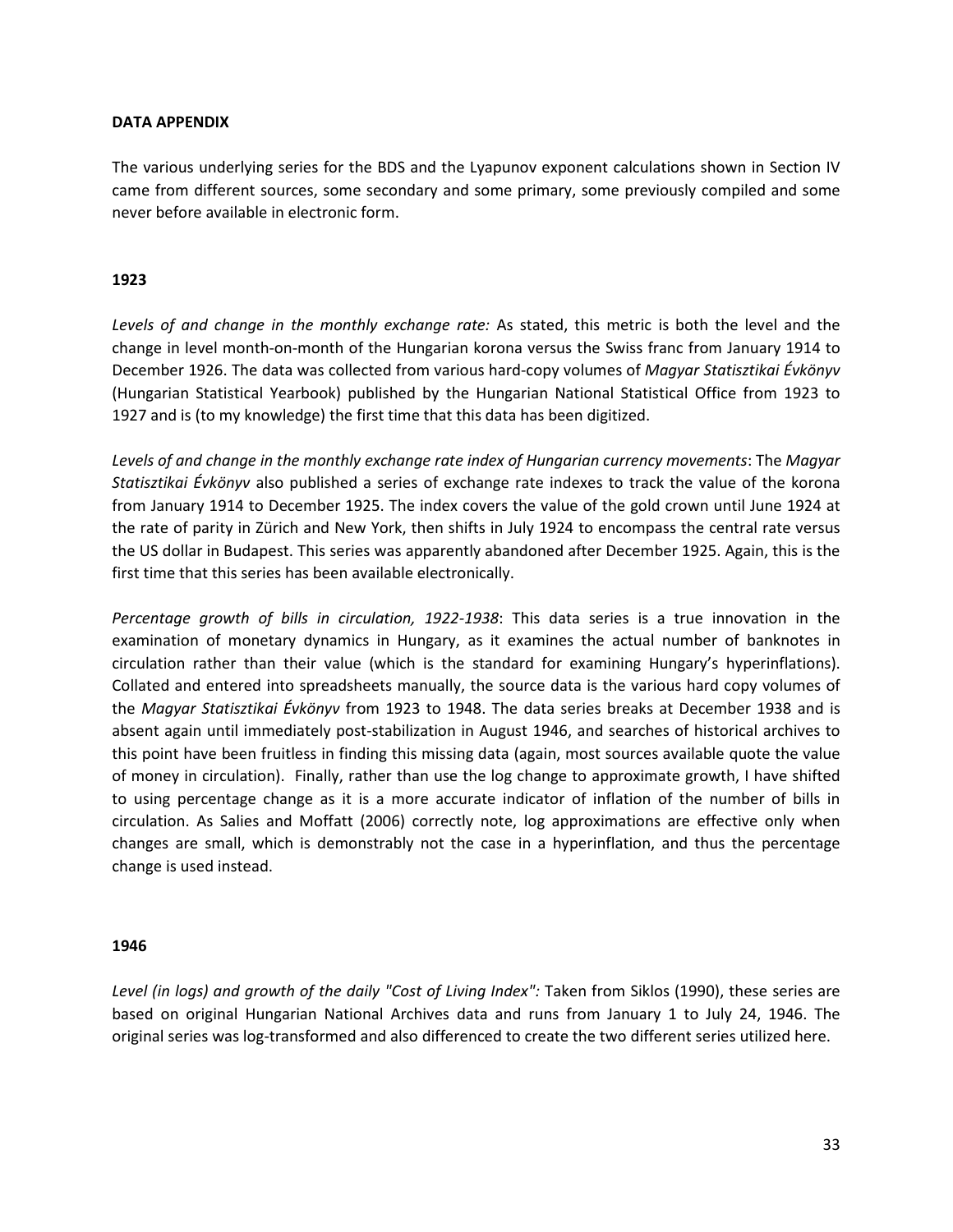*Level and change in the daily exchange rate (pengő to US dollar), from October 22, 1945 to May 14, 1946*: This data also was taken from Sikos (1990) and, as above, the original series was differenced to create the two different series utilized here.

*Level (in logs) and growth of the daily index of prices denominated in tax pengő*: As noted in the text, the tax pengő was introduced on January 1, 1946 mainly as a way to fight inflation; however, as Bomberger and Makinen (1983) show, the partially-indexed bank accounts denominated in tax pengő actually worsened the hyperinflation (mainly because the indexing was lagged by sometimes as much as two days). Given its short life span, this series only runs on a daily basis from January 1 through July 29, 1946 and was originally collated by Siklos (1990). As with the previous two series, differences were taken to create a growth rate while, as with the Cost of Living index, the underlying series was log-transformed to take into account its explosive nature.